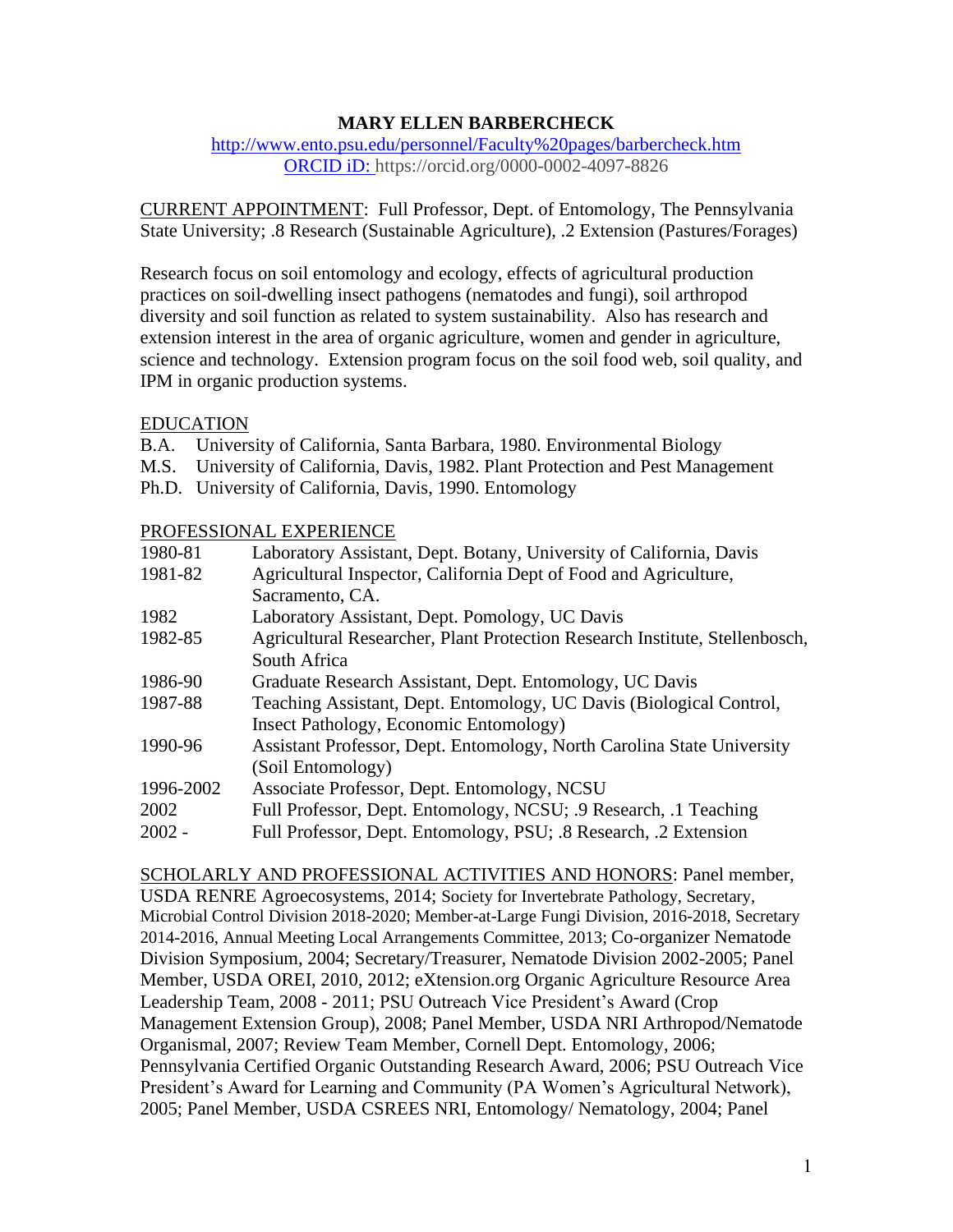Member, USDA CSREES Bio-based Pest Management, 2003; AMA/NRCS Committee on Organic Cost Share, 2003; Entomological Society of America Distinguished Teaching Award Committee, 2003-2004. USDA T-STAR Panel member (Caribbean Basin Agriculture), 2003; Society for Invertebrate Pathology Auditing Committee, 2003-2004; Pennsylvania Association of Sustainable Agriculture Board of Directors, 2003-12; Society for Invertebrate Pathology; AAAS Biological Sciences Council Member, 2001- 07; Carolina Farm Stewardship Assoc. Board of Directors, 2001-03; Equity for Women Award, Council on the Status of Women, NCSU, 2001; Society for Invertebrate Pathology Editorial Board, 2000-2003; NCSU CALS Faculty Resource Development Award, 2000; Entomology Educational Project Award, Board Certified Entomologists of Mid-America, 2000; Instructor, Insect Nematology. Short Course on Insect Pathology for Central America and Mexico. Tegucigalpa, Honduras, Dec. 6-11, 1999; Griswold Lecturer, Cornell University (Jugatae), 1999; USDA CSREES NRI CGP Panel member (Biologically-Based Pest Mgmt.), 1999; Program Chair, Entomological Society of America, 1998; Teaching Excellence Initiative Award, Division of Undergraduate Studies, NCSU, 1996; Certificate of Appreciation, Council on the Status of Women, NCSU, 1997 and 2001; USDA CSREES NRI CGP Panel member (Alternative Pest Management), 1996; USDA CSRS NRI CGP Panel member (Biological Control), 1995; Fulbright Postdoctoral Research Fellowship, 1990 (declined); *Xiphinema barbercheckae* Coomans & Heyns 1985 (Nemata: Dorylaimida)

# **PROFESSIONAL SOCIETY MEMBERSHIPS:**

Entomological Society of America, Society for Invertebrate Pathology, Pennsylvania Association for Sustainable Agriculture, Pennsylvania Certified Organic, IFOAM Organics International

# **SYNERGISTIC ACTIVITIES:**

Pennsylvania Association for Sustainable Agriculture - Board of Directors, 2003 - 2012; Secretary of the Board of Directors, 2007 - 2012; Co-Chair, Annual Conference Committee, 2003 - 2011; Program Refinement Team, 2014-2015; Education and Outreach Committee, 2008 – 2017; Conference Committee, 2018- Pennsylvania Certified Organic - Technical Advisory Panel since 2004; Certification Audit Committee since 2004; Education and Outreach Committee since 2008.

Pennsylvania Women's Agricultural Network - founding member and steering committee member since 2003. PA-WAgN encourages and supports women in agriculture; provides educational and mentoring opportunities; raises community awareness of agricultural related issues and concerns; and sustains farming livelihoods for women in agriculture.

eOrganic - Leadership Team Member 2008 – 2011

http://www.extension.org/pages/eOrganic\_Leadership\_Team\_and\_Group\_Leaders Insect Management Articles http://www.extension.org/article/18593

# **SPONSORED RESEARCH RECORD:**

USDA Beginning Farmers and Ranchers, USDA Higher Education Challenge Grant Program, USDA NE-IPM, USDA NIFA OREI, USDA NIFA ORG, USDA NBFRP,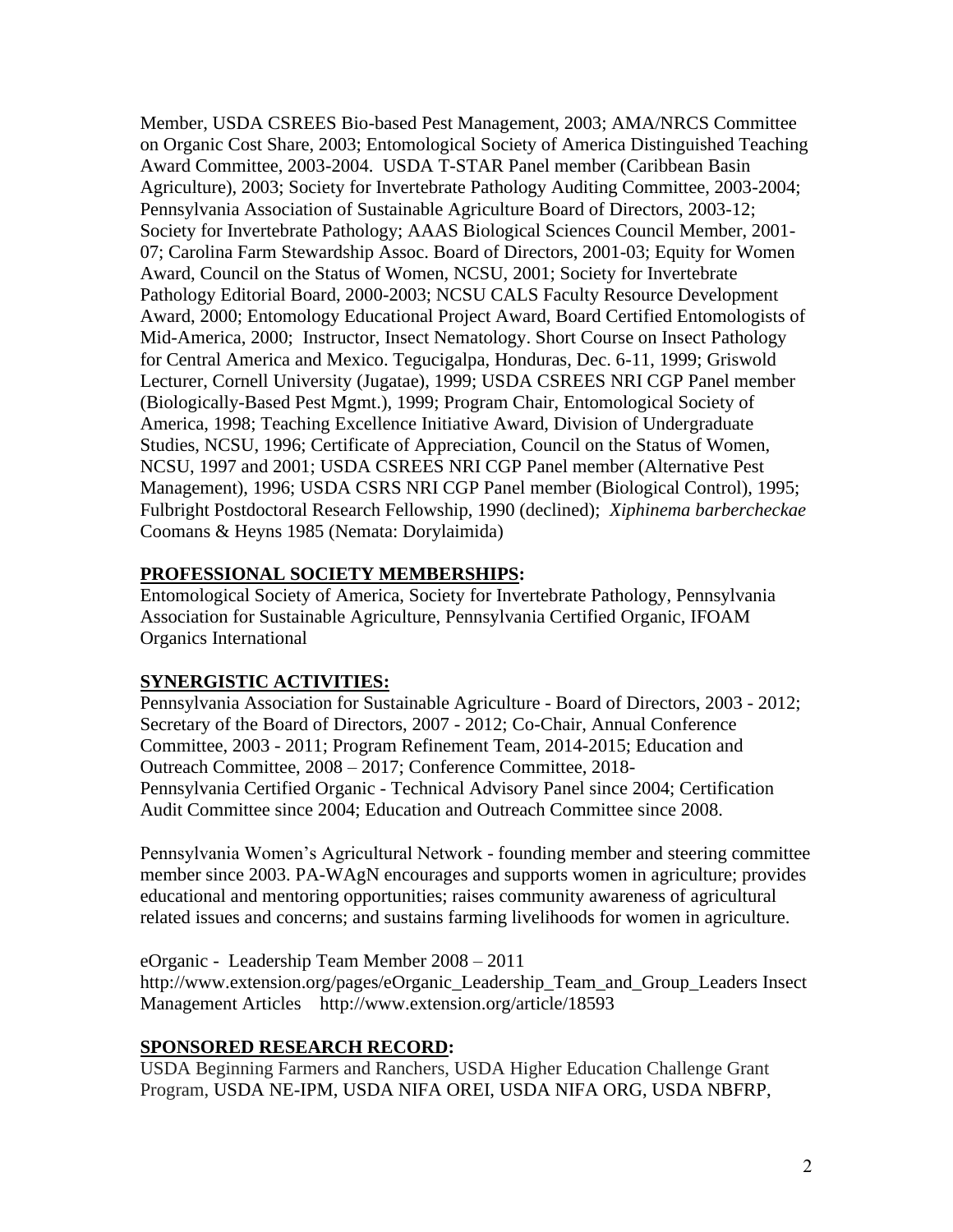USDA RAMP, USDA NRI, USDA IPM-ORG, USDA NE SARE Graduate Student Grants, USDA NE SARE PDP, USDA NE SARE R&E, USDA CSREES NE-IPM, USDA RMA, PSU COAS, NC GoldenLEAF, USDA SR SARE , USDA IFAFS, USDA CSREES NRI, NSF SUCCEED, NCSU Division of Undergraduate Studies, Z. Smith Reynolds, N.C. Corn Grower's Association, Inc., US EPA, BASF, Inc., Biosys, Inc., Microflo, Inc., The Charles A. Lindbergh Fund, Inc.., NC Peanut Grower's Assoc., Inc., USDA Forest Service

# **PEER REVIEWED PUBLICATIONS:**

2020

Ahmad, I., M. Jiménez-Gasco, D. S. Luthe, S.N. Shakee, M.E. Barbercheck. Endophytic *Metarhizium robertsii* promotes maize growth, suppresses insect growth and alters plant defense gene expression. Biological Control: *In press*, Manuscript ID # BCON\_2019\_658

Hinds, J., Barbercheck, M.E. Diversified floral provisioning enhances performance of the generalist predator, *Orius insidiosus* (Hemiptera: Anthocoridae), Biological Control: *In press*, Manuscript ID # BCON\_2019\_668

Jabbour, R., C. Francis, M. Barbercheck, K. S. Ullman. 2019. Organic Agriculture Teaching and Learning in 2025: A Futuring Workshop to Guide Transformation of the Learning Landscape. *In press.* NACTA Journal. (MS# 2019-0115)

Rowen, E., Regan, K., Barbercheck, M., Tooker, J. Is Tillage Beneficial or Detrimental for Insect and Slug Management? A Meta-Analysis? *In press*, Agric. Ecosyst. Environment, Ms # AGEE23980.

Wallace, J., Isbell, S., Hoover, R., Barbercheck, M., Kaye, J., Curran, W. Drill and broadcast establishment methods influence interseeded cover crop performance in organic corn. Renewable Ag and Food Systems: *In press*, RAFS-D-19-00107R1.

# 2019

Bell, T.H., K.L. Hockett, R.I. Alcalá-Briseño, M. Barbercheck, G. A. Beattie, M.A. Bruns, J. Carlson, T. Chung, A. Collins, B. Emmett, P. Esker, K. A. Garrett, L. Glenna, B. Gugino, M. del mar Jimenez-Gasco, L. Kinkel, J. Kovac, K. Kowalski, G. Kuldau, J. Leveau, J. Myrick, K. Peter, A. Shade, N. Stopnisek, X. Tan, A. T. Welty, K. Wickings, E. Yergeau. 2019. Manipulating Wild and Tamed Phytobiomes: Challenges and Opportunities. Phytobiomes Journal,<https://doi.org/10.1094/PBIOMES-01-19-0006-W>

Hunter, M.C., M.E. Schipanski, M.H. Burgess, J.C. LaChance, B.A. Bradley, M.E. Barbercheck, J.P. Kaye, D.A. Mortensen. 2019. Cover crop mixture effects on maize, soybean, and wheat yield in rotation. Agric. Environ. Lett. 4:180051 doi:10.2134/ael2018.10.0051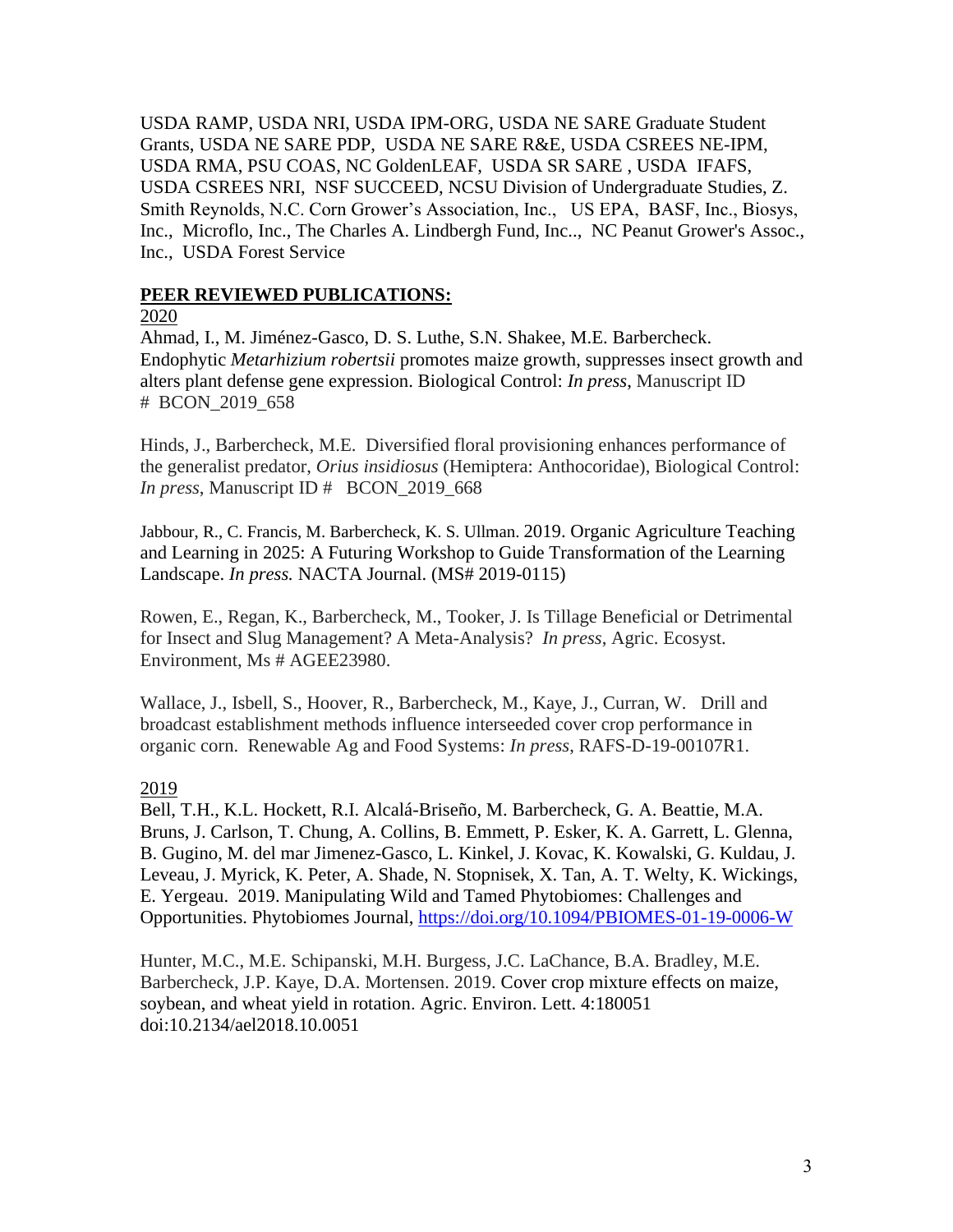Neher, D.A. and Barbercheck, M.E. 2019. Soil microarthropods and soil health: Intersection of decomposition and pest suppression. Insects 10(12):414.doi: 10.3390/insects10120414 Invited review for special issue: Elucidating the Role of Soil Arthropods in Soil Health. [https://www.mdpi.com/journal/insects/special\\_issues/soil\\_arthropods](https://www.mdpi.com/journal/insects/special_issues/soil_arthropods)

Pisani-Gareau, T., Voortman, C., Barbercheck, M. 2019. Carabid beetles (Coleoptera: Carabidae) differentially respond to soil management practices in feed and forage systems in transition to organic management. Renewable Agriculture and Food Systems (First View, published online 13 August 2019. DOI: <https://doi.org/10.1017/S1742170519000255>

# 2018

Baraibar, B.; D. A. Mortensen, M. Hunter, M. E. Barbercheck, J. P. Kaye, D. Finney, W. Curran, J. Bunchek, C. White. 2018. Growing degree days and cover crop identity explain weed biomass in cover crops. Agronomy for Sustainable Development 38: 65. <https://doi.org/10.1007/s13593-018-0543-1>

Randhawa, P. K., Mullen, C., Barbercheck, M. 2018. Plant identity, but not diversity, and agroecosystem characteristics affect the occurrence of *M. robertsii* in an organic cropping system. Biological Control 124:18-29.<https://doi.org/10.1016/j.biocontrol.2018.06.001>

Rivers, A., Mullen, C., Barbercheck, M. 2018. Cover crop species and management influence predatory arthropods and predation in an organically-managed, reduced-tillage cropping system. Environmental Entomology 47: 340-355. <https://doi.org/10.1093/ee/nvx149>

# 2017

Finney, D. M. Ebony G. Murrell, Charles M. White, Barbara Baraibar, Mary E. Barbercheck, Brosi A. Bradley, Sarah Cornelisse, Mitchell C. Hunter, Jason P. Kaye, David A. Mortensen, Christina A. Mullen, and Meagan E. Schipanski. 2017. Ecosystem services and disservices are bundled in simple and diverse cover cropping systems. 2017. Agricultural & Environmental Letters 2:170033. doi:10.2134/ael2017.09.0033

Keene, C., Curran, W., Wallace, J., Ryan, M., Mirsky, S., VanGessel, M., Barbercheck, M. 2017. Cover crop termination timing is critical in organic rotational no-till systems. Agronomy Journal 109:272-282. doi:10.2134/agronj2016.05.0266

Rivers, A., Mullen, C., Wallace, J., Barbercheck, M. 2017. Cover crop-based reduced tillage system influences Carabidae (Coleoptera) activity, diversity and trophic group during transition to organic production. Renewable Agriculture and Food Systems 32 (6): 538-551.

Schipanski, M. E., Mary E. Barbercheck, Ebony G. Murrell, Jayson Harper,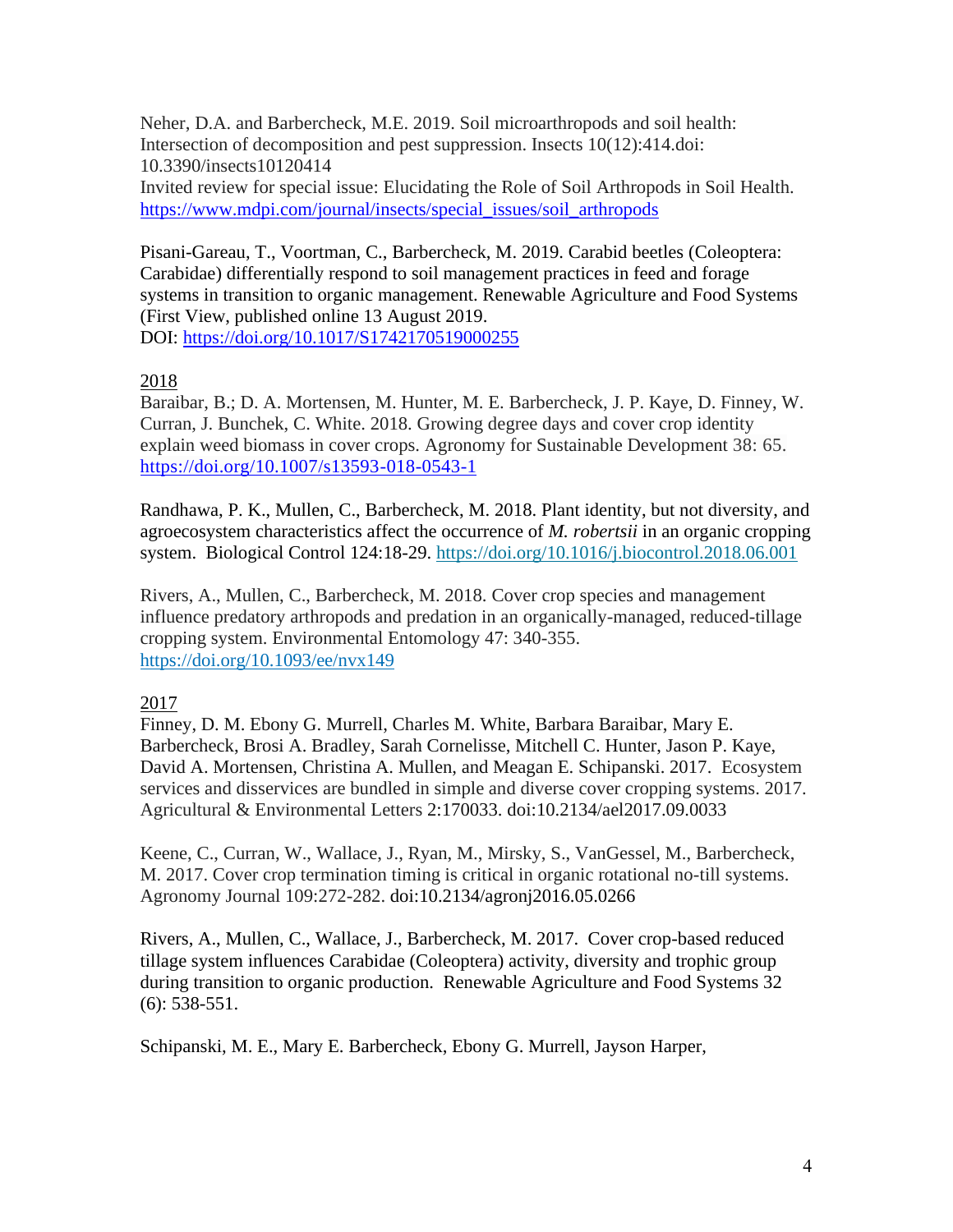Denise M. Finney, Jason P. Kaye, David A. Mortensen, Richard G. Smith. 2017. Balancing multiple objectives in organic feed and forage cropping systems. Agric. Ecosyst. Env. 239: 219-227.

# 2016

Jabbour, R., T. Pisani-Gareau, R. G. Smith, C. Mullen, M. Barbercheck. 2016. Tillage mediates legacy effects of cover crops on ground-dwelling arthropods during organic transition. Renewable Agriculture and Food Systems 31(4): 361-374 DOI: <http://dx.doi.org/10.1017/S1742170515000290>

Rivers, A., M. Barbercheck, B. Govaerts, N. Verhulst. 2016. Conservation agriculture practices contribute to an even arthropod predator assemblage and increased predation in a rainfed maize-wheat system. Applied Soil Ecology 100: 81-90

# 2015

Ellis, K., Barbercheck, M. 2015. Management of overwintering cover crops influences floral resources and visitation by native bees. Environmental Entomol. 44 (4): 999-1010. [DOI: http://dx.doi.org/10.1093/ee/nvv086](http://dx.doi.org/10.1093/ee/nvv086)

Schipanski, M.E., M. Barbercheck, M. R. Douglas, D. M. Finney, K. Haider, J. P. Kaye, A. R. Kemanian, D. A. Mortensen, M. R. Ryan, J. Tooker<sup>,,</sup> C. White. 2015. A framework for evaluating ecosystem services provided by cover crops in agroecosystems. Agricultural Systems 125: 12-22.

Schipanski, M., R.G. Smith, T.L. Pisani Gareau, R. Jabbour; D.B. Lewis, M.E. Barbercheck, D. A.Mortensen, J.P. Kaye. 2015. The structure of multivariate relationships influencing crop yields during the transition to organic management. Agriculture, Ecosystems, and Environment 189: 119-126.

# 2014

Barbercheck, M., K. Brasier, N. E. Kiernan, C. Sachs, A. Trauger. 2014. Use of conservation practices by women farmers in the Northeastern United States. Renewable Agriculture and Food Systems 29(1): 65 -82.

Brasier, K., Barbercheck, M. Kiernan, N.E., Sachs, C., Trauger, A. 2014. Capturing the Multiple and Shifting Identities of Farm Women in the Northeastern United States. Rural Sociology. First published online 19 March 2014. http://onlinelibrary.wiley.com/doi/10.1111/ruso.12040/abstract

# 2012

Barbercheck, M., N. E. Kiernan, A. G. Hulting, S. Duiker, J. Hyde, H. Karsten, E. Sanchez. 2012. Meeting the "multi-" requirements in organic agriculture research: Successes, challenges, and recommendations for multifunctional, multidisciplinary, participatory projects. Renewable Agriculture and Food Systems 27 (2): 93-106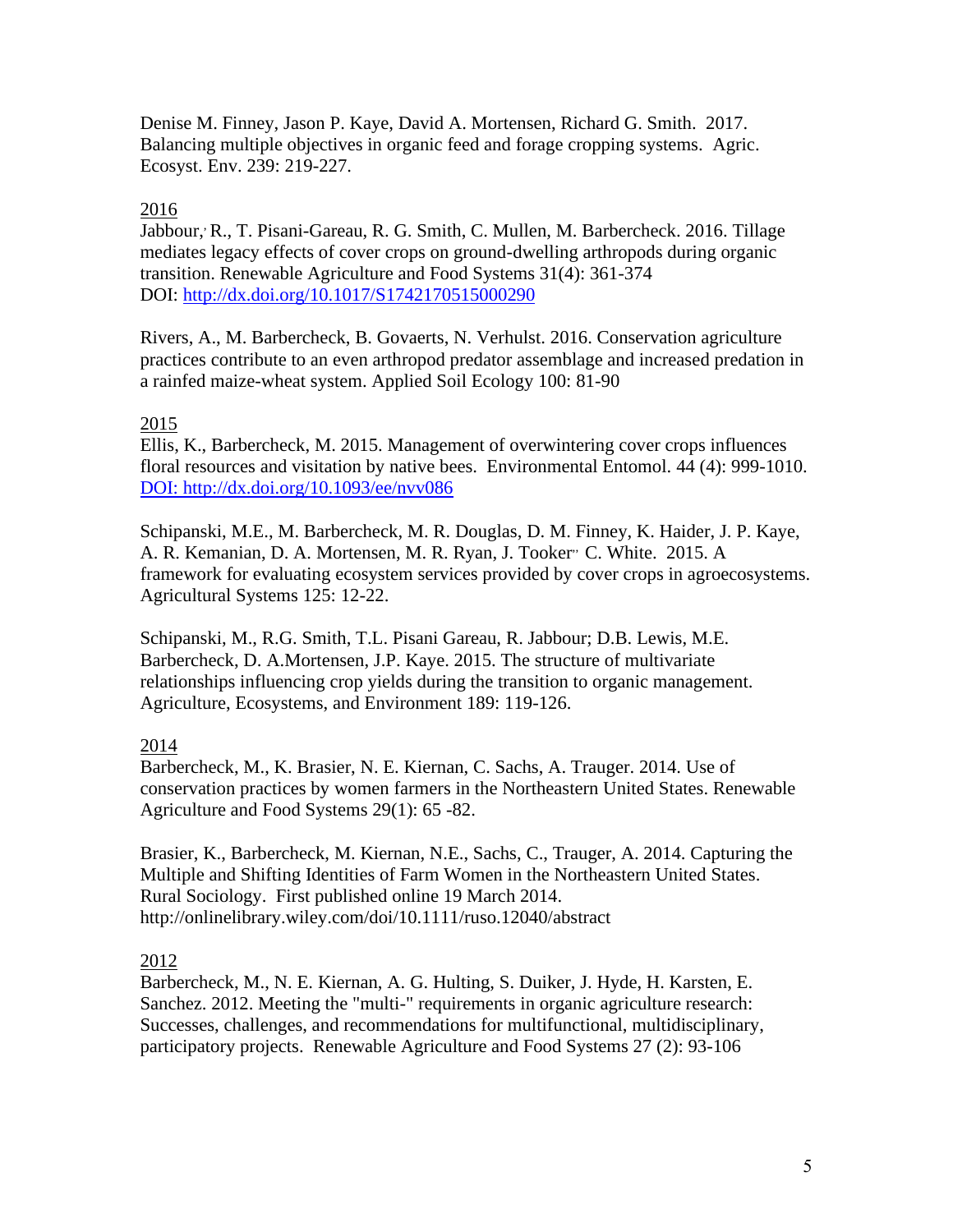Campos–Herrera, R., M. Barbercheck, C. W. Hoy, S. P. Stock. 2012. Entomopathogenic nematodes as a model system for advancing the frontiers of ecology. Journal of Nematology 44(2): 162-176.

Kiernan, N.E., M. E. Barbercheck, K. J. Brasier, C. Sachs. 2012. Women farmers: Pulling up their own educational boot straps with Extension. Journal of Extension Vol. 50 (5):5RIB5 <http://www.joe.org/joe/2012october/rb5.php>

Neher, D., T. Weicht, and M. Barbercheck. 2012. Linking invertebrate communities to decomposition rate and nitrogen availability in pine forest soils. Applied Soil Ecology 54:14-23.

# 2011

Greenwood, C. M., M.E. Barbercheck, C. Brownie. 2011. Short term response to soil microinvertebrates to application of entomopathogenic nematode-infected insects in two tillage systems. Pedobiologia 54: 177-186.

Jabbour, R., Barbercheck, M. 2011. Soil microarthropod response to the application of entomopathogenic nematode-killed insects in maize and flower strip habitats. Pedobiologia 54: 243 – 251.

Lewis, D. B., J. P. Kaye, R. Jabbour, and M. E. Barbercheck. 2011. Labile carbon and other soil quality indicators in two tillage systems during transition to organic agriculture. Renewable Agriculture and Food Systems 26(4): 342-353.

Smith, R. G., T. P. Gareau, D. Mortensen, W. Curran, M. Barbercheck. 2011. Assessing and visualizing management practices: A multivariable hands-on approach for education and extension. Weed Technology 25: 680-687.

Smith, R. G. A., M. Barbercheck, D. Mortensen, J. Hyde, A. Hulting. 2011. Effects of cover crop and tillage system on crop yields, weed abundance and net returns during the transition to organic feed grain production. Agronomy Journal  $103: 51 - 59$ .

Ward, M.J., Ryan, M.R., Curran, W.S., Barbercheck, M.E., Mortensen, D.A. 2011. Cover crops and disturbance influence activity-density of weed seed predators *Amara aenea* and *Harpalus pensylvanicus* (Coleoptera: Carabidae). Weed Science 59: 76-81.

### 2010

Gareau, T.L.P., Smith, R. G., Barbercheck, M. E., Mortensen, D.A. 2010. Spider Plots: A Tool for Participatory Extension Learning. Journal of Extension. Volume 48 (5): 5TOT8,<http://www.joe.org/joe/2010october/tt8.php>

Trauger, A., Sachs, C., Barbercheck, M., Kiernan, N. E., Brasier, K. 2010. 'The Object of Extension': Agricultural Education and Authentic Farmers in Pennsylvania, USA. Sociologia Ruralis 50: 85-103.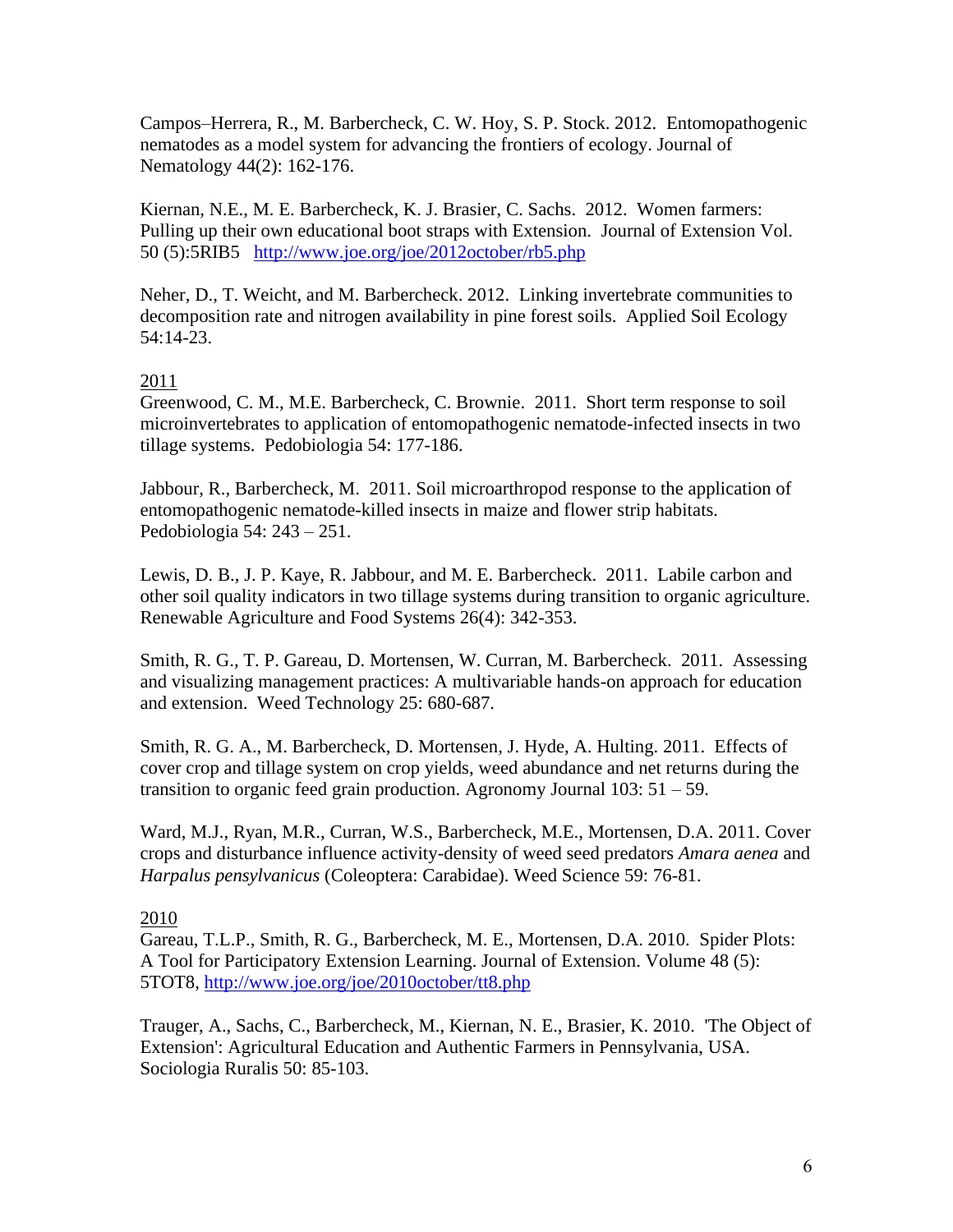## 2009

Barbercheck, M., K. Brasier, N. E. Kiernan, C. Sachs, A. Trauger. 2009. Meeting the Extension Needs of Women Farmers: A Perspective from Pennsylvania. Journal of Extension, [http://www.joe.org/joe/2009june/a8.php.](http://www.joe.org/joe/2009june/a8.php)

Brasier, K., M. Barbercheck, N. E. Kiernan, C. Sachs, A. Schwartzberg, A. Trauger. 2009. Extension Educators' Perceptions of the Educational Needs of Women Farmers. Journal of Extension, [http://www.joe.org/joe/2009june/a9.php.](http://www.joe.org/joe/2009june/a9.php)

Jabbour, R., Barbercheck, M. 2009. Soil management effects on entomopathogenic fungi during the transition to organic agriculture in a feed grain rotation. Biological Control 51: 435-443.

Smith, R.G., R. Jabbour, A. G. Hulting, M.E. Barbercheck, D. A. Mortensen. 2009. Effects of initial seed bank density on weed seedling dynamics during the transition to an organic feed grain crop rotation. Weed Science 57: 533 – 540.

## 2008

Barbercheck, M. 2008. Review of Field Manual of Techniques in Invertebrate Pathology: Application and Evaluation of Pathogens for control of Insects and other Invertebrate Pests (2nd edition). Entomologia experimentalis et applicata 129:115

Barbercheck, M.E., D.A. Neher, O. Anas, S.M. El-Allaf, and T.R.Weicht. 2008. Response of soil invertebrates to disturbance across three resource regions in North Carolina. Environmental Monitoring and Assessment 0167-6369 (Print) 1573-2959 (Online). DOI 10.1007/s10661-008-0315-5

Jabbour, R., M. E. Barbercheck. 2008. Soil and habitat complexity effects on movement of the entomopathogenic nematode *Steinernema carpocapsae* in maize. Biological Control 47: 235-243.

Trauger, A., Sachs, C., Barbercheck, M., Brasier, K., Kiernan, N.E. 2008. "Our market is our community": women farmers and civic agriculture in Pennsylvania, USA. Agriculture and Human Values 26 (3): 0889-048X (Print) 1572-8366 (Online)

Trauger, A., Sachs, C., Barbercheck, M., Brasier, K., Kiernan, N.E. 2008. Agricultural education: Gender identity and knowledge exchange. Journal of Rural Studies 24: 432- 439.

# Pre-2008

Stuart, R.J., M. E. Barbercheck, P. S. Grewal, R. A.J. Taylor, C. W. Hoy. 2006. Population biology of entomopathogenic nematodes: Concepts, issues and models. Biological Control 38: 80-102

Neher, D. A., J. Wu, M.E. Barbercheck and O. Anas. 2005. Ecosystem type affects interpretation of soil nematode community measures. Applied Soil Ecology 30: 47-64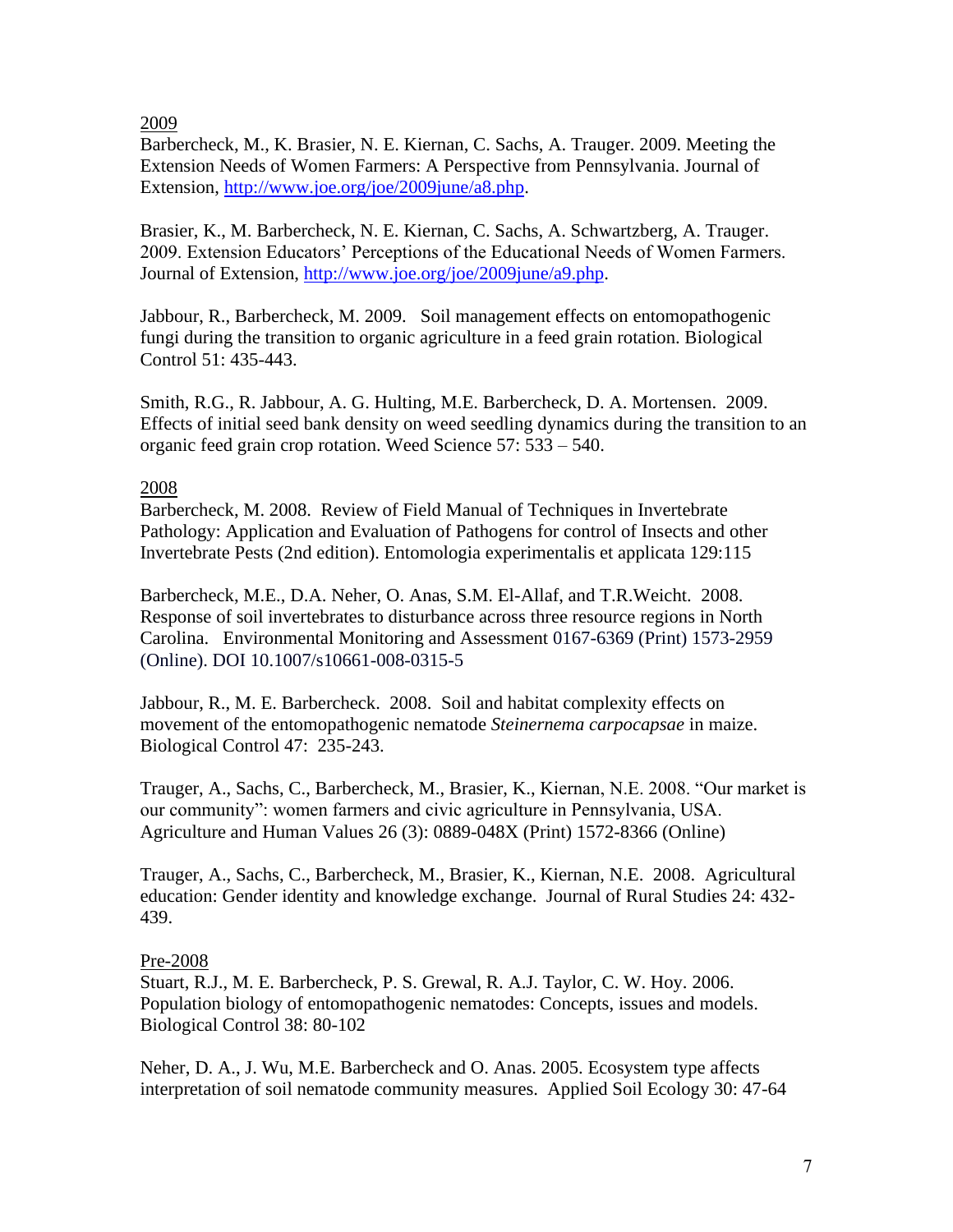Eaton, R. J., Barbercheck, M., Buford, M., Smith, W. 2004. Effects of organic matter removal, soil compaction, and vegetation control on collembolan populations. Pedobiologia 48: 121-128

Barbercheck, M.E., J. Wang, and C. Brownie. 2003. Adaptation of the entomopathogenic nematode, *Steinernema carpocapsae*, to insect food plant. Biological Control 27: 81 – 94

Barbercheck, M. 2003. Entomopathogenic Nematology (Book Review) Entomologia Experimentalis et Applicata 108: Page 211

Neher, D., M. E. Barbercheck, S. El-Allaf & O. Anas. 2003. Effects of Disturbance on Decomposition of Cellulose and Lignin. Applied Soil Ecology 23:165-179

Millar, L.C. and M. E. Barbercheck. 2002. Effects of tillage practices on entomopathogenic nematodes in a corn agroecosystem. Biological Control 25: 1-11

Mueller, J. P., M. E. Barbercheck, M. Bell, C. Brownie, N. Creamer, A. Hitt, S. Hu, L. King, H.M. Linker, F.J. Louws, S. Marlow, M. Marra, C. W. Raczkowski, D. J. Susko, and M.G. Wagger. 2002. Development and Implementation of a Long-Term Agricultural Systems Study: Challenges and Opportunities. HortTechnology 12: 362-368

Hummel, R., J. F. Walgenbach, M. E. Barbercheck, G. G. Kennedy, G. D. Hoyt, and C. Arellano. 2002. Effects of production practices on soil-borne entomopathogens in western North Carolina vegetable systems. Environmental Entomol. 31: 84-91

Millar, L. C. and M. E. Barbercheck. 2001. Interaction between endemic and introduced entomopathogenic nematodes in corn. Biological Control. 22: 235-245

Hertl, P. T., R.L. Brandenburg & M. Barbercheck. 2001. The effect of soil moisture on ovipositional behavior in the southern mole cricket, *Scapteriscus borellii* Giglio-Tos (Orthoptera: Gryllotalpidae). Env. Entomol. 30: 466-473

Costa, S., M. Barbercheck, & G.G. Kennedy . 2001. Mortality of Colorado potato beetle (*Leptinotarsa decemlineata*) after sub-lethal stress with *Bacillus thuringiensis* and subsequent exposure to *Beauveria bassiana*. J. Invertebr. Pathol. 77: 173-179

Costa, S., M. Barbercheck, & G.G. Kennedy . 2000. Sublethal acute and chronic exposure of Colorado Potato Beetle (Coleoptera: Chrysomelidae) to the *d*endotoxin of *Bacillus thuringiensis*. J. Econ. Entomol. 93: 680-689

Barbercheck, M.E. and W.C. Warrick, Jr. 1997. Evaluation of trap cropping and biological control for management of southern corn rootworm in peanuts. J. Entomol. Sci. 32(2): 229-243

Eben, A.U. and M. E. Barbercheck. 1997. Host plant and substrate effects on mortality of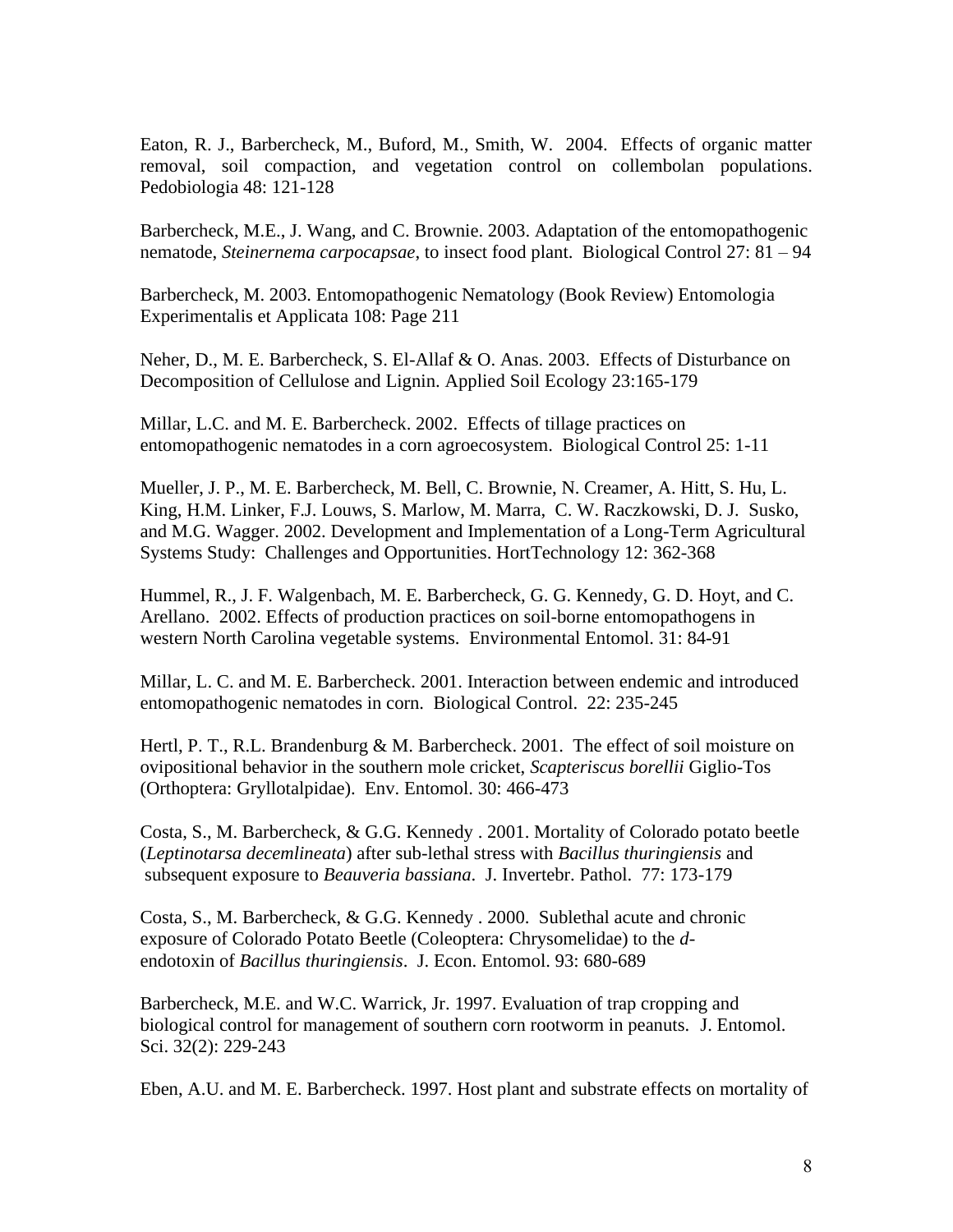southern corn rootworm from entomopathogenic nematodes. Biol. Control 8: 89-96

Eben, A.U. and M. E. Barbercheck. 1997. Mexican Diabroticites: I. Laboratory tests on host breadth of *Acalymma* and *Diabrotica* spp. Entomol. Exp. Appl. 82: 53-62

Eben, A.U. and M. E. Barbercheck. 1997. Mexican Diabroticites: II. Tests for preference of cucurbit hosts by *Acalymma* and *Diabrotica* spp. Entomol. Exp. Appl. 82: 63-72

Barbercheck, M. E. and J. Wang. 1996. Effect of cucurbitacin D on in vitro growth of *Xenorhabdus* and *Photorhabdus*, symbiotic bacteria of entomopathogenic nematodes. J. Invert. Pathol. 68:141-145

Eben, A.U. and M. E. Barbercheck. 1996. Sculpturing of the eggshell of some Mexican diabroticites (Coleoptera: Chrysomelidae). Coleopterists Bull. 51: 80-85

Eben, A.U., M. E. Barbercheck & M. Aluja. 1996. Field observations on host plant associations and natural enemies of diabroticite beetles (Chrysomelidae: Luperini) in Veracruz, Mexico. Acta Zoologica Mexicana: 67: 47-65

Hirsh, I.S. and M.E. Barbercheck. 1996. Effects of host plant and cucurbitacin on growth of larval *Diabrotica undecimpunctata howardi*. Entomol. Exp. Appl. 81: 47-51

Barbercheck, M.E., D. Ames Herbert, Jr., and W. C. Warrick, Jr. 1995. Semiochemical baits for management of southern corn rootworm (Coleoptera: Chrysomelidae) in peanuts. J. Econ. Entomol. 88: 1754-1763

Barbercheck, M.E., J. Wang and I. S. Hirsh. 1995. Host plant effects on entomopathogenic nematodes. J. Invert. Pathol.66: 169-177

Barbercheck, M.E. 1993. Tritrophic level effects on entomopathogenic nematodes. Environ. Entomol. 22: 1166-1171

Barbercheck, M.E. 1992. Effect of soil physical factors on the biological control of soilborne pests. Florida Entomologist 75: 539-548

Brust, G. E. & M.E. Barbercheck. 1992. Effect of dietary cucurbitacin C on southern corn rootworm egg survival. Environ. Entomol. 21:1466-1471

Barbercheck, M.E. and Kaya, H.K. 1991. Effect of host condition and soil texture on host finding by the entomogenous nematodes *Heterorhabditis bacteriophora* (Rhabditida: Heterorhabditidae) and *Steinernema carpocapsae* (Rhabditida: Steinernematidae). Environ. Entomol. 20: 582-589

Barbercheck, M.E. and Kaya, H.K. 1991. Competitive interactions between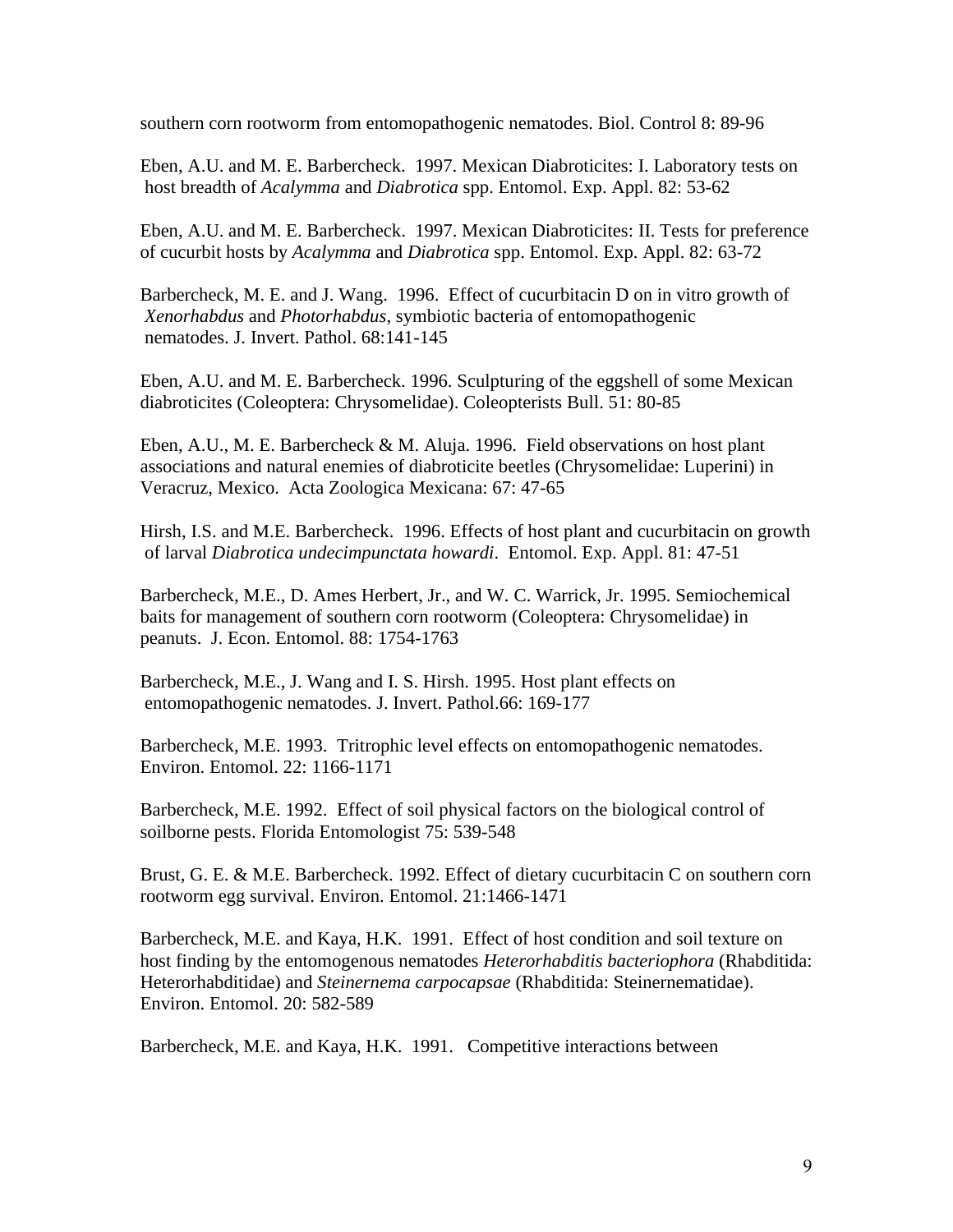entomopathogenic nematodes and *Beauveria bassiana* (Deuteromycotina: Hyphomycetes) in soilborne larvae of *Spodoptera exigua* (Lepidoptera: Noctuidae). Environ. Entomol. 20: 707-712

Barbercheck, M.E. and Kaya, H.K. 1990. Interactions between *Beauveria bassiana* and the entomogenous nematodes, *Steinernema feltiae* and *Heterorhabditis heliothidis*. J. Invert. Pathol. 55: 225 – 234

Barbercheck, M.E. 1986. Control of *Meloidogyne javanica* in dormant grapevine nursery stock (research note). Phytophylactica 18: 39 – 40

Barbercheck, M.E. and Heyns, J. 1986. Occurrence of *Xiphinema* in South African plant improvement vineyards. Phytophylactica 18: 59 – 61

Barbercheck, M.E. and Von Broembsen, S.L. 1986. Effects of soil solarization on plantparasitic nematodes and *Phytophthora cinnamomi* in South Africa. Plant Disease 70: 945 – 950

Barbercheck, M.E., Smith, P.C., and Heyns, J. 1985. Occurrence and distribution of *Xiphinema* in vineyards of the Bree River Valley. Phytophylactica 17: 27 - 30.

# **NON-PEER REVIEWED PUBLICATIONS:**

Neher, D.A.; Barbercheck, M.E. Soil microarthropods and soil health: Intersection of decomposition and pest suppression. Preprints 2019, 2019110093 (doi: 10.20944/preprints201911.0093.v1).

# **BOOK CHAPTERS:**

Barbercheck, M. Agricultural Extension, In: Sachs, C., Sexmith, K., Jensen, L. (Eds.), *Gender and Agriculture Handbook*, Routledge. Submitted 14 July 2019, In review

Stuart, R.J., M.E. Barbercheck, P.S. Grewal. 2015. Entomopathogenic Nematodes in the Soil Environment: Distributions, interactions and the influence of biotic and abiotic factors. Ch. 4, pp. 97-136. In "*Nematode Pathogenesis of Insects and Other Pests - Ecology and Applied Technologies for Sustainable Plant and Crop Protection*." R. Campos-Herrera, ed., Springer.

Mueller, M. N. Creamer, M. Barbercheck, M. Bell, C. Brownie, A. Collins, K. Fager, S. Hu, L. Jackson, S. Koenning, N. Kuminoff, M. Linker, F. Louws, S. Mellage, D. Monks, D. Orr, C. Raczkowski, J. Seem, C. Tu, M. Wagger, R. Walters, A. Wossink. W. Zhang. 2006. Long-Term, Large-Scale Systems Research Directed Toward Agricultural Sustainability. Pp. 79-98 in: Long-term Field Experiments in Organic Farming (J. Raupp, C. Pekrun, M. Oltmanns, U. Köpke, Eds.) ISOFAR Scientific Series No 1. Verlag Dr. Köster, Berlin, Germany. ISBN-Nr. 3-89574-590-1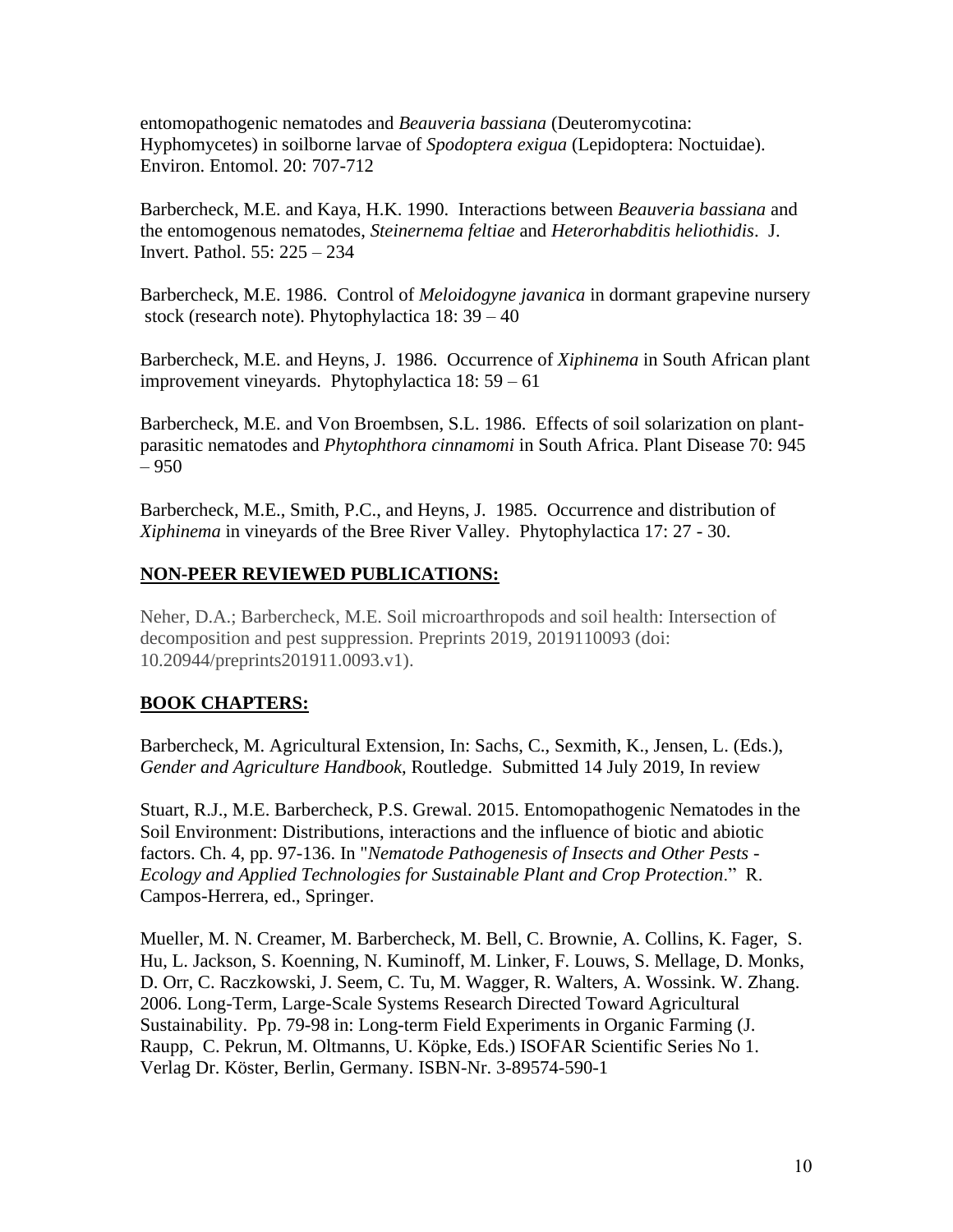Barbercheck, M. E. and Hoy, C. W. 2005. A systems approach to conservation of nematodes. In: Grewal P. S., Ehlers, R.-U. and David, Shapiro-Ilan, D. I. (Eds), Nematodes as Biocontrol Agents, CABI Publishing, CAB International, Wallingford, Oxon, UK, p. 331-347

Barbercheck, M. and L. D. W. Duncan. 2004. Abiotic Factors, pp. 309-343 in "Nematode Behaviour "(R. Gaugler, A. Bilgrami, eds.) CABI

Barbercheck, M. E. Mixed Messages: Images of Women and Men in Advertisements in *Science.* 2001 and 2008. Chapter in Wyer, M.B., M. E. Barbercheck, D. Cookmeyer, H. Ozturk, M. Wayne. Women in Science and Technology. Routledge. 1<sup>st</sup> edition and 2<sup>nd</sup> edition.

Neher, D. and M. E. Barbercheck. 1999. Diversity and Function of Soil Mesofauna. pp. 27-47 in: The Biodiversity in Agroecosystems, W. Collins & C. O. Qualset (eds.). CRC Press LLC, Boca Raton, FL

Barbercheck, M. E. & L.C. Millar. 1999. Environmental Impacts of Entomopathogenic Nematodes Used for Biological Control in Soil. pp. 287-308 In: Nontarget Effects of Biological Control (P. Follett & J. Duan, eds). Kluwer Academic Publ.

# **BOOKS:**

Sachs, C.E., M.E. Barbercheck, K. Brasier, N.E. Kiernan, A.R. Terman. 2016. The Rise of Women Farmers and Sustainable Agriculture. 202 pp. University of Iowa Press.

Wyer**,** M., M. Barbercheck**,** D. Cookmeyer**,** H. Ozturk**,** M. Wayne (Editors). 2014. Women, Science, and Technology: A Reader in Feminist Science Studies, 3<sup>rd</sup> Edition. 600 pp. Routledge Taylor & Francis Grou[p](http://www.routledge.com/books/details/9780415521109/)  [http://www.routledgementalhealth.com/books/details/9780415521109/](http://www.routledge.com/books/details/9780415521109/)

Wyer, M.B., M. E. Barbercheck, D. Cookmeyer, H. Ozturk, M. Wayne. 2008. Women, Science and Technology: A reader in feminist science studies  $2<sup>nd</sup>$  Edition. Routledge, NY

Wyer, M.B., M. E. Barbercheck, D. Cookmeyer, H. Ozturk, M. Wayne. 2001. Women, Science and Technology: A reader in feminist science studies. 1<sup>st</sup> Edition. Routledge, NY. 376 pp.

## **EXTENSION BULLETINS, FACT SHEETS, NEWSLETTERS:** 2019

Cornelisse, S., Borrelli, K., Baraibar, B., Barbercheck, M. 2019. Organic Grain Crop Enterprise Budgets.<https://extension.psu.edu/organic-grain-crop-enterprise-budgets>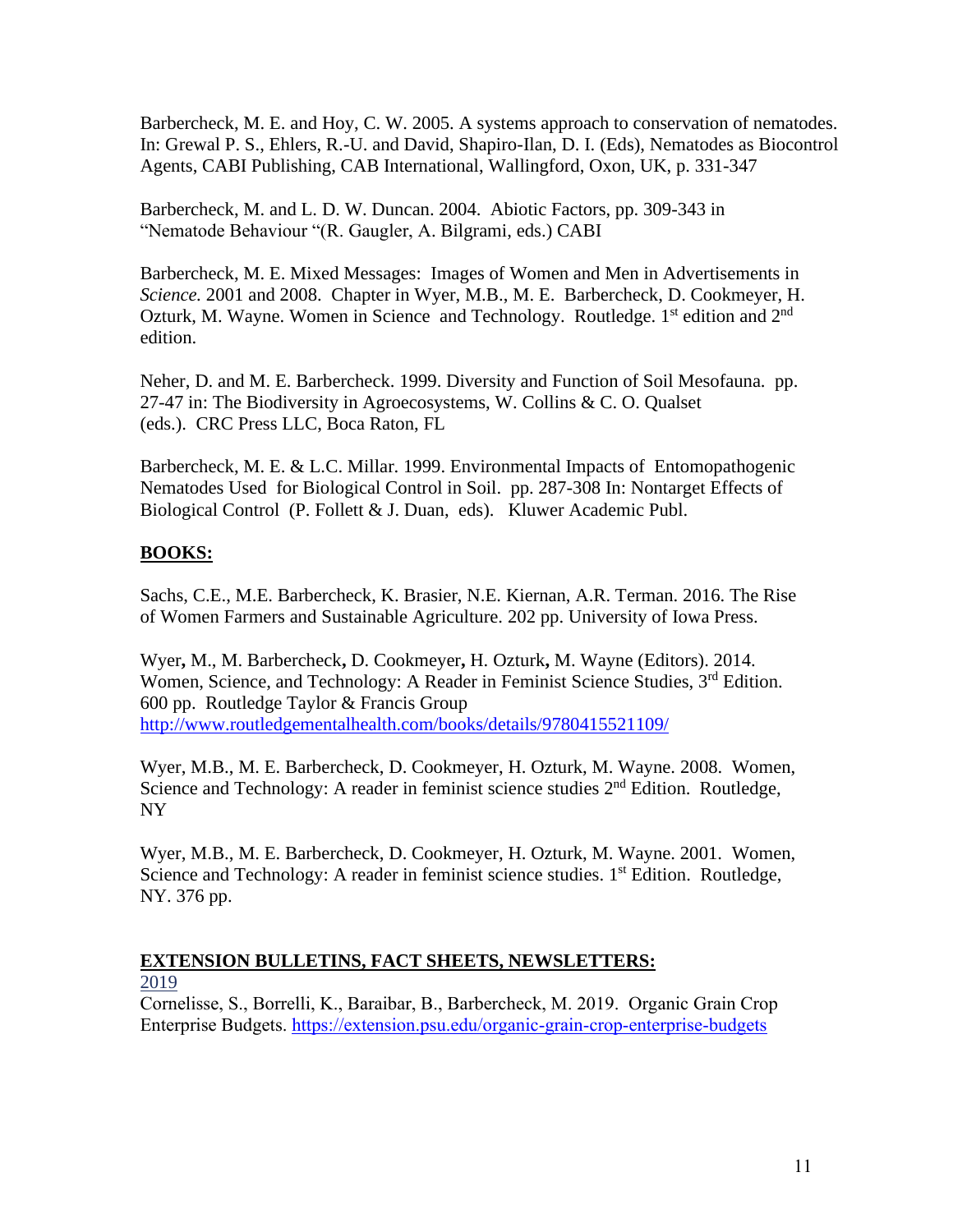# 2018

Barbercheck, M. 2018. Management of Stored Grain Pests in Organic Systems. Field Crop News, Nov. 1, 2018. [https://extension.psu.edu/management-of-stored-grain-pests-in-organic](https://extension.psu.edu/management-of-stored-grain-pests-in-organic%20systems?j=296585&sfmc_sub=35519620&l=159_HTML&u=5764383&mid=7234940&jb=10&utm_medium=email&utm_source=MarketingCloud&utm_campaign=FAFC_2018_OCT_31_GN_EM_+Field+Crop+News+++20181031&utm_content=FAFC_2018_OCT_31_GN_EM_+Field+Crop+News++-+20181031&subscriberkey=0030W00003P0ySiQAJ)  [systems?j=296585&sfmc\\_sub=35519620&l=159\\_HTML&u=5764383&mid=7234940&jb=10&utm\\_medi](https://extension.psu.edu/management-of-stored-grain-pests-in-organic%20systems?j=296585&sfmc_sub=35519620&l=159_HTML&u=5764383&mid=7234940&jb=10&utm_medium=email&utm_source=MarketingCloud&utm_campaign=FAFC_2018_OCT_31_GN_EM_+Field+Crop+News+++20181031&utm_content=FAFC_2018_OCT_31_GN_EM_+Field+Crop+News++-+20181031&subscriberkey=0030W00003P0ySiQAJ) [um=email&utm\\_source=MarketingCloud&utm\\_campaign=FAFC\\_2018\\_OCT\\_31\\_GN\\_EM\\_+Field+Crop+](https://extension.psu.edu/management-of-stored-grain-pests-in-organic%20systems?j=296585&sfmc_sub=35519620&l=159_HTML&u=5764383&mid=7234940&jb=10&utm_medium=email&utm_source=MarketingCloud&utm_campaign=FAFC_2018_OCT_31_GN_EM_+Field+Crop+News+++20181031&utm_content=FAFC_2018_OCT_31_GN_EM_+Field+Crop+News++-+20181031&subscriberkey=0030W00003P0ySiQAJ) [News+++20181031&utm\\_content=FAFC\\_2018\\_OCT\\_31\\_GN\\_EM\\_+Field+Crop+News++-](https://extension.psu.edu/management-of-stored-grain-pests-in-organic%20systems?j=296585&sfmc_sub=35519620&l=159_HTML&u=5764383&mid=7234940&jb=10&utm_medium=email&utm_source=MarketingCloud&utm_campaign=FAFC_2018_OCT_31_GN_EM_+Field+Crop+News+++20181031&utm_content=FAFC_2018_OCT_31_GN_EM_+Field+Crop+News++-+20181031&subscriberkey=0030W00003P0ySiQAJ) [+20181031&subscriberkey=0030W00003P0ySiQAJ](https://extension.psu.edu/management-of-stored-grain-pests-in-organic%20systems?j=296585&sfmc_sub=35519620&l=159_HTML&u=5764383&mid=7234940&jb=10&utm_medium=email&utm_source=MarketingCloud&utm_campaign=FAFC_2018_OCT_31_GN_EM_+Field+Crop+News+++20181031&utm_content=FAFC_2018_OCT_31_GN_EM_+Field+Crop+News++-+20181031&subscriberkey=0030W00003P0ySiQAJ)

Barbercheck, M. 2018. Boyd Station Serves Growing Market for Processed Organic Soybeans. Field Crop News 20 September 2018. [https://extension.psu.edu/boyd-station](https://extension.psu.edu/boyd-station-serves-growing-market-for-processed-organic)[serves-growing-market-for-processed-organic](https://extension.psu.edu/boyd-station-serves-growing-market-for-processed-organic)

soybeans?j=275291&sfmc\_sub=35519620&l=159\_HTML&u=5398408&mid=7234940  $&$ j $b=10$ 

Barbercheck, M. 2018. Successful Transition to Organic at Banner Farm. Field Crop News. 6 Sept. 2018. https://extension.psu.edu/successful-transition-to-organic-at-bannerfarm?j=268553&sfmc\_sub=35519620&l=159\_HTML&u=5277217&mid=7234940&jb= 10

Barbercheck, M. New fact sheet on stored grain pest management. Field Crop News. May 2, 2018.

Barbercheck, M. 2018. Management of Stored Grain Pests in Organic Systems. PSU Extension Fact Sheet https://extension.psu.edu/management-of-stored-grain-pests-inorganic-systems

Barbercheck, M. 2018. Thinking About Planting? Try Avoiding Seedcorn Maggot. Field Crop News. April 4, 2018. https://extension.psu.edu/thinking-about-planting-tryavoiding-seedcorn-

maggot?j=208173&sfmc\_sub=35519620&l=159\_HTML&u=4014619&mid=7234940&j  $b=11$ 

# 2017

Schmidt, E., K**.** Regan, and M**.** Barbercheck**.** 2017. Seedcorn Maggot as a Pest of Corn and Other Large-Seeded Crops. Updated Fact Sheet. [http://ento.psu.edu/extension/factsheets/seedcorn-maggot-as-a-pest-of-corn-and-other](http://ento.psu.edu/extension/factsheets/seedcorn-maggot-as-a-pest-of-corn-and-other-large-seeded-crops)[large-seeded-crops](http://ento.psu.edu/extension/factsheets/seedcorn-maggot-as-a-pest-of-corn-and-other-large-seeded-crops)

# 2016

Barbercheck, M. E. 2016. Contributed to Chapter 4: Soil Health and Fertilizer Management, pp. 79 – 110, in the Penn State Master Gardener Manual. 2016. 808 pp. AGRS-139.

Barbercheck, M., W.S. Curran. 2016. Ch. 11. Organic Crop Production. Pp 137 – 146 in: The Agronomy Guide 2015-2016. AGRS026.

# 2015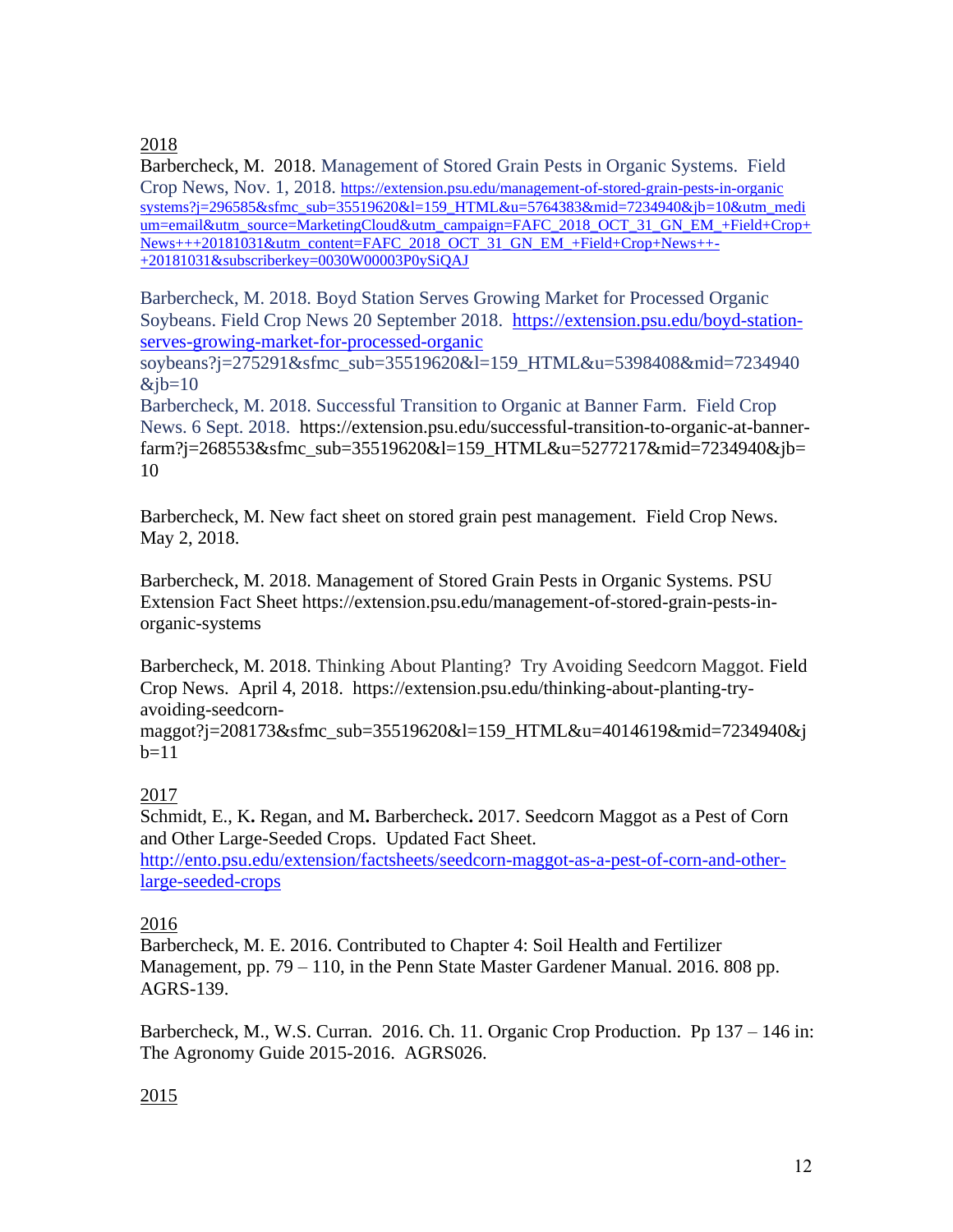Barbercheck, M., S. Pickel, B. Schildt, C. Thomas. 2015. Vegetable Integrated Pest Management with an Emphasis on Biocontrol. A Guide for Growers in the Mid-Atlantic. Penn State Extension AGRS-128.

Barbercheck, M., Tooker, J. 2015. Ch. 8. Insect Management. PP 151-162 in: PSU Organic Crop Production Guide. C. White, M. Barbercheck, W. Curran (co-editors).

Barbercheck, M. 2015. Carabid Beetles: Your Allies on the Ground. March 2015 Newsletter, Pennsylvania Certified Organic. http://www.paorganic.org/carbid-beetlesyour-allies-on-the-ground

White, C., M. Barbercheck, W. Curran (co-editors). 2015. Penn State Organic Crop Production Guide. AGRS-124

White, C., M. Barbercheck, T. DuPont, D. Finney, A. Hamilton, D. Hartman, M. Hautau, J. Hinds, M. Hunter, J. Kaye, J. La Chance. 2015. Making the Most of Mixtures: Considerations for Winter Cover Crops in Temperate Climates. Agroecology in Practice EEO166. Penn State Extension.

White, C., Barbercheck, M., Bates, B. 2015. Ch. 1 Introduction to organic farming and the national organic standards. Pp.  $1 - 7$  in: PSU Organic Crop Production Guide. C. White, M. Barbercheck, W. Curran (co-editors).

# 2014

Barbercheck, M. 2014. Brown's Ranch: Farming in Nature's Image to Regenerate Land, Productivity, and Quality of Life. Sustainable Agriculture Newsletter, Spring 2014. http://extension.psu.edu/susag/news

Ellis, K., M.E. Barbercheck. 2014. Bees and Cover Crops: Using flowering cover crops for native pollinator conservation. PSU Entomology Fact Sheet. http://ento.psu.edu/extension/factsheets/bees-and-cover-crops

### 2013

Barbercheck, M. 2013. Remembering Rachel Carson. Sustainable Agriculture Newsletter 10(1): Spring 2013. http://extension.psu.edu/susag/news

### 2012

Barbercheck, M. 2012. Organic Grower Network Tours Milton Grain Farm. Sustainable Agriculture Newsletter 9(1): Winter 2012. http://extension.psu.edu/susag/news

White, C., and Barbercheck, M. 2012. Managing Soil Health: Concepts and Practices. Agroecology in Practice Series #EE0026.

# 2011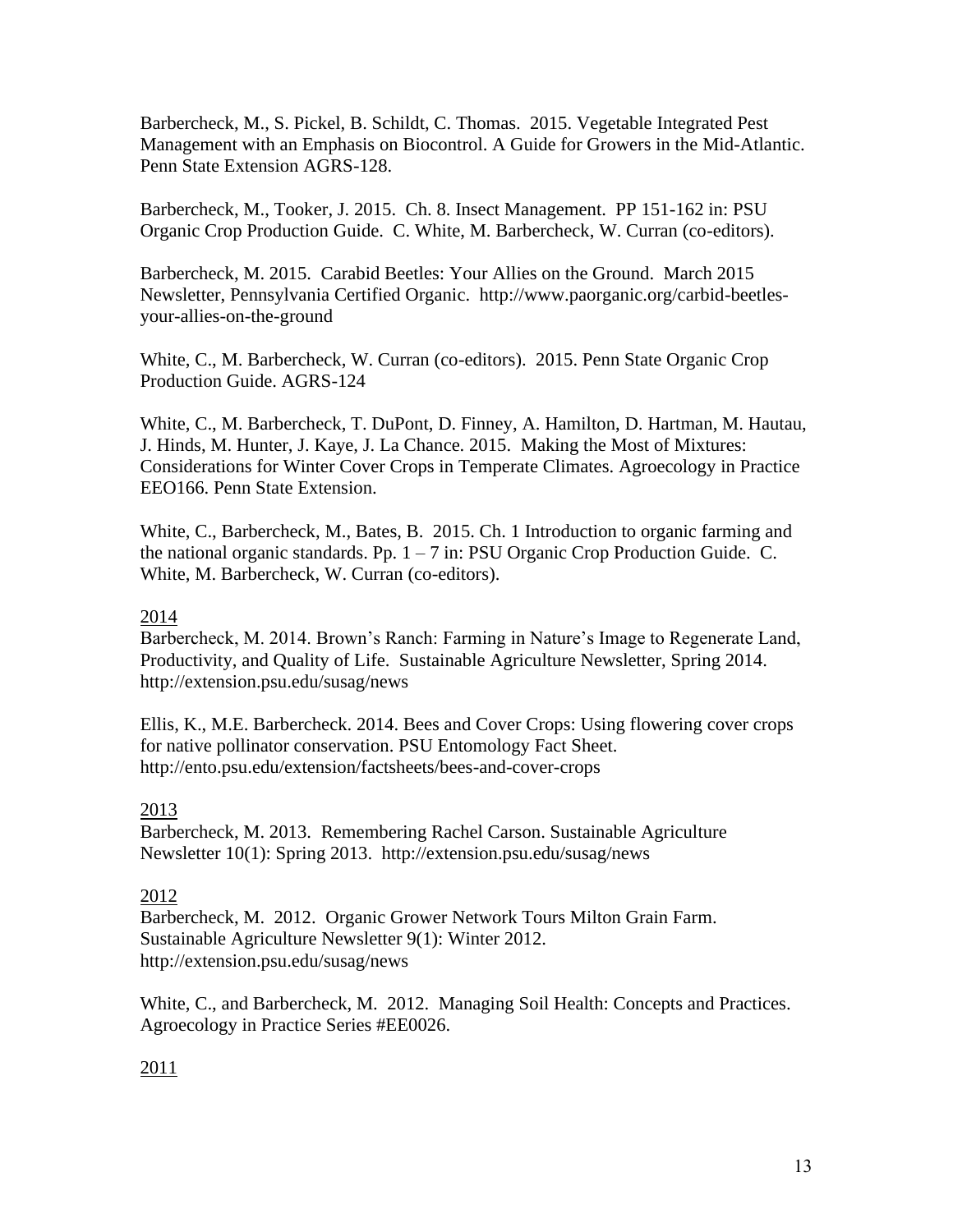Barbercheck, M. 2011. Biology and management of aphids in organic cucurbit production systems. eExtension.org, Organic Farming Resource Area. [http://www.extension.org/pages/60000/biology-and-management-of-aphids-in-organic](http://www.extension.org/pages/60000/biology-and-management-of-aphids-in-organic-cucurbit-production-systems)[cucurbit-production-systems](http://www.extension.org/pages/60000/biology-and-management-of-aphids-in-organic-cucurbit-production-systems)

Barbercheck, M. 2011. Organic Crop Meeting Focuses on Tillage, Pest Management Practices. Sustainable Agriculture Newsletter 8(3): Summer 2011. <http://extension.psu.edu/susag/news> http://extension.psu.edu/susag/news/2011/June-2011/1-organic-crop-meeting

Barbercheck, M. 2011. Organic Grower Network Focuses on Organic Grain Marketing. Sustainable Agriculture Newsletter 8(2): Spring 2011. http://extension.psu.edu/susag/news/2011

Barbercheck, M. 2011. [Organic Growers Meeting on Markets.](http://fcn.agronomy.psu.edu/2011/fcn1103.cfm#e) Field Crop News Vol. 11, Issue 3, March 8, 2011.<http://fcn.agronomy.psu.edu/2011/fcn1103.cfm#e>

Barbercheck, M. 2011. Sign-up for NRCS funding program for organic farming underway. Field Crop News 11:07, April 26, 2011

Dempsey, M., Schipanski, M., Barbercheck, M. 2011. Penn State Organic Corn Variety Trial. Sustainable Ag Newsletter, Jan. 20, 2011. http://extension.psu.edu/susag/news/Jan-2011/4-organic-corn-variety-trial

Dempsey, M., Schipanski, M., Barbercheck, M. 2011. Penn State Organic Corn Variety Trial. Field Crop News Vol. 11, Vol. 11, Issue 1, January 11, 2011. <http://fcn.agronomy.psu.edu/2011/fcn1101.cfm#g>

Dempsey, M., Schipanski, M., Barbercheck, M. 2011. Penn State Organic Variety Trial. Organic Matters, PCO Quartely Newsletter Winter 2011, pp. 9 – 10.

Schipanski, M., Sandy, D., Barbercheck, M. 2011. Organic Corn Yields in a Drought Year. Organic Matters, PCO Quartely Newsletter Winter 2011, pp. 11, 22.

### 2010

Carvalho, C., T.P. Gareau, M. E. Barbercheck. 2010. Ground and Tiger Beetles (Coleoptera: Carabidae). PSU Entomology Fact Sheet. <http://ento.psu.edu/extension/factsheets/ground-beetles>

Gareau, T.L.P., Smith, R. G., Barbercheck, M. E., Mortensen, D.A. 2010. Spider Plots: A Tool for Participatory Extension Learning. Journal of Extension. Volume 48 (5): 5TOT8, http://www.joe.org/joe/2010october/tt8.php

White, C., Barbercheck, M. 2010. UF024-Agroecology in Practice: Introduction to Organic Farming: A Growing Opportunity for Pennsylvania Farmers. PSU Ag Communications and Marketing. http://pubs.cas.psu.edu/FreePubs/pdfs/uf024.pdf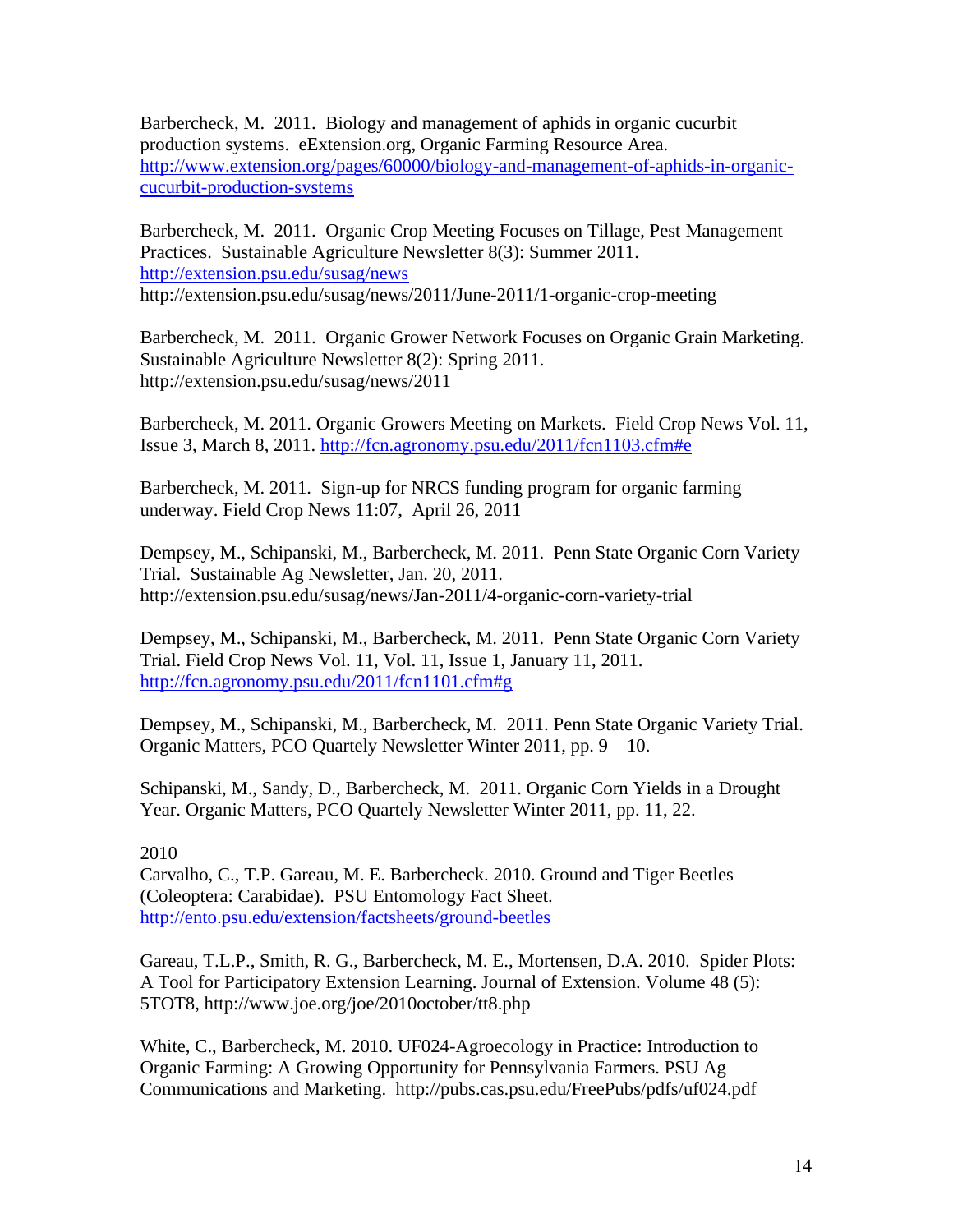Barbercheck, M, B. Curran, J.M. Dillon. 2010. Organic Crop Production, Ch. 11 in: The Agronomy Guide. PSU COAS.<http://extension.psu.edu/agronomy-guide/cm/sec11>

## 2009

Brasier, K. M. Barbercheck, N. E. Kiernan, C. Sachs. 2009. Pennsylvania Women's Agricultural Network Addresses Extension Needs of Women Farmers. Field Crop News 9: 05 (April 7, 2009). http://fcn.agronomy.psu.edu/2009/fcn0905.cfm#g

Brasier, K. M. Barbercheck, N. E. Kiernan, C. Sachs. 2009. Pennsylvania Women's Agricultural Network Addresses Extension Needs of Women Farmers. Vegetable & Small Fruit Gazette (April 2009, pp. 12-13).

Gareau, T.P., N. DeBarros, M. Barbercheck, D. Mortensen. 2009. UFO23-Conserving Wild Bees in Pennsylvania. PSU Ag Communications and Marketing. http://pubs.cas.psu.edu/FreePubs/pdfs/uf023.pdf.

Linker, H. M., D.B. Orr, M. E. Barbercheck. 2009. Insect Management on Organic Farms. Organic Production Series. 36 pp. North Carolina Cooperative Extension AG-659W-09

2009 – eXtension.org articles eOrganic Leadership Team [http://www.extension.org/pages/eOrganic\\_Leadership\\_Team\\_and\\_Group\\_Leaders](http://www.extension.org/pages/eOrganic_Leadership_Team_and_Group_Leaders) (verified 10 February 2009)

Articles at eOrganic.info or publication at eXtension. org <http://www.extension.org/organic%20production> (verified 9 February 2009)

What is Organic Farming? D. Treadwell, J. Riddle, M. Barbercheck, D. CavanaughGrant, E. Zaborski . <http://www.extension.org/article/18655> (verified 9 February 2009)

Pest Management in Organic Farming Systems: The NOP Standard <http://eorganic.info/node/913> <http://www.extension.org/article/18904>(verified 10 February 2009)

Ecological Understanding of Insects in Organic Farming Systems <http://eorganic.info/node/2681> http://www.extension.org/article/18906

Decomposers in Organic Farming Systems<http://eorganic.info/node/3143> <http://www.extension.org/article/18905>(verified 10 February 2009)

Pollinators in Organic Farming Systems<http://eorganic.info/node/3153> <http://www.extension.org/article/18926>(verified 10 February 2009)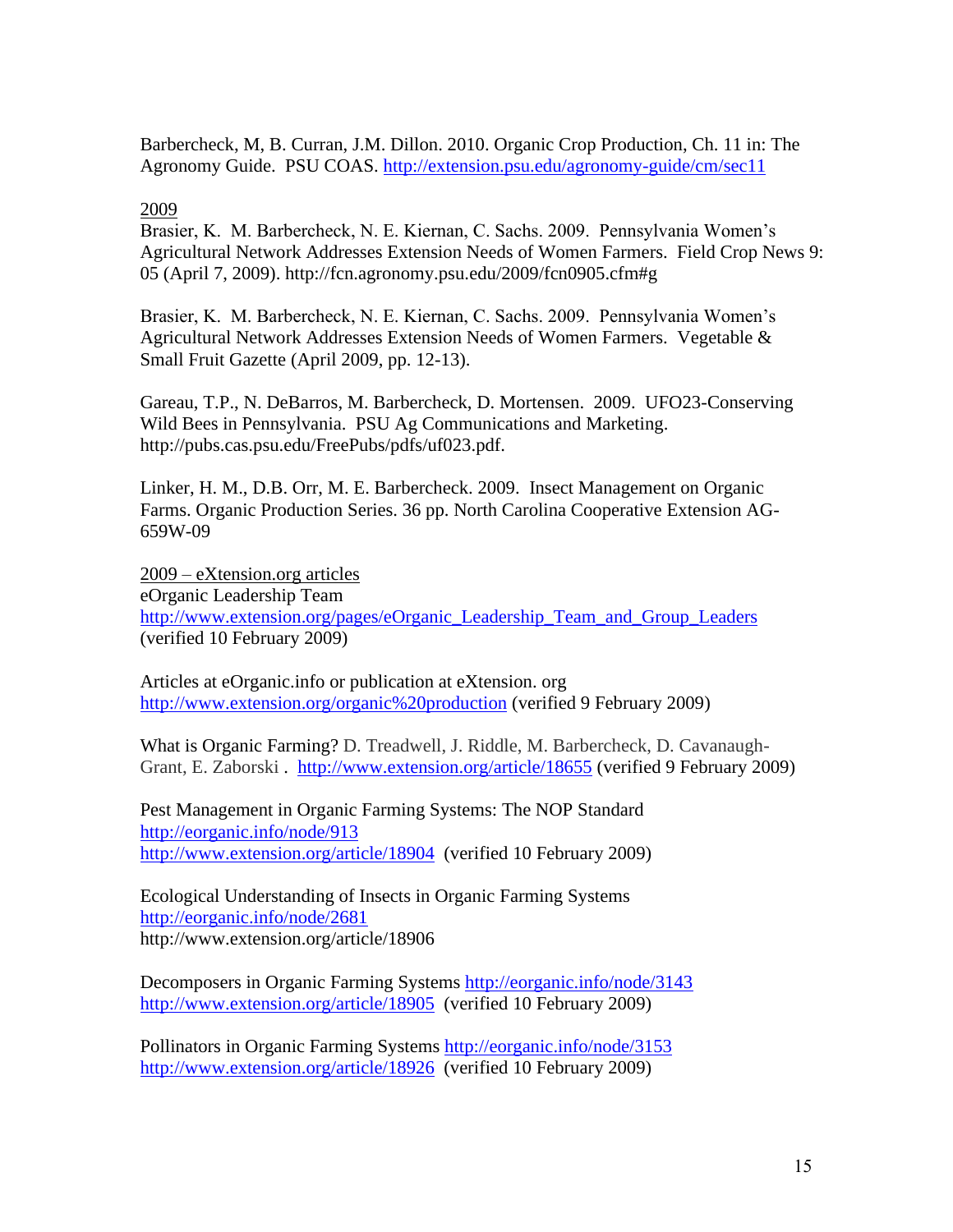Natural Enemies in Organic Farming Systems<http://eorganic.info/node/3142> http://www.extension.org/article/18907

How Insects Damage Plants<http://eorganic.info/node/3151> <http://www.extension.org/article/18903> (verified 10 February 2009)

Plant Defenses Against Insects<http://eorganic.info/node/3150> http://www.extension.org/article/18913

Insect Life Cycles<http://eorganic.info/node/3152>

Insect Populations<http://eorganic.info/node/3149> <http://www.extension.org/article/18912>

Factors that Influence the Size of Insect Populations<http://eorganic.info/node/3148> <http://www.extension.org/article/18569> (verified 9 February 2009)

Diversity, Stability, and Productivity of Insect Populations<http://eorganic.info/node/3147> <http://www.extension.org/article/18534> (verified 9 February 2009)

Ecological Succession <http://eorganic.info/node/3146> <http://www.extension.org/article/18911> (verified 10 February 2009)

Insects in Ecological Communities <http://eorganic.info/node/3145> <http://www.extension.org/article/18908>

Practices and Tactics for Insect Pest Management in Organic Farming Systems <http://eorganic.info/node/915>

Using Diversity as a Pest Management Tool <http://eorganic.info/node/917> <http://www.extension.org/article/18910> (verified 10 February 2009)

Biological Control of Insect Pests <http://eorganic.info/node/919> http://www.extension.org/article/18931

Insect-Parasitic Nematodes for the Management of Soil-Dwelling Insect Pests <http://eorganic.info/node/2527>

Viruses as biological control agents of insect pests (J. McNeil; MB solicited and edited) <http://eorganic.info/node/2525>

Fungi for the biological control of insect pests (J. McNeil; MB solicited and edited) <http://eorganic.info/node/2597> http://www.extension.org/article/18928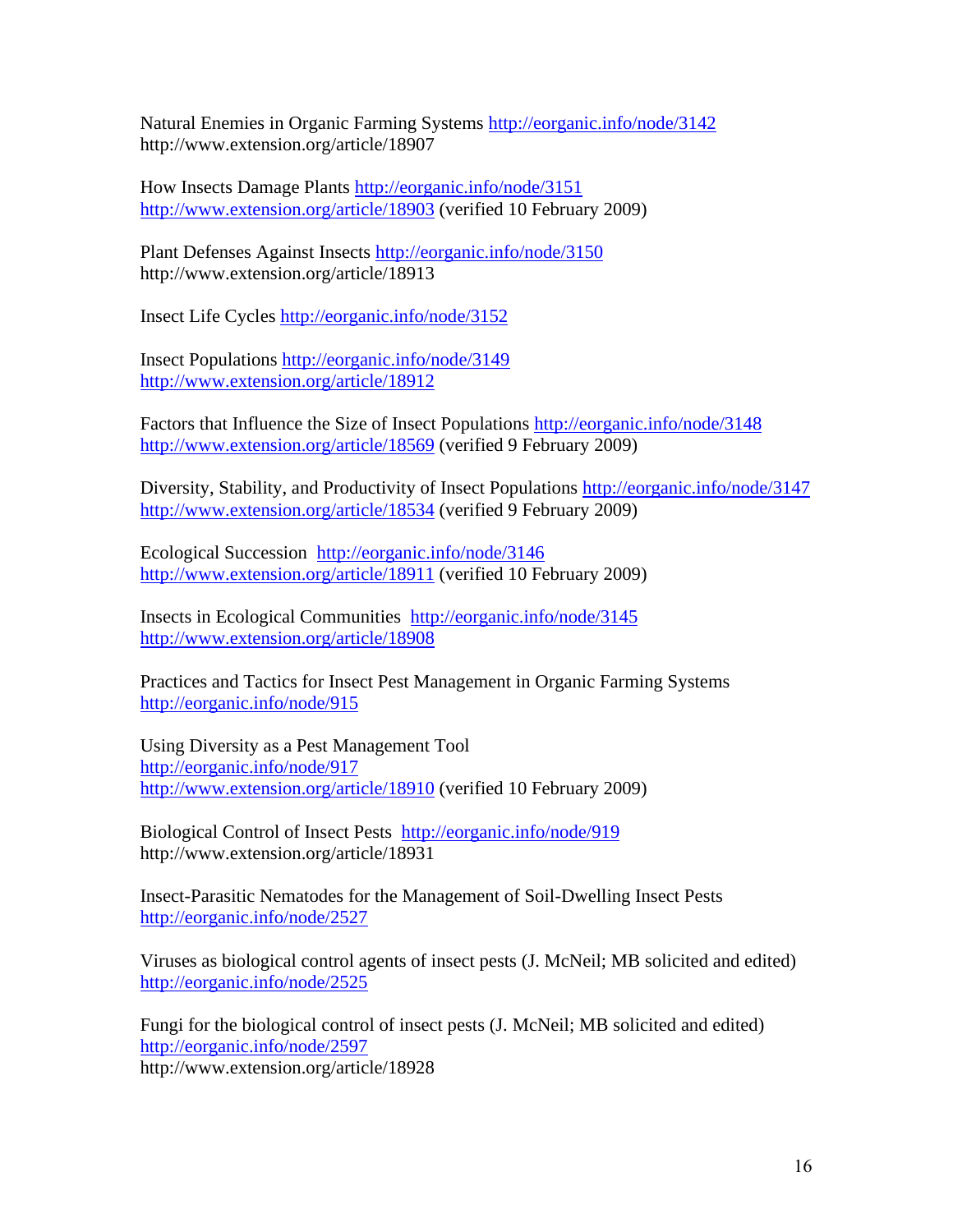Praying mantids (J. Lelito; MB solicited and edited)<http://eorganic.info/node/2623> <http://www.extension.org/article/18930>

Physical and Mechanical Pest Controls<http://eorganic.info/node/920> <http://www.extension.org/article/18929> Allowable Insecticides for Organic Farming Systems <http://eorganic.info/node/921>

Insect Pest Management: Differences Between Conventional and Organic Farming Systems (with Ed Zaborski) <http://eorganic.info/node/2699>

Additional Resources for an Ecological Understanding of Insects in Organic Production Systems<http://eorganic.info/node/3144>

### 2008

Barbercheck, M, D. Calvin, B. Curran. 2008. Organic Crop Production, Ch. 11 in: The Agronomy Guide. PSU COAS.

Sánchez, E. and [M. Barbercheck.](http://www.ento.psu.edu/Personnel/Faculty/barbercheck.htm) 2008. Periodical Cicada Damage on Blueberries. Vegetable & Small Fruit Gazette (July 2008, pp. 26-27).

#### pre-2008

Barbercheck, M. White Grubs in Pastures. Feb13, 2007 Field Crop News http://fcn.agronomy.psu.edu/2007/white\_grubs\_in\_pasture.pdf

Barbercheck, M, D. Calvin, B. Curran. 2006. Organic Crop Production, Ch. 11 in: The Agronomy Guide. PSU COAS.

Barbercheck, M. 2004. Penn State Studies Transition to Organic Agriculture Field Crop News 4 (12): 4-5

Barbercheck, M. 2004. Organic Corn and Soybeans for Exceptional Organic Milk Field Crop News 4 (12): 5-6

Barbercheck, M.E. 2004. Entomopathogenic Nematodes in Biological Control. PSU Extension Fact Sheet.

Barbercheck, M. 2003. Pasture Monitoring on Provident Farm. Passages 44: 16-18.

Creamer, N. & M. Barbercheck. 2001. Worthwhile spending to nurture rural N.C. Raleigh News and Observer 21 Sept. 2001.

Barbercheck, M.E. 1993. Insect-parasitic nematodes for biological control. Carolina Farm Stewardship Assoc. Stewardship News 13 (3): 3.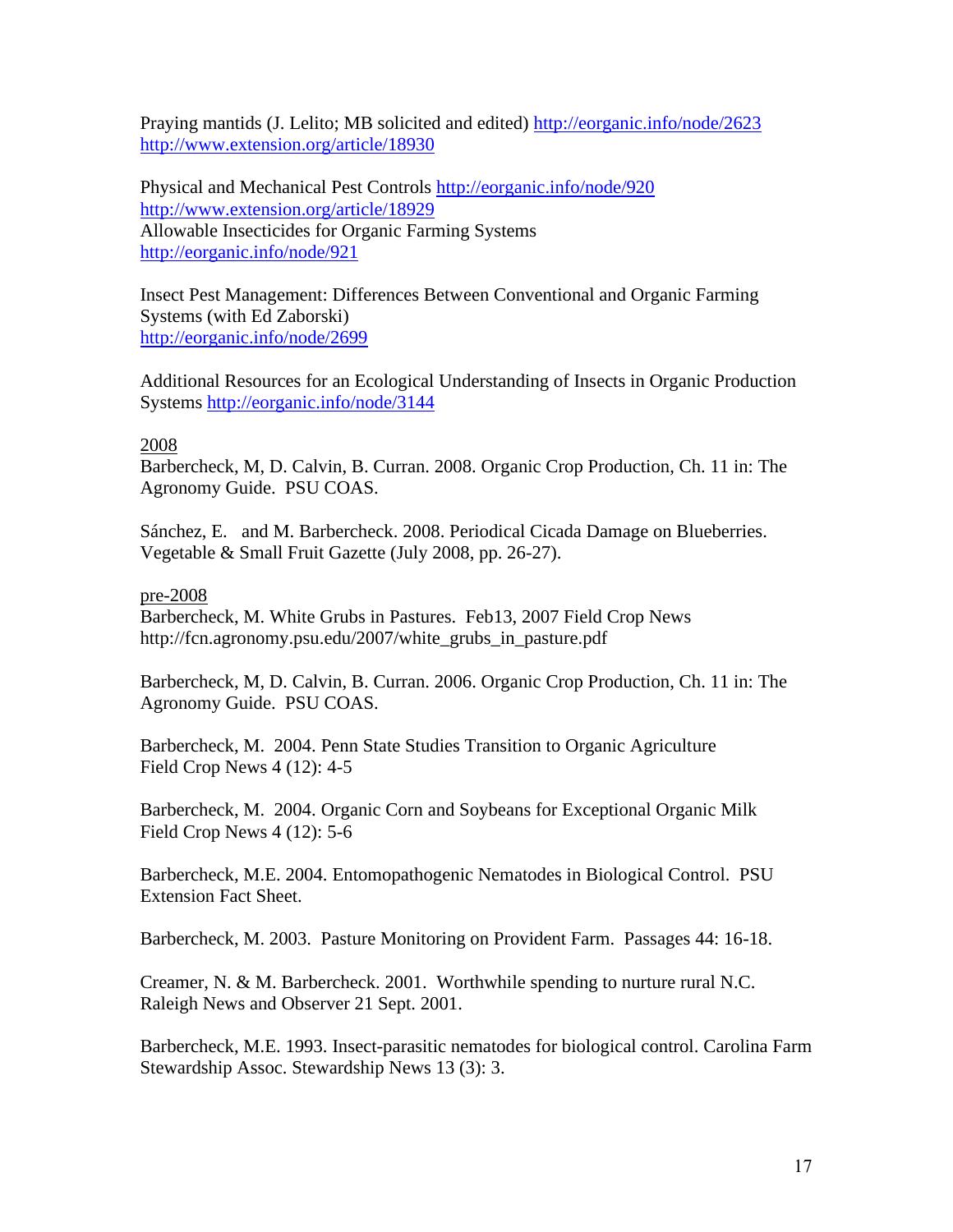Barbercheck, M.E. 1984. Nematodes - the nurseryman's nemesis. The South African Nurseryman, May 1984: 14 - 15.

Websites:

Penn State Extension Sustainable Agriculture <http://extension.psu.edu/susag>

College of Agricultural Sciences Organic Agriculture <http://agsci.psu.edu/organic> Balancing Pest Management and Soil Quality in a Transitional Organic System [http://TransToOrg.cas.psu.edu](http://transtoorg.cas.psu.edu/) Weed Management, Environmental Quality, and Profitability In Organic Feed and Forage Production Systems<http://agsci.psu.edu/organic/research-and-extension/organic-forage> Improving Weed and Insect Management in Organic Rotational No-Till

http://agsci.psu.edu/organic/research-and-extension/rotational-no-till

# **INSTRUCTIONAL CONTRIBUTIONS:**

# 2020

INTAD 820 International Agriculture and Development Seminar (Miller-Foster, Esker) Coinstructor, course to Costa Rica, 3 credits, 9 students, Spring Semester

# 2019

AGECO144 Principles and Practices of Organic Agriculture (Co-instructor with H. Karsten), 3 credits, 25 students, Fall semester

FOR 597 Global Agricultural Systems (Jacobsen) Co-instructor, lecture, Arthropod Management and IPM. 3 credits, 12 students, Fall Semester

Ent 530 Biological Control Seminar, 1 credit, 8 students, Spring Semester

# 2018

AGECO144 Principles and Practices of Organic Agriculture (Co-instructor with H. Karsten), 3 credits, 12 students, Fall semester

AGRO 28 Crop Production (Kemanian) Guest lecture, Introduction to organic agriculture, Fall semester, 40 students

FOR 597 Global Agricultural Systems (Jacobsen) Co-instructor, lecture, Arthropod Management and IPM. 3 credits, 9 students, Fall Semester

# 2017

AGECO144 Principles and Practices of Organic Agriculture (Co-instructor with H. Karsten), 3 credits, 35 students, Fall semester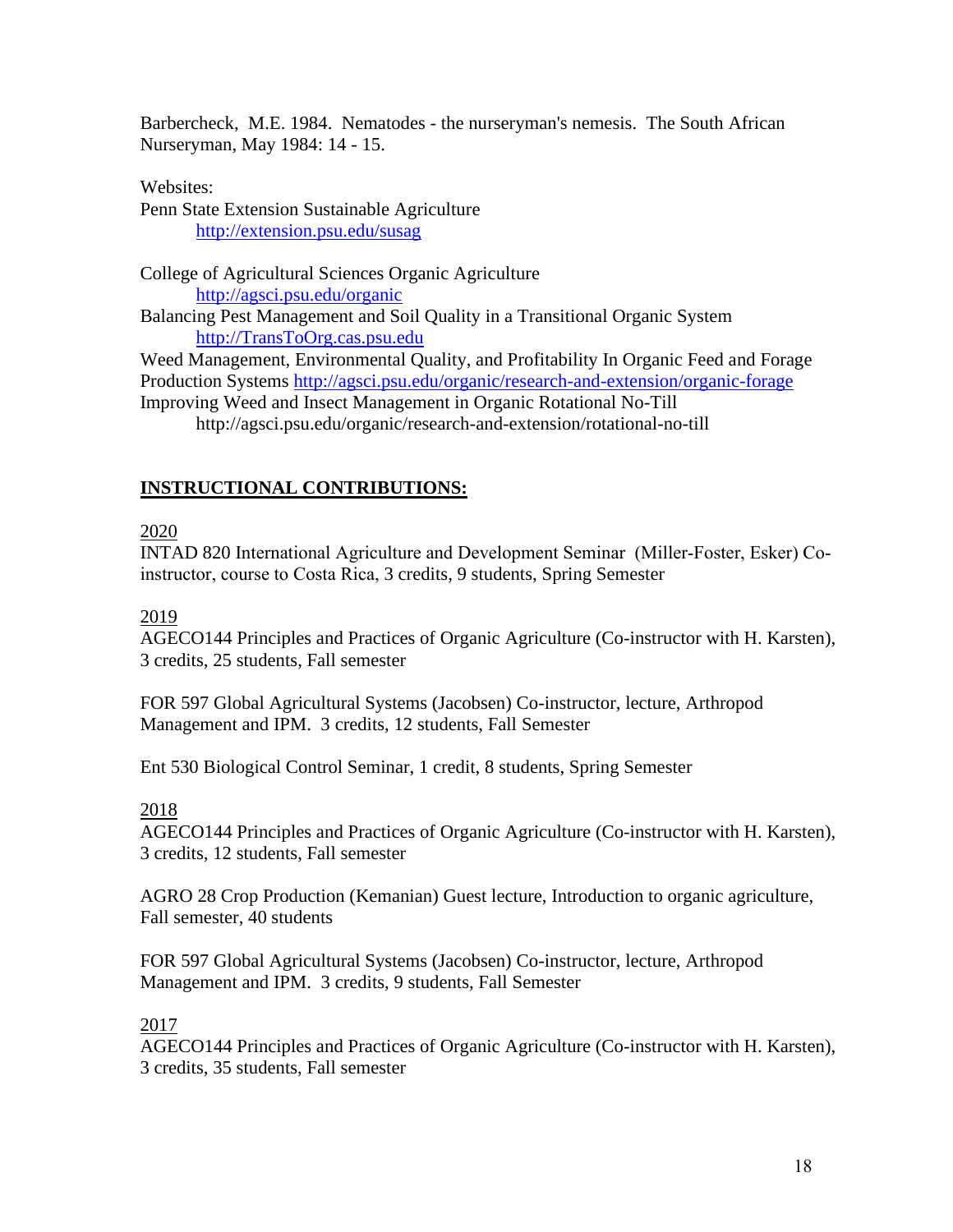AGRO 28 Crop Production (Kemanian) Guest lecture, Introduction to organic agriculture, Fall semester, 40 students

RSoc 508 Sociology of Agriculture (Sachs). Guest presentation, Working with women Farmers, Spring semester, 20 students

The role of gender in science and agricultural research (with Ed Rajotte). Gender Research and International Training Workshop, UP, PA June  $4 - 23$ , 2017. (3 hrs) 11 Students.

Bridging disciplinary divides (w/Leif Jensen) Gender Research and International Training Workshop, UP, PA June 4 – 23, 2017. (3 hrs) 11 Students.

## 2016

AGECO144 Principles and Practices of Organic Agriculture (Co-instructor with H. Karsten), 3 credits, 35 students, Fall semester

AGRO 28 Crop Production (Kemanian) Guest lecture, Introduction to organic agriculture, Fall semester, 40 students

The role of gender in science and agricultural research (with R. Bates). Gender Research and International Training Workshop, UP, PA June 4 – 23, 2017. (3 hrs) 15 Students.

Bridging disciplinary divides (w/Leif Jensen) Gender Research and International Training Workshop, UP, PA June 4 – 23, 2017. (3 hrs) 15 Students.

# 2015

AGECO144 Principles and Practices of Organic Agriculture (Co-instructor with H. Karsten), 3 credits, 26 students, Spring semester

AGRO 28 Crop Production (Kemanian) Guest lecture, Introduction to organic agriculture, Fall semester, 40 students

### 2014

AGECO144 Principles and Practices of OrganicAgriculture (Co-instructor with G. Malcom), 26 students, Spring semester

AGRO 28 Crop Production (Kemanian) Guest lecture, Introduction to organic agriculture, Fall semester, 40 students

ENT 530 Predator-Prey Interactions. Graduate Seminar, 1 credit, 15 students

### 2013

ENT 530 Diversity in Science. Graduate Seminar (with C. Grozinger), 11 students, Fall semester

ENT 520 Frontiers in Entomology. Guest lecture, Organic Agriculture (2 hours), 15 students,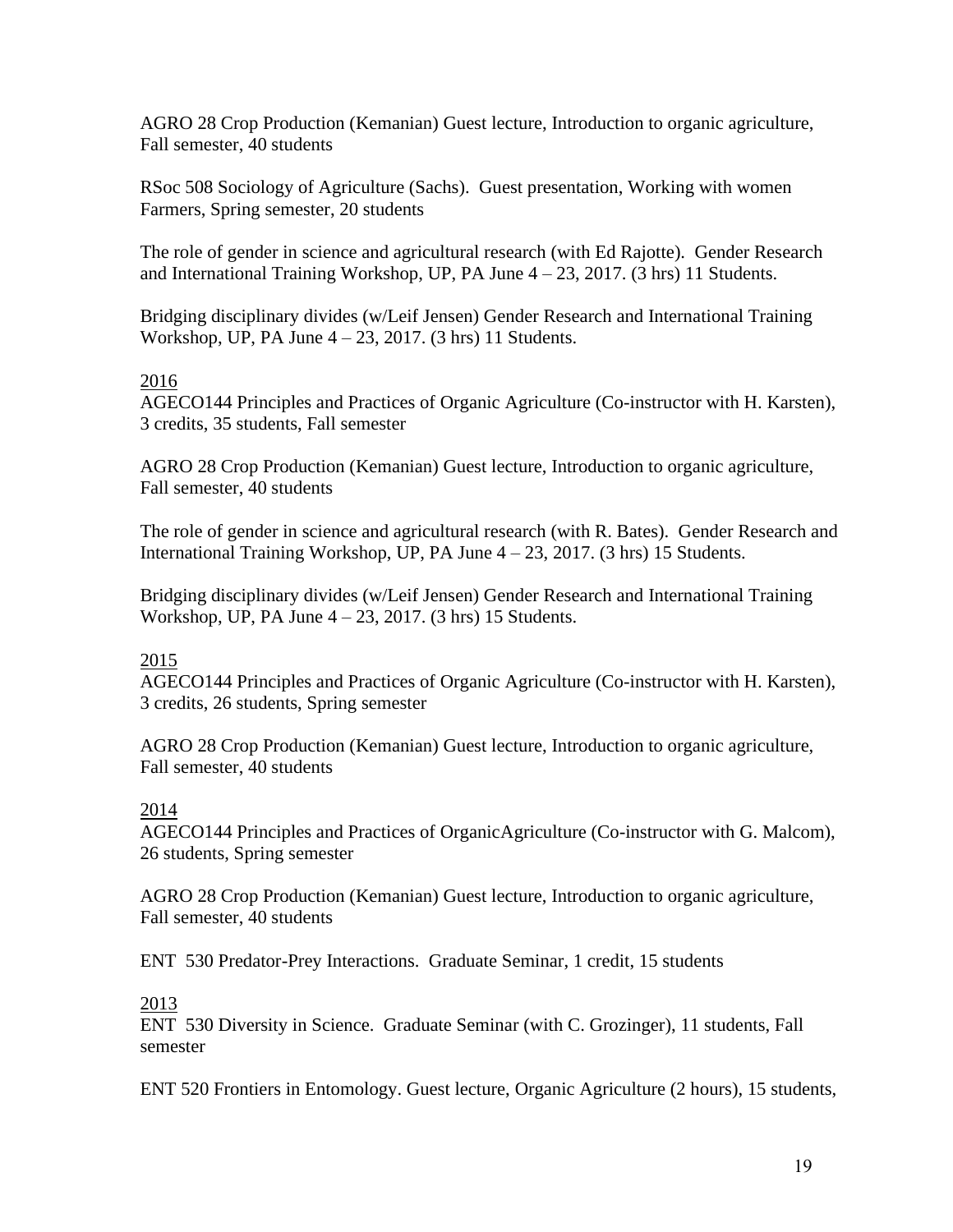## Fall semester

AGECO144 Principles and Practices of Organic Agriculture (Co-instructor with H. Karsten), 34 students, Spring semester

# 2012

ENT 520 Frontiers in Insect Science, 2 Guest lectures: Organic Agriculture, Fall semester

AGECO144 Principles and Practices of Organic Agriculture (Co-instructor with H. Karsten), 30 students, Spring semester

INTAG 497A Comparing US/French Agricultural Systems (Jaenike) Guest lecture, Introduction to Organic Agriculture (2 hrs), 13 students, Spring semester

## 2011

AGECO144 Principles and Practices of Organic Agriculture (Co-instructor with H. Karsten), 25 students, Spring semester

AGRO 497a Multifunctional Cover Crops Seminar (co-instructor with Schipanski, Kaye) 5 students, Spring semester

## 2010

AGECO144 Principles and Practices of Organic Agriculture (Co-instructor with H. Karsten), 12 Students, Spring semester

ENT 520 Frontiers in Insect Science, 2 Guest lectures: Soil Entomology; Sustainable Agriculture

SOILS 71. Sustainable environments (J. Kaye). Guest laboratory: Soil Biology, 4 March 2010, 20 students

### 2008

AGECO/HORT 497A Principles and Practices of Organic Agriculture (co-taught with H. Karsten and E. Sanchez), 17 students, Spring Semester

HORT 497A Organic Vegetable and Small Fruit Production (co-taught with E. Sanchez), 17 students, Fall Semester

# 2007

ENT202 Insect Connection – Guest lecture. Arthropods in the Soil Food Web, 75 students, 12 April 2007

AG 160 Ethics and Issues in Agriculture. Organic and sustainable farming. PSU Altoona, 2 April 2007, 25 students.

# 2006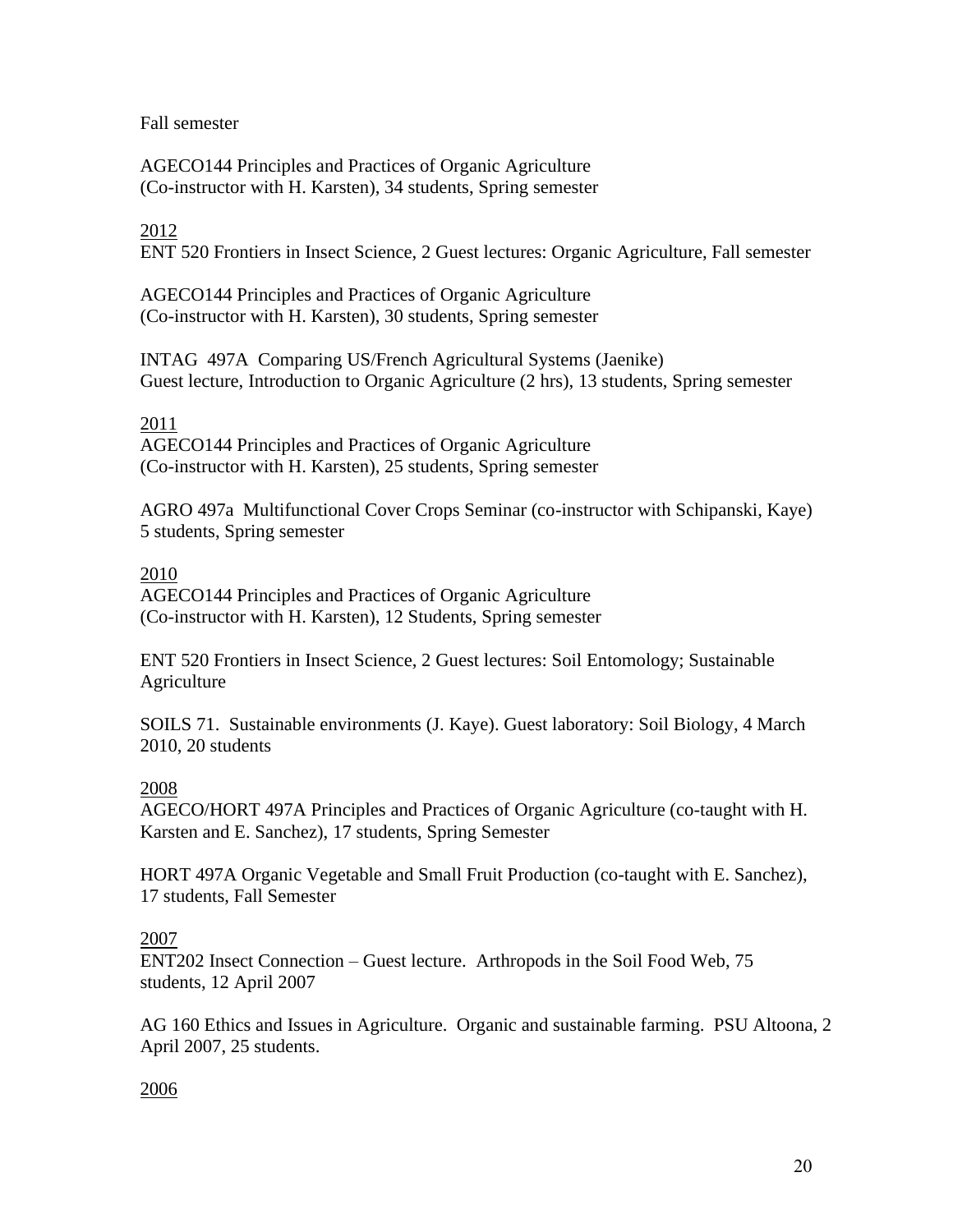ENT202 Insect Connection – Guest lecture. Arthropods in the Soil Food Web, 35 students, 28 March 2006, 35 students.

ENT202 Insect Connection – Guest lecture. Arthropods in the Soil Food Web, 50 students, 23 Nov. 2005, 35 students.

## 2005

ENT202 Insect Connection – Guest lecture. Arthropods in the Soil Food Web, 35 students, 23 March 2005, 35 students.

ENT202 Insect Connection – Guest lecture. Arthropods in the Soil Food Web, 50 students, 23 Nov. 2005, 35 students.

### 2004

Crop/Soil Science 412W/597E Soil Ecology – Guest lecture/laboratory on soil nematodes, Spring 2004, est. 15 students

### 2003

ENT202 Insect Connection – Guest lecture on soil arthropods, 5 Nov. 2003, 50 students

AGESS201 Agroecology - Guest lecture on soil arthropods, 29 October. 2003, 17 students

AGESS 495 Agroecology Summer Interns – Soil Ecology - Guest lecture/laboratory on soil microarthropods and nematodes, 5/22/03, 6 students; mentored research projects for 2 students over 10 week course (Maureen Copeland and Jeffrey Taylor)

Crop/Soil Science 412W/597E Soil Ecology – Guest lecture/laboratory on soil nematodes, Spring 2003, est. 15 students

ENT 543 Biological Control – Guest lecture on entomopathogenic nematodes, Spring 2003, est. 8 students

English 416 Science Writing - Guest lecture on women scientists, Spring 2003, est. 15 students

### 2002

Crop/Soil Science Producer Speaker Series: Challenges and opportunities for sustainable agriculture education, Fall 2002, est. 25 attendees

ENT 597K– Controversial Issues in Agriculture (with K. Hoover), Fall 2002, 7 students

PRE-2002: NCSU Ent 591/791N - Soil Ecology (with S. Hu), Fall 2001 CS/Ent 620/820B - Issues in Bioethics (with T. Rufty, A. Weissinger), Spring 2001, 2002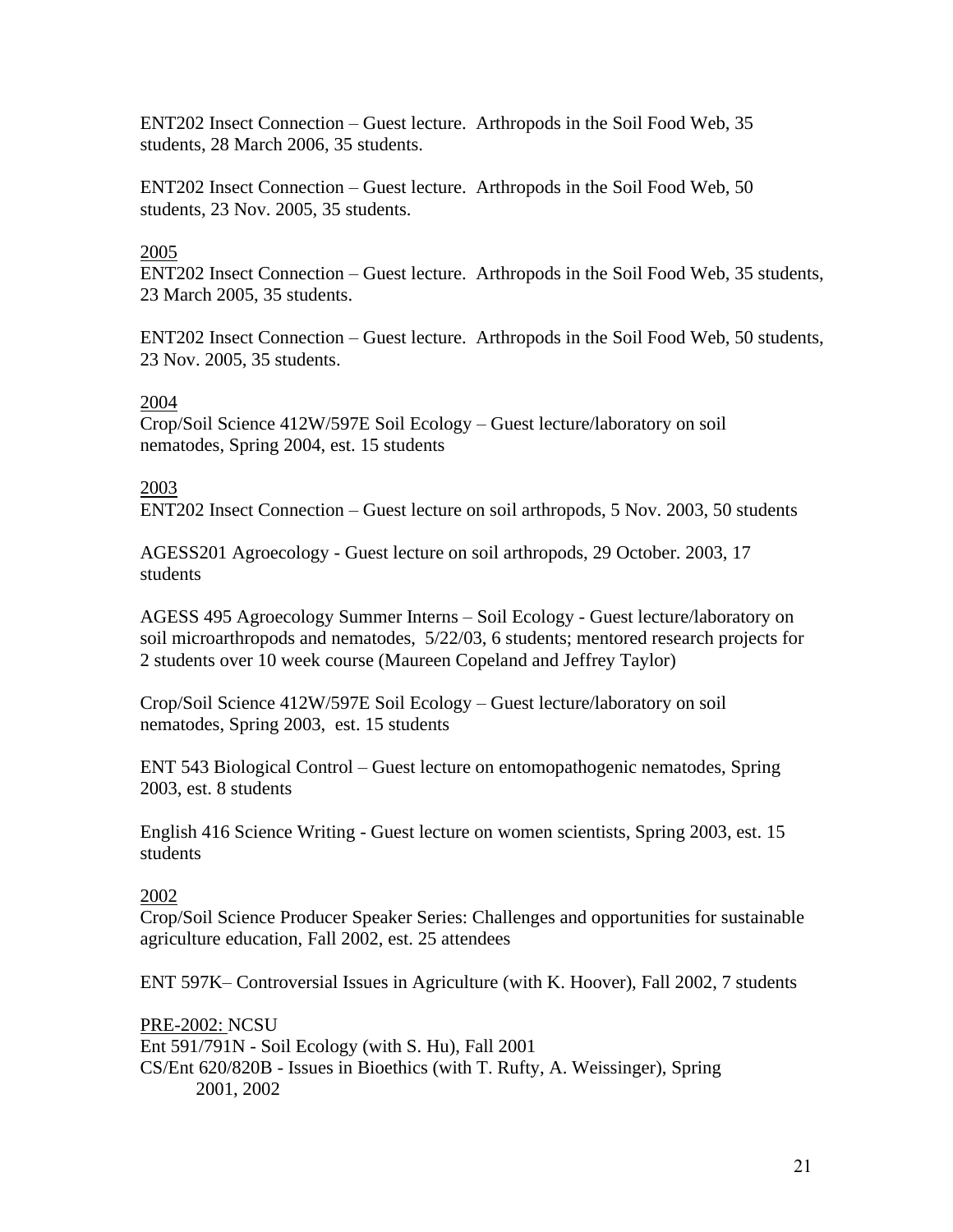- MDS 210 guest lecture on women in scientific advertising. 28 Sept. 2000, 27 Sept. 2001, 21 February 2002
- Insect Nematology. Short Course on Insect Pathology and Microbial Control. University of Illinois, Champaign-Urbana, July 23-27, 2000.
- Soil Biology. Sustainable Agriculture Internship. CEFS, Goldsboro. 26 June, 2000 & 28 June, 2001.
- Biological Control. Sustainable Agriculture Internship. CEFS, Goldsboro. 5 July, 2000.
- Plant Pathology 504 Plant Nematology Guest lecture on entomopathogenic nematodes, 31 March 2000, 2001
- Insect Nematology. Short Course on Insect Pathology for Central America and Mexico. Tegucigalpa, Honduras, Dec. 6-11, 1999.
- Entomology 590W/790W (MDS 495/595X) Scientific Search for Sex Differences (with D. Cookmeyer), Fall 1999, Cancelled low enrollment
- Plant Pathology 590A Agriculture, Ethics, and the Environment, organized by J. Ristaino, guest lecture on Ecofeminism and the Gaia Hypothesis, Nov. 18, 1998
- Entomology 791R Insects and Plants, organized by K. Sorensen, guest lectures on Insect Pathogens and Entomopathogenic Nematodes in Pest Management , 1998, 1999, 2000, 2001
- HSS 492 Sem. Women's Studies, guest lecture on women in science, 19 Feb. 1998
- MDS 302 Cont. Sci. Tech. Values, guest lecture on women in science, 18 March 1998
- MLS 601K Contemporary Feminist Theory, Guest lecture on images of women in science, 10 Sept., 1997.
- Entomology 501 Insect Natural History, Soil biology exercises, Summer 1996, 1997, 1998, 2000, 2001
- Entomology 690I Advanced Topics in Soil Entomology (Seminar), Spring Semester 1992, 1996, 2000.
- Entomology 591L Forest Entomology, Guest laboratory on soil arthropods, Spring Semester 1996-2002
- Entomology 591C Gender Issues in Biological Science (Special Topics) Spring Semester 1995.
- Entomology 520 Insect Pathology, Guest lectures on Entomogenous Nematodes, Spring Semester 1995, 1997, 1999, 2000
- Entomology 591C/MDS 595C Gender Issues in Biological Science (Special Topics) Spring Semester 1994.
- Entomology 690G- Microbial Control (with W. Brooks & J. Harper) (Seminar), Fall Semester 1993, 1997, 2001
- Entomology 590V Chemical Ecology of Insect/Plant Interactions (Special Topics), (with F. Gould, G. Kennedy) Spring Semester 1993

MDS 295F - Women & Gender in Science & Technology, Spring Semester 1997

#### **ADVISORY ACTIVITIES**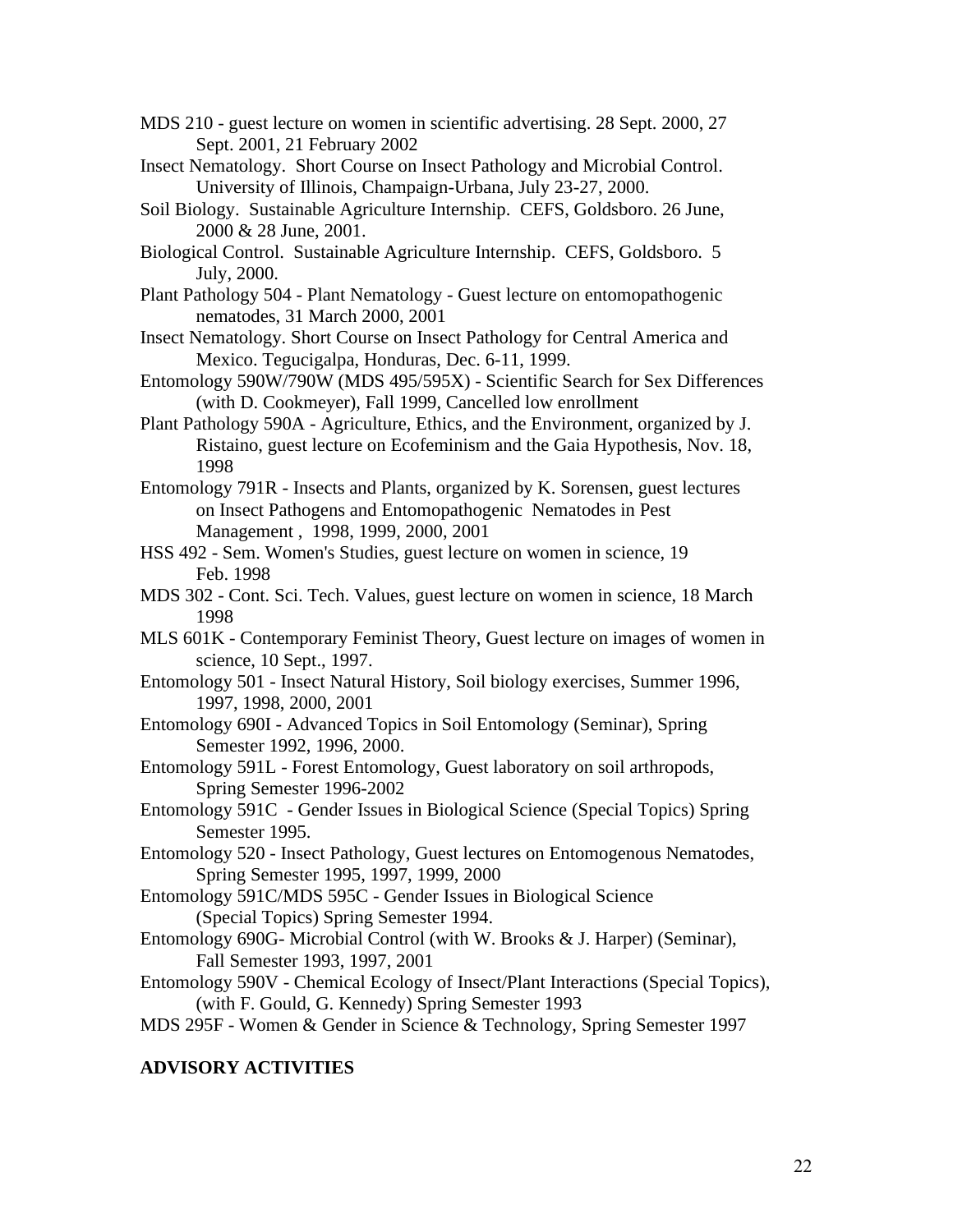Graduate Theses Supervised (Names of students and types of degrees) PSU

> Brianna Flonc (MS, 2019) Karly Regan (PhD, 2019) Puneet Randhawa (MS, 2017) Jermaine Hinds (PhD, 2017) Katie Ellis, Entomology (MS, 2014) Ariel Rivers (PhD, 2015) Randa Jabbour, Ecology Program (PhD, 2009) Bailey Klinestiver, Entomology (MS, 2005)

# **NCSU**

Carmen Marie Greenwood (Ph.D.), 2004 Leah Millar (M.S.), 2000 Scott Costa (Ph.D.), 1999 Scot Hirsh (M.S.), 1996 Astrid Eben (Ph.D.), 1995

Membership on Graduate Degree Candidates' Committees (Names of students, types of degrees, graduate major)

### **PSU**

Sarah McTish (MS), Entomology Elizabeth Davidson-Lowe (PhD), Entomology Hassani Hussein Karemera, (MS), Plant Pathology Nursyafiqi Zainuddin, (PhD), Entomology Genna Tesdell, (MS), Plant Pathology Kirsten Pearson (PhD), Entomology Elizabeth Rowan, (PhD), Entomology Rebecca Champagne (MS, 2017), Plant Sciences Samita Limbu (PhD, 2016), Entomology Anna Busch (MS, 2016), Entomology Freddy Magdama (PhD, 2017), Plant Pathology Lina Castano-Duque (Ph.D., 2017), Plant Biology Maggie Douglas (M.S.,2012, Ph.D. 2017), Entomology, Naworaj Acharya (Ph.D.), 2016), Entomology Ian Grettenberger (Ph.D., 2015), Entomology Jennifer Hayden (Ph.D., 2016), Rural Sociology Sulav Paudel (M.S., 2013), Entomology Ben Crockett (Ph.D., 2012), Agronomy Matt Ryan (Ph.D., 2010), Ecology Tim Leslie (Ph.D., 2007) Entomology Meredith Murray Ward (M.S., 2007) Crop and Soil Science Steven Mirsky (Ph.D., 2008) Crop and Soil science Adam Montri (M.S. 2005) Horticulture Shawn Rummel (M.S., 2005, PhD) Ecology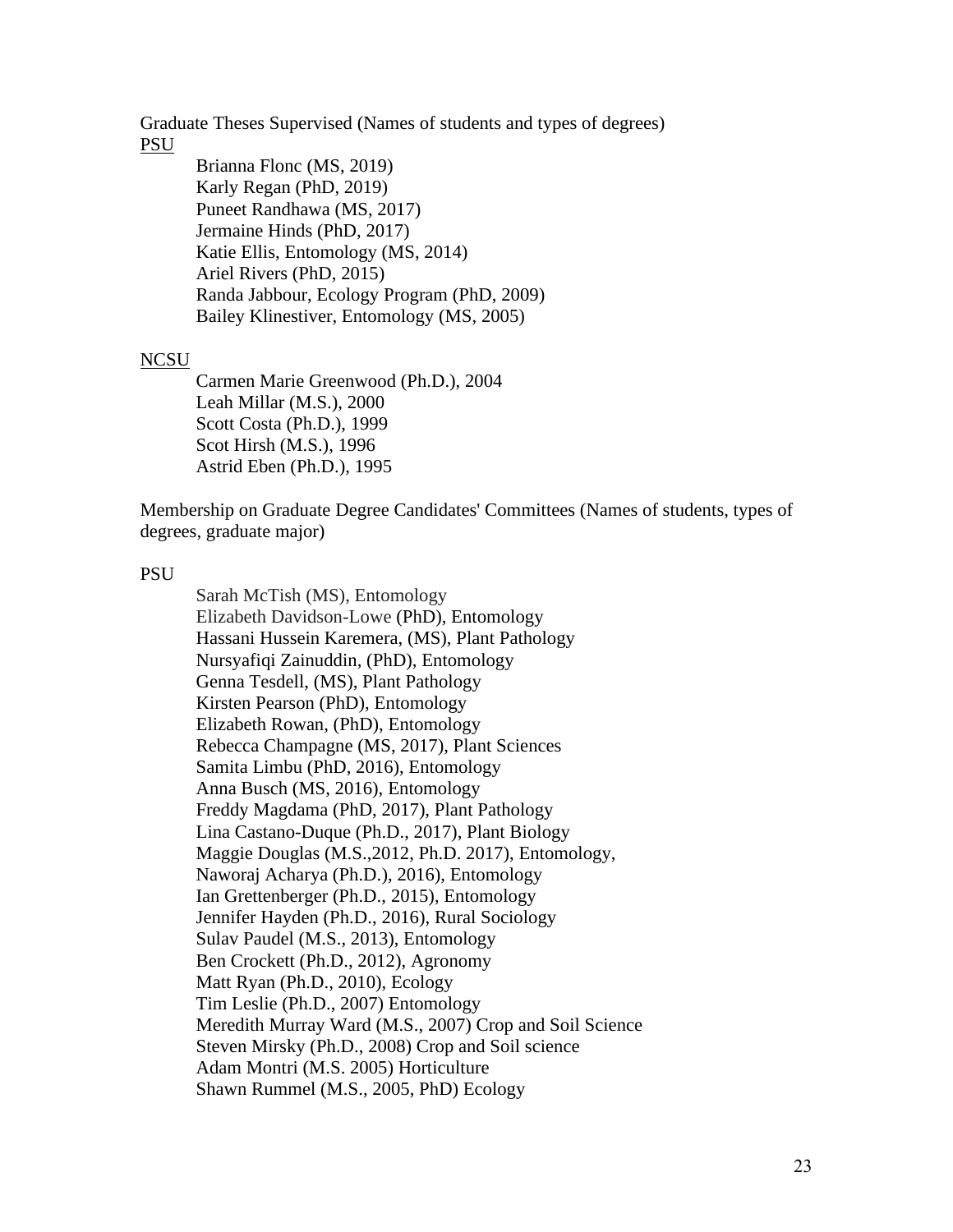Loren Byrne (Ph.D. 2005) PSU Ecology/Entomology

#### **NCSU**

Peter Hertl (Ph.D) Entomology, 2002 Gissella Vasquez, (M.S.) Entomology, 2002 Melissa Bell (M.S) Soil Science, 2002 Jeff Scott (M.S.) Entomology, 2001 Russ Bullock (Ph.D.) Plant Pathology, 2000 Robert Gilmer (M.S.) Entomology, 1999 Rob Hummel (Ph.D) Entomology, 1999 Sandra Wattimena (M.E.) Entomology, 1998 Mark Sisterson (M.S.) Entomology, 1997 Doug Sumerford (Ph.D.) Entomology, 1997 Kate Piatek (Ph.D.) Forestry, 1996 Bob Eaton (M.S.) Forestry, 1996 Inga Zasada (M.S.) Crop Science, 1995 Jeffrey Mahrer (M.S.), Plant Pathology, 1995 Randi Hansen (M.S.), Zoology, Duke University, 1991 Catherine Mannion (M.S.), Entomology (temporary), 1990

Post-doctoral Scientists

Imtiaz Ahmad Barbara Bairabar Padro (w/ D. Mortensen) Ebony Murrell (w/ Jason Kaye) Matt Ryan, (w/ Bill Curran) John Wallace (w/ Bill Curran) Mac Burgess (w/Jason Kaye, Dave Mortensen) Megan Schipanski (co-supervised with D. Mortenson, J. Kaye, Crop and Soil Science) Tara Pisani-Gareau (co-supervised with D. Mortenson, Crop and Soil Science) Richard Smith (co-supervised with D. Mortenson, Crop and Soil Science) Matt Ryan (co-supervsed with W. Curran, Crop and Soil Sciences) Andy Hulting (co-supervised with D. Mortenson, Crop and Soil Science) Osama Anas, 1994-96

## **EXTENSION ACTIVITIES:**

#### 2020

Barbercheck, M. 2020. Organic Research Flash Talks & Discussion Session. PASA Farming for the Future Conference, 8 Feb. 2020. 80-min workshop. Lancaster, PA

#### 2019

Barbercheck, M. 2019. Introduction to Organic: Making a Successful Transition to Organic Crop Production. Agronomy Team In-Service Webinar. 25 November 2019.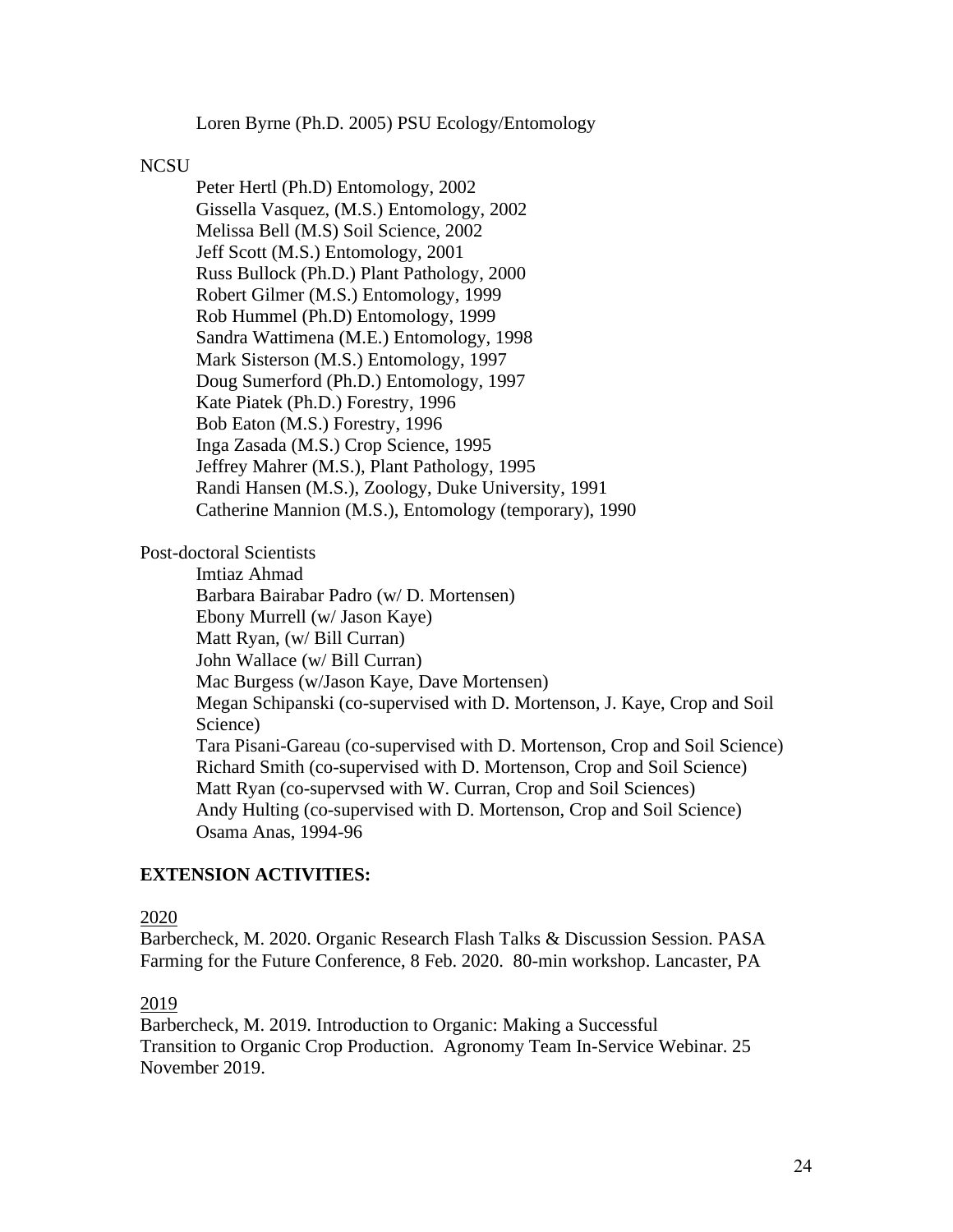Barbercheck, M. 2019. Managing soil health on urban farms. Homewood Historical Farm. Pittsburgh, PA. 13 July 2019. 35 attendees, 3 African American, 3 youth, 20 women.

Barbercheck, M., Gruver, J. 2019. Pest and weed management strategies for the transitioning producer. ASA-CSSA-SSSA Webinar and Podcast Series. 19 March 2019. 175 Attendees.

Barbercheck, M. 2019. Organic 101. A growing Opportunity for PA Farmers. Allegheny Co. Crops Day. Meadville, PA. 21 March 2019. 20 attendees, 2 women.

Barbercheck, M, Wallace, J., Hoover, R., Smyer, A., Esbenshade, W. 2019. Managing Organic Feed Grain Crops for Soil Health: Reduced-Tillage and Cover Crops. PASA Farming for the Future Conference, 9 Feb. 2019. 3-hr workshop. 30 attendees.

## 2018

Barbercheck, M. 2018. Women farmers sustaining agriculture. Pasto Museum Women in Agriculture Day. Pasto Museum, Rock Springs, PA. 22 September 2018. 15 attendees, 13 women, 2 men.

Barbercheck, M., Regan, K., Baraibar, B. 2018. Kazakhstan Farmer tour of organic research sites at Russell E. Larson Agricultural Research Center. 25 attendees. 17 September 2018.

Barbercheck, M. 2018. Organic Agriculture: A growing opportunity for Pennsylvania farmers. Farm Bureau Commodity Committee Meeting. Camp Hill, PA. 10 July 2018. 35 people.

Barbercheck, M. 2018. Sex vs Gender: Perceiving biases in visual communication. BioInnovate Africa/Penn State University Workshop "Gender integration and innovation: working with communities to build a more inclusive future. Addis Ababa, Ethiopia. 10 – 12 October 2018.

Mendum, R., Barbercheck, Whitmer, W. 2018. Co-organizer. BioInnovate Africa/Penn State University Workshop "Gender integration and innovation: working with communities to build a more inclusive future. Addis Ababa, Ethiopia. 10 – 12 October 2018.

Barbercheck, M. 2018. Soil Health and pest Management. Mid-Atlantic Fruit and Vegetable Convention. Hershey, PA. 31 January 2018.

Barbercheck, M, Baraibar, B., Mortensen, D. 2018. Putting cover crop mixtures to work: Lessons from 8 farms in PA and NY. PASA Farming for the Future Conference, 8 Feb. 2018. 4-hr workshop.

2017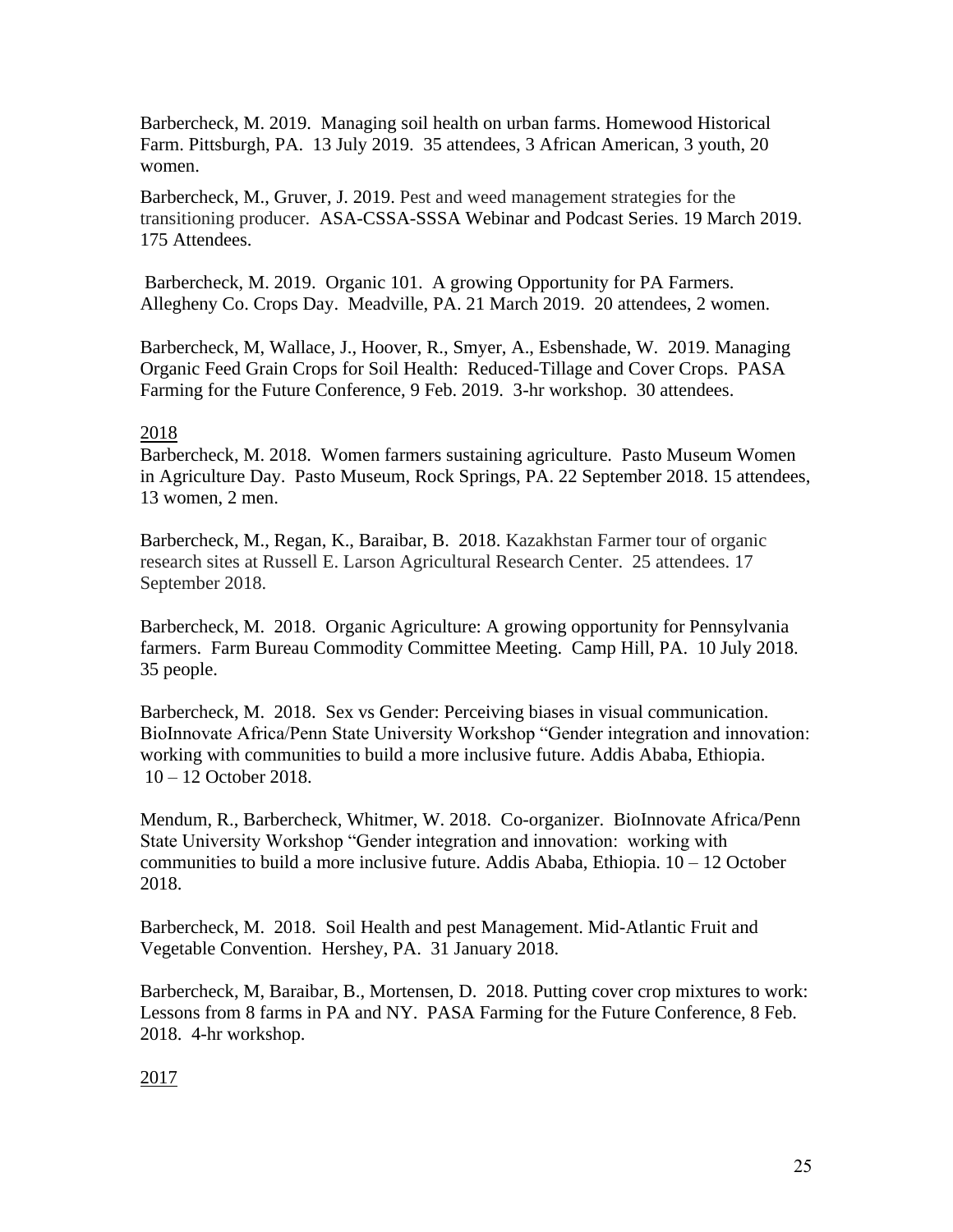Barbercheck, M. 2017. Organic 101: Opportunities and challenges for PA crop producers. PSU Extension Agronomy Team webinar. 8 Dec. 2017.

Barbercheck, M., Borrelli, K. 2017. Organic research and extension review. Agronomy Extension Team In-Service Workshop. 15 Nov. 2017. Howard, PA

Barbercheck, M., Regan, K., Murrell, E. 2017. Crop Management and Soil Health: Is Your Soil Alive? Agronomy Team Diagnostic Clinic workshop, Russell E Larson Research and Education Center, Rock Springs, PA 200

Barbercheck, M., K Regan. 2017. Pest and beneficial insects and Soil Health Workshop. The Student Farm at Penn State, University Park, PA

Barbercheck, M. 2017. No pesticides? No problem! Insect management in organic crops. 2017 Mid-Atlantic Crop Management School. Ocean City MD. 200+ attendees

Barbercheck, M. Fungal Endophytes: Fungi that Facilitate Farming. Penn State Extension Sustainable Agriculture Webinar Series focused on Cropping Strategies for Managing Soil Health. February 6<sup>th</sup>. 2017. 56 attendees

Curran, W., Esbenshade, W., Barbercheck, M. 2017. Managing Cover Crops with reduced tillage for soil health. Organizer. PASA conference. 3 Feb. 2017. 75 attendees.

Kaye, J, Ebony Murrell, Dave Mortensen, Mary Barbercheck. Mixing your cover crop cocktail. 3 Feb. 2017. PASA Conference. University Park, PA. 100 attendees.

Regan, K. and Mary Barbercheck. Argentinian Organic Farmer Delegation Visit. Insects in organic cropping systems. 13 June, 2017. Russell E. Larsen Research Center, Rock Springs, PA. 15 attendees. Extension Education Program

Barbercheck, M. No pesticides? No problem! Insect management in organic crops. 2017 Mid-Atlantic Crop Management School. Nov. 15, 2017. Ocean City MD. Extension Education Program. 200 attendees.

Barbercheck, M., Borrelli, K. Organic research and extension review. Agronomy Extension Team In-Service Workshop. 15 Nov. 2017. Howard, PA

### 2016

Barbercheck, M. Cover crop mixtures and insect-parasitic fungi in organic cropping systems. Organic Cropping Systems Field Day. 6 October 2016. Charvin Farm, Mifflin, PA. 9:00 am – 2:00 pm.

Barbercheck, M. Co-organizer (w/Katie Miller). USAID East Africa Delegation visit to discuss research and extension on cover crops, reduced tillage, and soil health in organic cropping systems. 10 October 2016. 11:00 am – 3:00 pm, Russell E. Larsen Research Center, Rock Springs, PA.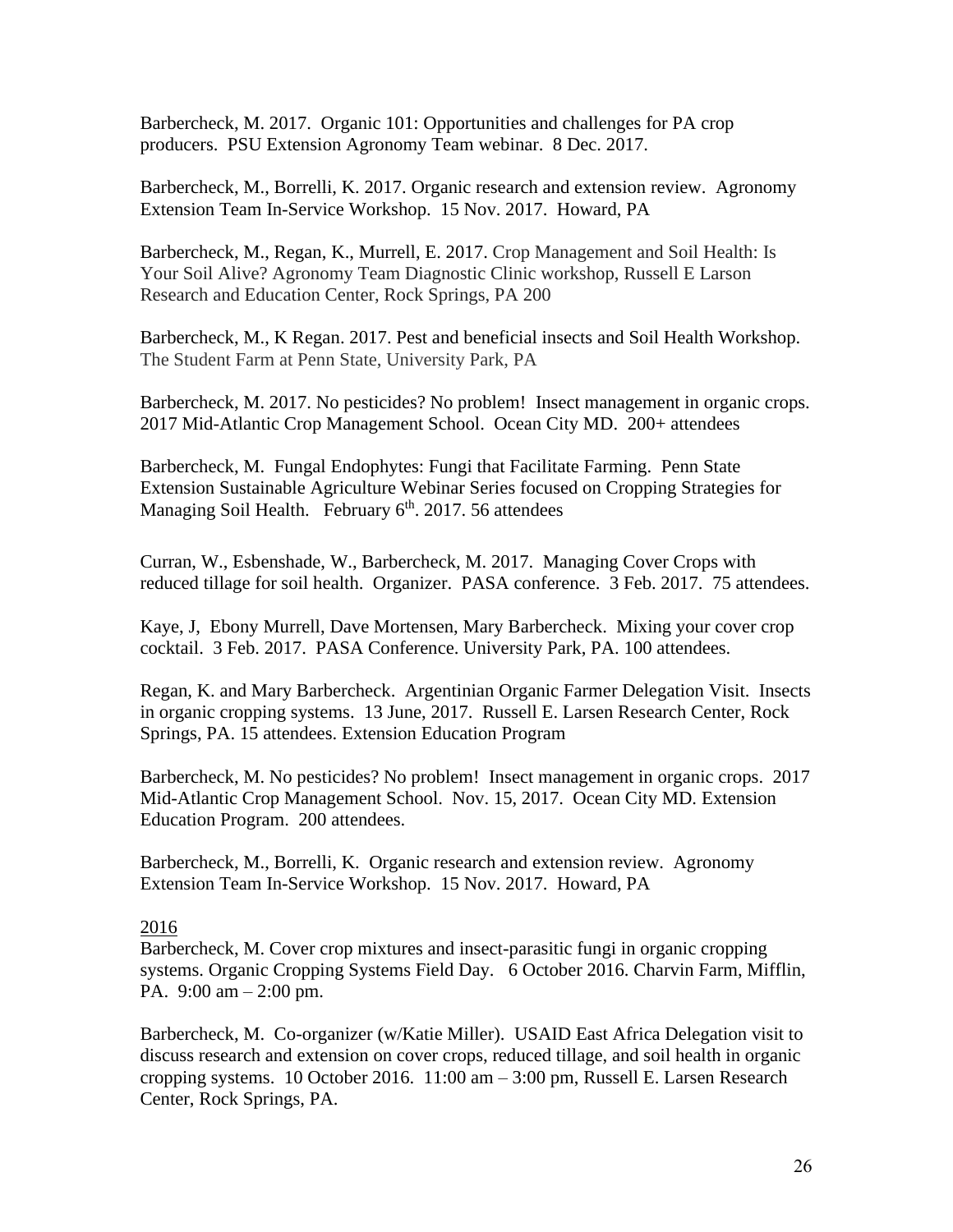Barbercheck, M. Co-organizer (w/ Rick Carr, Rodale Institute). Argentinian Organic Farmer Delegation Visit to view research on cover crops, reduced tillage, and soil health in organic cropping systems. June 14, 2016. 10:00 am – 3:30 pm, Russell E. Larsen Research Center, Rock Springs, PA.

## 2015

Barbercheck, M.E. 2015. Dung Beetles and Wormers. The Forum at the International Livestock Expo, Harrisburg, PA. 2 October 2015.

Barbercheck, M.E. 2015. Entomology in organic reduced-tillage and cover crop research. PASA Soil Management Summer Conference. 6 August 2015. Russell E. Larsen Agricultural Research Center.

Regan, K. and M.E. Barbercheck. 2015. Entomology in organic reduced-tillage and cover crop research. Field and Forage Crop Team In-Service. Russell E. Larsen Agricultural Research Center. 7 July 2015.

White, C., Hunter, M., Hinds, J., LaChance, J. Barbercheck, M.E, Kaye, J., Mortensen, D., 21 Oct 2014. Using cover crop mixtures to achieve multiple goals on the farm. Webinar. [http://www.extension.org/pages/71186/using-cover-crop-mixtures-to-achieve](http://www.extension.org/pages/71186/using-cover-crop-mixtures-to-achieve-multiple-goals-on-the-farm-webinar#.VTZToJN12mQ)[multiple-goals-on-the-farm-webinar#.VTZToJN12mQ](http://www.extension.org/pages/71186/using-cover-crop-mixtures-to-achieve-multiple-goals-on-the-farm-webinar#.VTZToJN12mQ)

Barbercheck, M.E. and Mortensen, D.A. 2015. Organic reduced-tillage and cover crop research. Field day organized for agricultural delegation from Argentina. Russell E. Larsen Agricultural Research Center. 18 June 2015. 24 attendees.

Barbercheck, M.E. 2015. Soil health assessment: What are some of the "alternative" soil tests and what do they measure? Crop Management Webinar Series. 23 February 2015. 49 attendees.

### 2014

Barbercheck, M.E., 2014. Assessment of Biological Soil Health. Field and Forage Extension Team In-Service. State College, PA. Nov. 7, 2014. 20 attendees, 3 women.

LaChance, J. M. Hunter, J. Hinds, C. White, J. Kaye, D. Mortensen, M. Barbercheck. 2014. Using Cover Crop Mixtures to Achieve Multiple Goals on the Farm. eOrganic Webinar Series. 350 attendees.

http://www.extension.org/pages/71186/using-cover-crop-mixtures-to-achieve-multiplegoals-on-the-farm-webinar#.VEfBHefR01I

Barbercheck, M.E. 2014. Assessment of Biological Soil Health. Gettysburg Young Farmers Twilight Field Walk. Brown Valley Farm, Littlestown, PA (Adams Co.) 22 August 2014. 50 attendees, 2 women.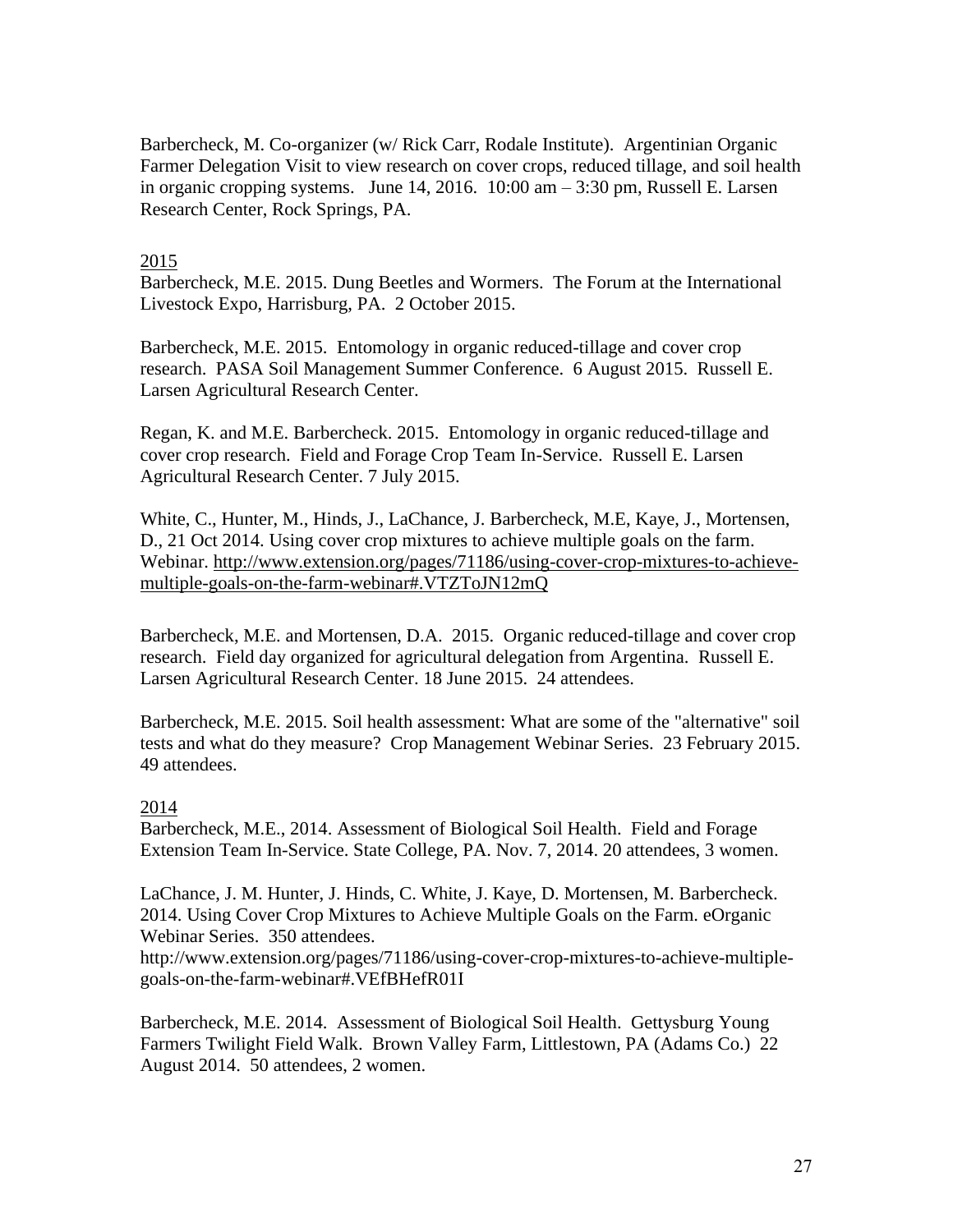Barbercheck, M.E., Hinds, J. 2014. Preserving Beneficial Predators in the Home Garden. Ag Progress Days. 14 August 2014. 50 attendees, 20 women.

Barbercheck, M.E. 2014. Biological Soil Health. Western No-Till Alliance Conference, Meadville, PA 25 March 2014. 75 attendees, 3 women.

Barbercheck, M.E. 2014. Soil Health Assessment Western No-Till Alliance Conference, Meadville, PA 25 March 2014. 75 attendees, 3 women.

Barbercheck, M.E. 2014. The Soil Food Web and Pest Management. Mid-Atlantic Fruit and Vegetable Convention. Hershey, PA. January 30, 2014. 200 attendees. 100 women. Proceedings, pg. 210-212.

Barbercheck, M.E. 2014. Biological Soil Health: The soil food web and pest management. Potter Co. Crops Conference. January 24, 2014. Ulysses, PA. 75 attendees, 3 women.

Barbercheck, M.E. 2014. Biological Soil Health: The soil food web and pest management. Lancaster Co. Crops Conference. January 16, 2014. Lancaster, PA. 150 attendees. 3 women. 2013

Barbercheck, M.E. 2013. Organic Systems Research. Keystone Soils and Crops Conference, Oct. 29, 2013. Grantville, PA. 20 attendees.

Barbercheck, M.E. 2013. Beneficial arthropods. *Cocktails* & *Crimpers*: Cover Crop Innovations for Low-Input Soy, Corn & Wheat Production. Sept. 11, 2013, Russell E. Larson Research and Education Center, Rock Springs, PA. 15 attendees. Barbercheck, M.E., Tooker, J.F. 2013. Soil Health concepts and Assessment in Agronomic Cropping Systems. Crop Management Diagnostic Clinic. Rock Springs, PA. July 16-17, 2013. 200 attendees.

Barbercheck, M.E. 2013. Improving soil fertility in the high tunnel. At PA-WAgN event, "Organic Vegetable Production: From Seeds to Sales." Blackberry Meadows Farm, Natrona Heights, PA, 9 April 2013. [http://agsci.psu.edu/wagn/events/organic-vegetable](http://agsci.psu.edu/wagn/events/organic-vegetable-production-from-seeds-to-sales)[production-from-seeds-to-sales.](http://agsci.psu.edu/wagn/events/organic-vegetable-production-from-seeds-to-sales) 10 attendees.

Barbercheck, M. E., Douglas, M. 2013. Invertebrate pests and their natural enemies in high-residue, conservation tillage cropping systems. Cover Crop Innovations Webinar Series. 12 March 2013. [http://extension.psu.edu/cover](http://extension.psu.edu/cover-crops/webinars/recordings/barbercheck-mar11)[crops/webinars/recordings/barbercheck-mar11](http://extension.psu.edu/cover-crops/webinars/recordings/barbercheck-mar11) 45 attendees

2012

Barbercheck, M.E. 2012. Approaches to Insect Management in Sustainable Cropping Systems. Fertrell Conference, "Health From The Ground Up". Bird In Hand, PA. Dec. 17-18. 2012. 60 attendees, 6 women.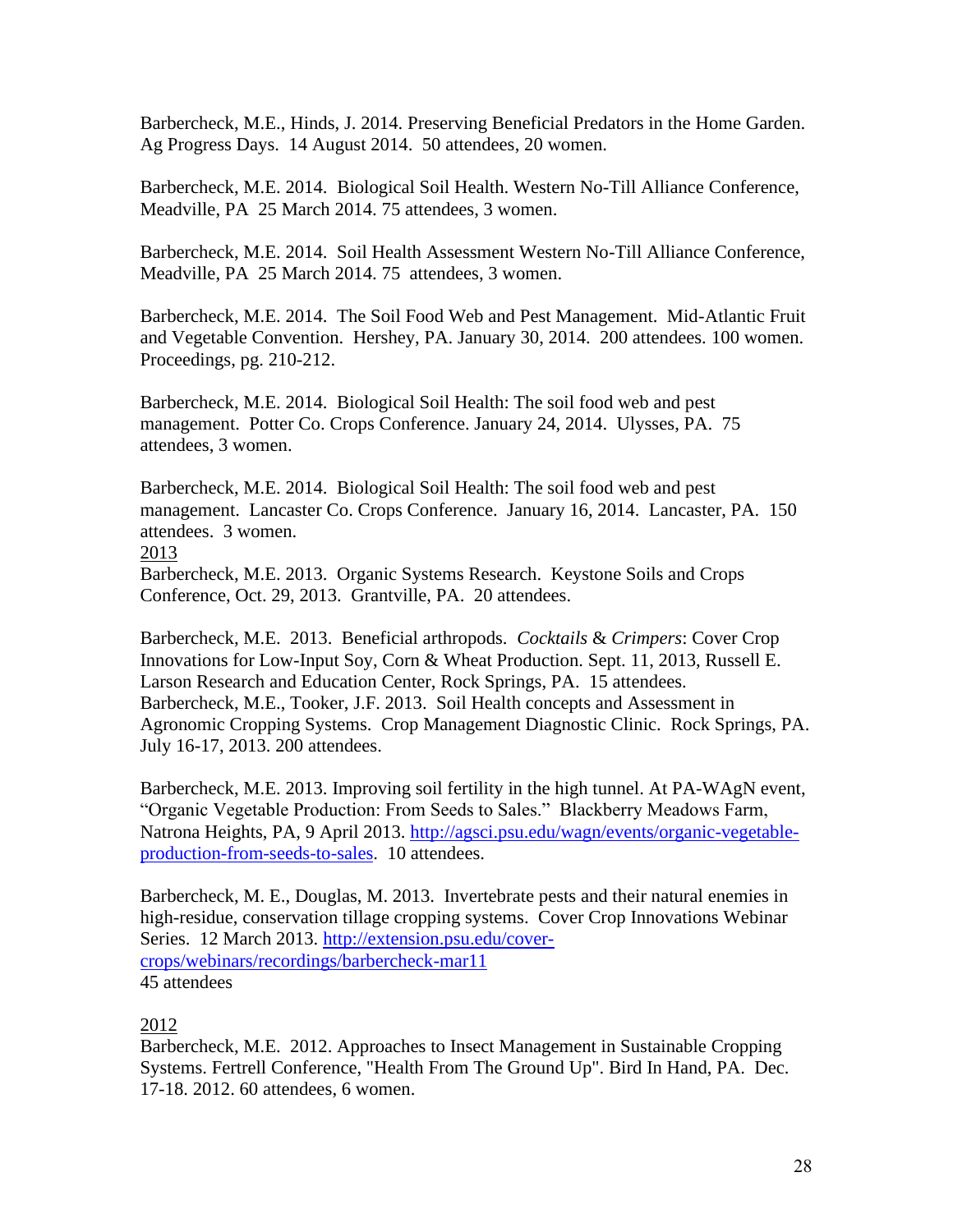Barbercheck, M.E. 2012. Entomology Display. Ag Progress Days, Rock Springs, PA. Aug. 14 and 16, 2012.

Barbercheck, M.E. 2012. Sustainable Cropping Systems Tour. Ag Progress Days, Rock Springs, PA. Aug. 14 – 16, 2012.

Barbercheck, M. E. 2012. Cropping Systems Tour, Ag Progress Days, Aug. 14-16. Rock Springs, PA.

Barbercheck, M.E. 2012. You Can Get Good Help: Beneficial Insects for Your Garden. FarmFest, Aug. 4, 2012. Centre Hall, PA. (with Ariel Rivers and Katie Ellis). 29 participants, 14 women

Barbercheck, M.E. 2012. Insect Predators in the Reduced Tillage Organic Systems Experiment. NE SARE Administrators' Summer Tour. Rock Springs, PA. July 25, 2012. 60 attendees. (with Ariel Rivers).

Barbercheck, M.E. 2012. Reduced Tillage Organic Cropping System Field Day. Ed Arnold/Kirby Reichert Farm. July 24, Harrisburg, PA. 22 attendees, 2 women. (with Ron Hoover).

Barbercheck, M. E. 2012. Pest and Beneficial Insects. PSU Center for Sustainability Community Gardens. State College, PA. June 30, 2012. 8 attendees, 4 women.

Barbercheck, M. E. 2012. Transition to Organic. Heritage, Organic and Specialty Crop Production Twilight Tour, Rock Springs, PA. June 28, 2012. 28 attendees, 8 women. Media coverage: http://www.lancasterfarming.com/Research-Supports-Growing-Interest-in-Wheat-

Barbercheck, M.E. 2012. The Power of Predators. Strategies for Soil Health and Nutrient Conservation Research Tour. Rock Springs, PA. June 27, 2012. 100 attendees, 25 women. (with Ariel Rivers, Maggie Douglas, John Tooker).

Barbercheck, M.E. 2012. From the Ground Up! Building soil sustainability and productivity for abundant and healthy crops. RC&D Workshop, Bare Foot Organic Farm, Lebanon, PA. June 21, 2012. 35 attendees.

Barbercheck, M.E. 2012. Pest and Beneficial Insects in Organic No-Till Systems. RC&D Organic No-Till Workshop. April 3, 2012. Dauphin, Dauphin Co., PA. 20 attendees. 5 women, 2 youths.

Barbercheck, M.E. 2012. Insect and weed identification. RC&D Organic No-Till Workshop. April 3, 2012. Dauphin, Dauphin Co., PA. 20 attendees. 5 women, 2 youths (with Bill Curran).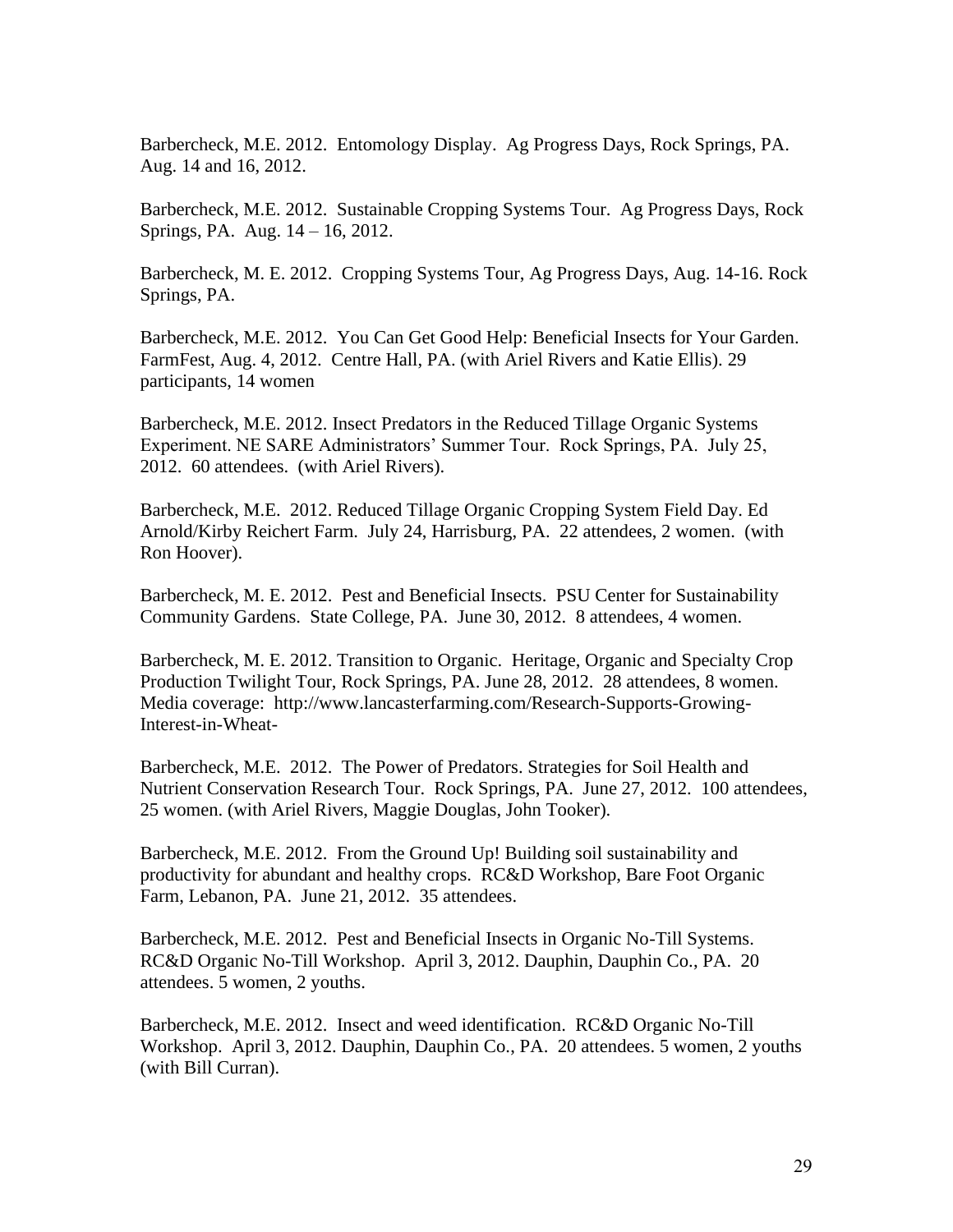Barbercheck, M.E. 2012. Organic no-till research in the NE US. RC&D Organic No-Till Workshop. April 3, 2012. Dauphin, Dauphin Co., PA. 20 attendees. 5 women, 2 youths (with Matt Ryan, Bill Curran, Jeff Moyer).

Barbercheck, M.E. 2012. Soil Health. RC&D Transition to Organic Agriculture Workshop, Village Acres Farm, Juniata Co., PA. March 13, 2012. 25 attendees. 5 women.

Soil Assessment and Management. PASA Preconference Workshop. 2 February 2012. Organized with C. White, T. DuPont. 100 attendees, 10 women.

Barbercheck, M.E. 2012. The Ground Crew – Soil Biology. Lancaster County Crops Conference, Lancaster, PA. Jan. 19, 2010. 200 attendees, 5 women.

### 2011

Barbercheck, M.E. 2012. The Ground Crew – Soil Biology. Lancaster County Crops Conference, Lancaster, PA. Jan. 19, 2010. 200 attendees, 5 women.

Barbercheck, M. E. 2011. Soil Insects. Organic Vegetable Intensive, December 8, 2011 The Fowler Center, Bethlehem, PA. 45 attendees, 20 women.

Barbercheck, M. E. 2011. Soil health and sustainability. New England Vegetable and Fruit Conference, Manchester, NH from December 13-15, 2011. 200 attendees, 100 women.

Barbercheck, M.E., White, C.M. 2011. Soil Health on Your Farm: Concepts, Management and Assessment. 2011 Women in Sustainable Agriculture Conference. Nov. 6-8, 2011. State College, PA. 30 attendees, 30 women.

Barbercheck, M. E. 2011. Practical approaches to ecological insect management. Invited presentation. Seeding the Future Conference, Dickinson College, Carlisle, PA. October 15, 2011. 40 attendees, 30 women.

Soil Assessment and Management. PASA Preconference Workshop. 3 February 2011. Organized with C. White. 24 attendees, 10 women.

# 2010

Soil Assessment and Management. PASA Preconference Workshop. 3 February 2011. Organized with C. White. 24 attendees, 10 women.

Hands-On Biocontrol. New Holland Vegetable Day. New Holland, PA. (with Wade Esbenshade). 17 January 2011. 50 attendees, 45 Amish, 5 women.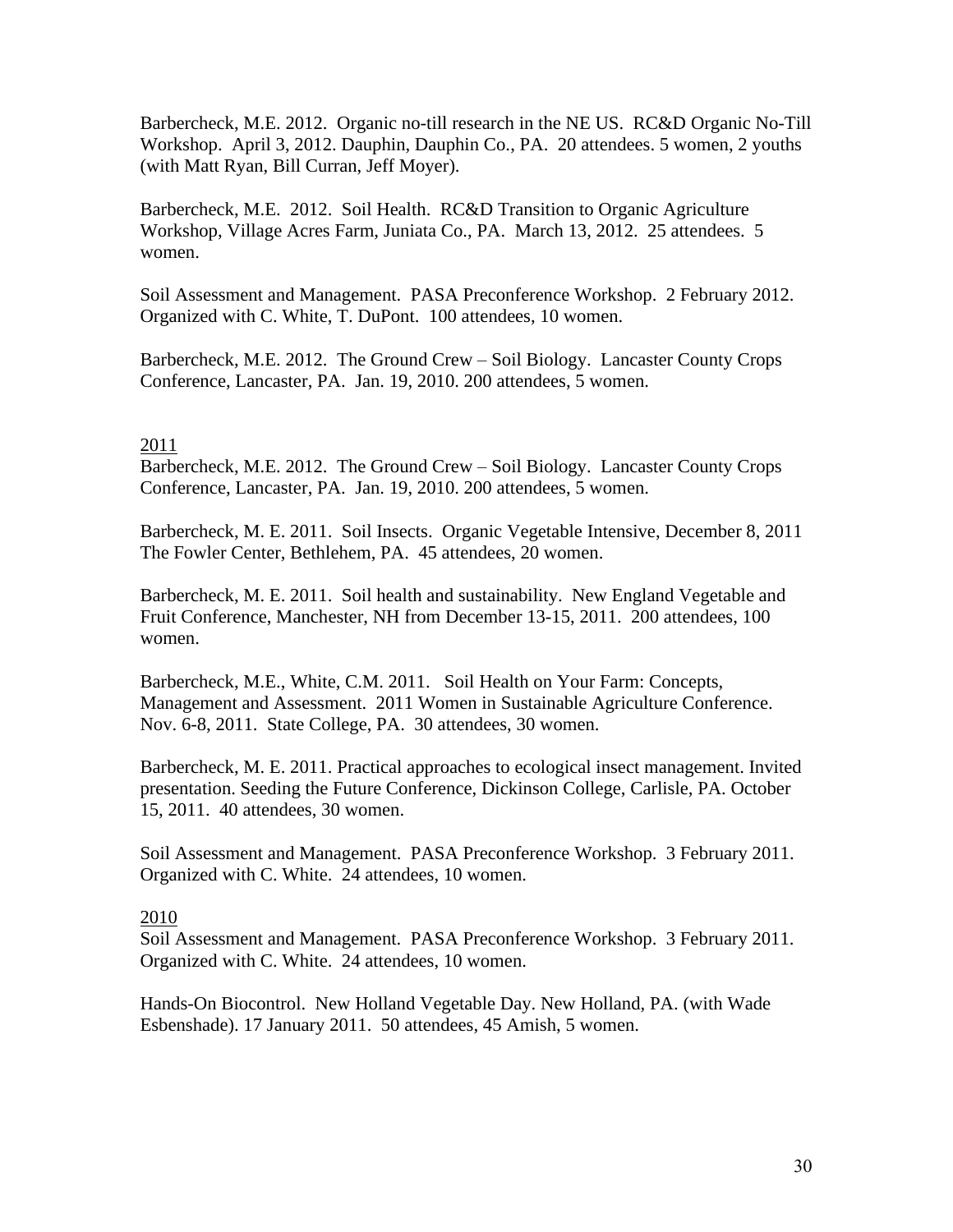Barbercheck, M. E. 2010. Organic Cropping Systems Research. Ag Council Legislative Tour. Russell E. Larson Ag Research Center. September 23, 2010. 120 attendees. (with D. Mortensen ad J. Kaye)

Barbercheck, M.E. 2010. Reading the Farm: Insects. 3-day on-farm workshop, 9 August – 11 August, 2010. 25 participants. Chambersburg, PA. Co-organized with Charlie White.

Barbercheck, M. 2010. Soil and sustainable agriculture. NRCS-NJ Soil Health Conference, Mt. Laurel, NJ. March 9, 2010. 250 attendees.

Barbercheck, M., T. Pisani Gareau, R. Smith, D. Mortensen, J. Kaye, N.E. Kiernan, J. Harper. 2010. Weed management, environmental quality and profitability in organic feed and forage production systems. The Organic Research Forum at the MOSES 21st Annual Organic Farming Conference. Feb. 24-27, 2010, La Crosse, WI. p.25

Building Pest Resistant Soils. Central PA Crops Conference, Altoona, PA. 29 January, 2010.

Managing Beneficial Insects - Soil quality and IPM. New Holland Vegetable Day, January 18, 2010, Yoder's Restaurant, New Holland, PA. (With Wade Esbenshade, PDA). 50 attendees (10 women)

#### 2009

The Ground (Beetles) Beneath Your Feet (With Tara Pisani Gareau, Rich Smith). 16 September 2009. Agroecology Day, Rock Springs, PA. 90 HS students.

Insect Management at the PSU Community Garden. 11 July 2009.

Weed Suppression & Biodiversity through Cover Crops and Field Edge Plants. 17 June 2009. 39 attendees, 19 women, 20 men.

Hands-on IPM and Biocontrol. PASA Pre-Conference Workshop (With Cathy Thomas, Wade Esbenshade, Tracey Olsen). Feb. 5, 2009. 20 attendees, 15 women

Weed School. PASA Pre-Conference Workshop (With Bill Curran, Dave Mortensen, Ron Hoover), Tracey Olsen). Feb. 4, 2009. 40 attendees, 15 women

Entomopathogenic Nematode Biology and Ecology. Invited Plenary Speaker. Virginia Biological Farmer's Annual Conference. Feb. 27-28, 2009. Richmond, VA. 400 people.

Organic Food Production, Characteristics and Marketing (with Lynne Brown). Extension Spring In-Service. March 3, 2009. UP, PA. 12 people, 11 women

### 2008

Barbercheck, M. Organic 101: Soil Management. SARE New American Farm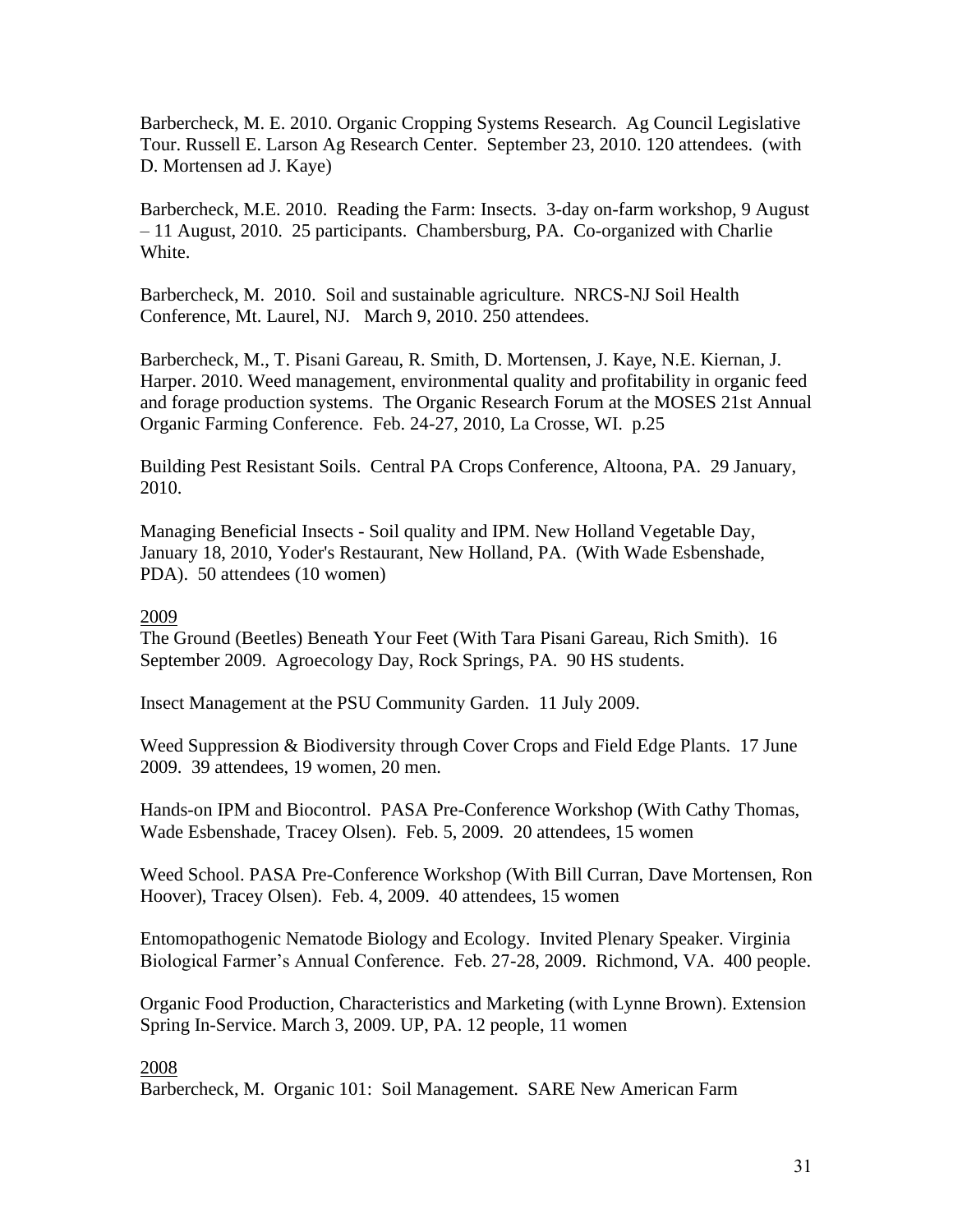Conference, March 25-27, 2008. Kansas city, MO (Invited)

Barbercheck, M. Organic weed management: Balancing pest management and soil quality in a transitional system. SARE/IOP Preconference: Growing the Organic Portfolio. March 24-25, 2008. Kansas City, MO (Invited)

#### Pre-2008

PA-WAgN: Diversifying Approaches and Clientele. Crop Management Extension Group In-Service, University Park, Nov.1 – 2, 2007.

Beneficial Insects. PA Crops and Soils Conference. Grantville, PA. October 24, 2007.(40 people, 3 women)

Biological Soil Quality. PA Project Grass Rotational Grazing Field Day. Blue MountainView Farm. Annville, PA (Lebanon Co.) Sept. 12, 2007. (100 people, 10 women)

Soil Quality Workshop. Ron Gargasz Organic Farm, Lawrence Co., WAgN Field Day. August 1, 2007. (50 people, 20 men, 30 women)

Sustainable and Organic Agriculture. Ag in the Classroom. 15 July 2007. Centre Co., PA. (65 people, 50 women, 15 men)

Organic Ag Field Day. June 13, 2007. Rock Springs Agronomy Farm (60 people, 30 men, 30 women)

Cover crops and life in the soil. Cover Crop Research and Management Summit, June 5, 2007, Rock Springs Agronomy Farm. 100 people (75 men, 25 women)

IPM Advisor Board, June 1, 2007. Transition to Organic Production. 20 people (15 men, 5 women)

CMEG Spring In-Service, April 4, 2007, 9:30 am – 3:30 pm, Conference Room, PDA Livestock Evaluation Center, Rock Springs, PA (I organized program)

Meeting the Needs of Diverse Audiences: PA-WAgN. Extension Spring In-Service, 2007. University Park, PA (5 attendees, 1 woman).

Farm Women in Transition. Ho-Crawf Dairy, Rome, Bradford Co. 10/19/2006. (50 attendees, 48 women)

Soil Quality and Arthropods in Pasture Systems. Sept. 21, 2006. Pasture Walk, John G, Esh Farm, Quarryville, Lancaster Co., PA (45 attendees, 35 Anabaptist, 5 women, 1 African-American)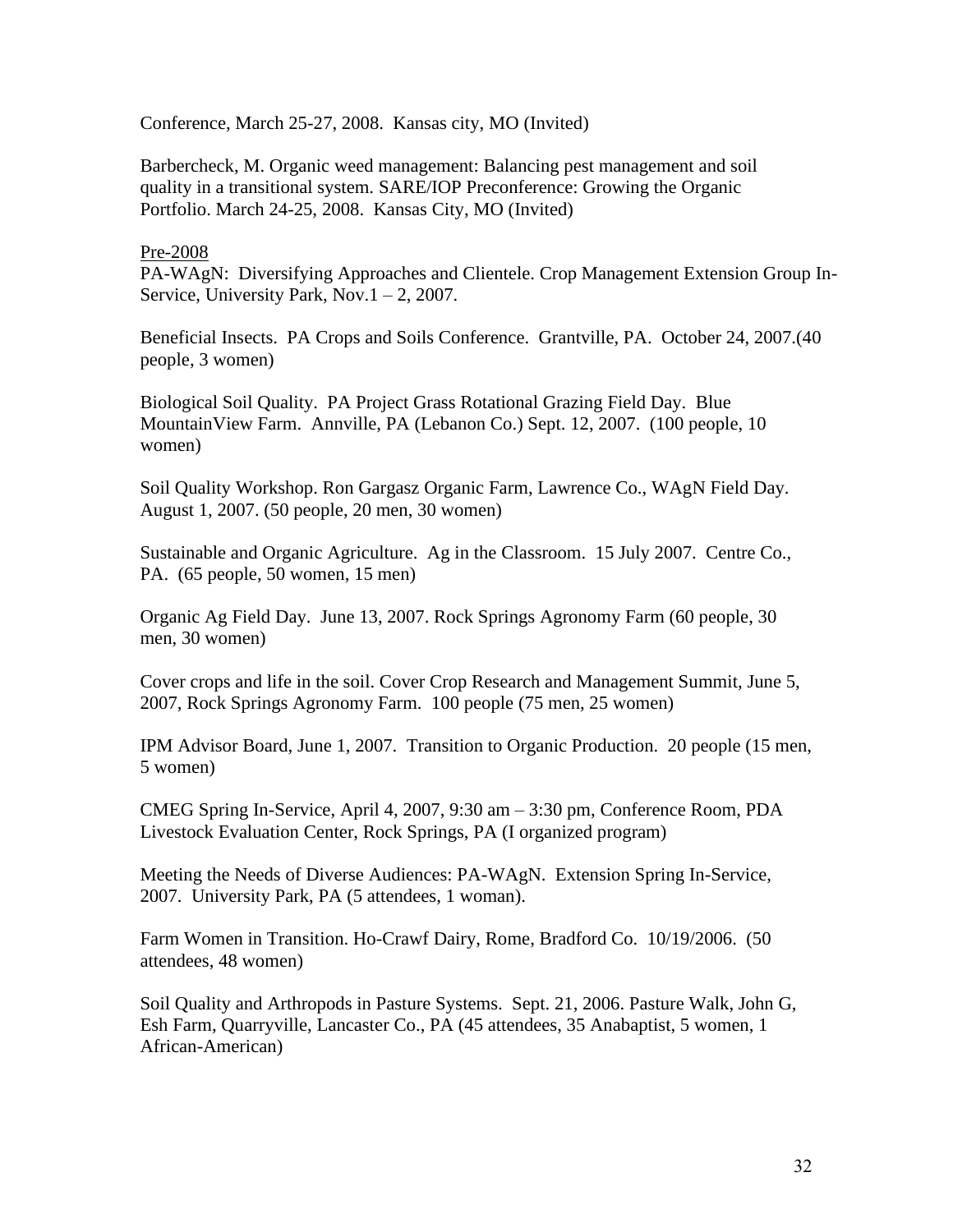Manage Insects on Your Farm - Eco-strategies September 16, 2006. Small Farms Conference. Rutgers University, NJ (50 attendees, 5 Asian, 20 women)

What to Eat: Organic, Local, S ustainable? Cafe Scientifique at Penn Brewery, Pittsburgh, PA. Sept. 11, 2006. (60 attendees, 40 women)

Soil Biology. Penn State Agronomic Field Diagnostic Clinic. July 20, 2006. Agronomy Research Farm, Rock Springs, Centre Co. (80 attendees, all white guys, 2 women)

Soil Biology. Penn State Agronomic Field Diagnostic Clinic. July 18, 2006. Agronomy Research Farm, Rock Springs, Centre Co. (60 attendees, all white guys, 2 women)

Ecological Weed Day for Teachers, July 17, 2006, Rock Springs Agronomy Farm Pavilion, Centre County. (50 attendees)

Soil Biology. Integrating No-Till Practices and Cover Crop Use to Build Soil Quality and Manage Pests. July 14, 2006. Cedar Meadow Farms Field Day. Holtwood, Lancaster Co. 250+ attendees.

Insect IPM in Organic Systems. Advanced Organic Training for Agricultural Professionals. July  $12 - 14$ , 2006. Ithaca, NY. (25 participants, 20 women, 1 African-American, 1 Hispanic).

Soil Quality Workshop: Concepts, Practice, Methods and Program Development. July 5 – 7, 2006. The Rodale Institute, Kutztown, PA. (45 attendees, 20 women)

Soil Biology. Integrating Cover Crops and Tillage to Manage Weeds and Build Soil Quality. June 28, 2006. Village Acres Farm, Mifflintown, Juniata Co. 75 attendees (@ 30 women).

Ecological Weed Management Field Day. June 13, Rock Springs Agronomy Farm, Centre Co. 50 attendees (@ 25 women)

Biorational Decisions: Bio-based IPM in Christmas Trees. March 15, 2006. Schuykill Co. Extension Center. (25 attendees, 4 women)

Beneficial Insects: Know Your Allies. 15th Annual PASA Conference. February 3, 2006. University Park, PA. (100 attendees, about 35 women).

Organic Insect Management: Letting the Environment Work for You. Pennsylvania Vegetable Grower's Association. January 31, 2006. Harrisburg, PA (90 attendees, @ 30 women)

PA WAgN – Women's Agricultural Network. Pennsylvania's 2nd Annual Women In Agriculture Day, PA Farm Show, January 10, 2006, 10:00AM – 5:00PM, Pennsylvania Farm Show Complex, VIP Room, Harrisburg, PA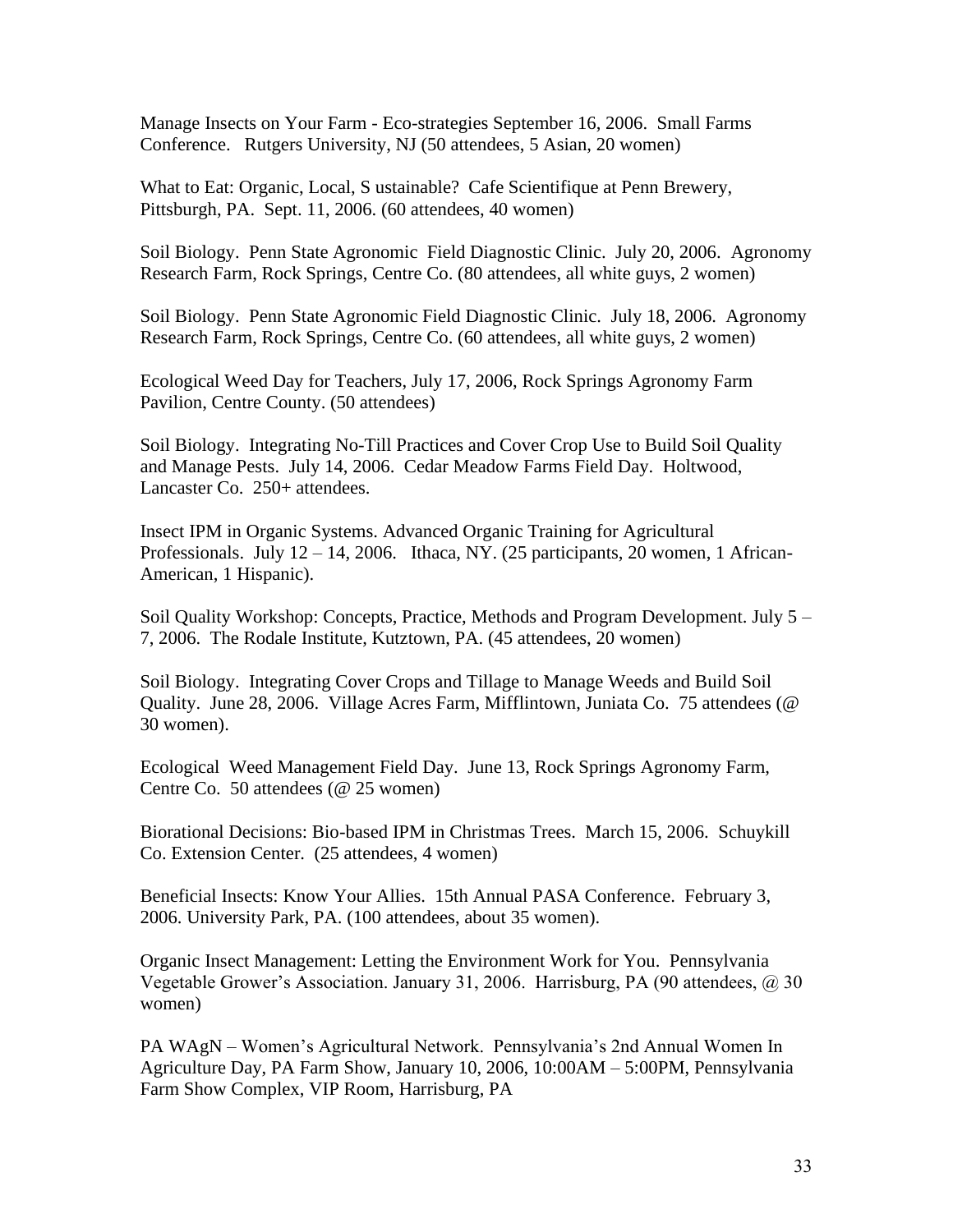Biorational Decisions to Replace Synthetic Chemicals in Landscape Maintenance. Using Bioproducts in Vehicle and Landscape Maintenance Workshop, Oct. 13, 2005, Lancaster, PA. 20 attendees (5 women).

Insect-Parasitic Nematodes. Greenhouse IPM Workshop, Oct. 12, 2005. Black Creek Greenhouse, East Earl, PA. 65 attendees (35 women, 60 Mennonite)

Advanced Training in Organic Agriculture. NE SARE Extension Professional Development workshop, Sept. 19-22, 2005. Auburn, ME. 30 attendees. (15 women)

WAgN Field Day and Meeting of the Northeast WAgN group. Clarion Co., PA. Sept. 2005.

PASA/WAgN/PCO Field Day and Meeting of the Southwest WAgN group at Schwartz's Garden Dreams and Mildred's Daughters Urban Farms, Pttsburgh, PA. 31 August 2005.

Soil: The Hidden World Beneath our Feet. Using Soil Biology to Increase Farm Productivity Field Day. Rodale Institute, Kutztown, PA, Friday, July 22, 2005. (130 attendees, @ half women)

WAgN Field Day and meeting of the Central WAgN group at Friends Farm in Morrison's Cove (Blair County), PA. 19 July 2005

Sustainable Ag Listening Session, Somerset Co. 28 June 2005. 15 attendees.

Advanced Training in Organic Agriculture. NE SARE Extension Professional Development workshop, June 27 - 30, 2005. State College, PA. 20 attendees. (10 women)

WAgN Field Day and meeting of the Southcentral WagN, Spiral Path Farm and MooEcho Dairy, Perry Co. 25 June 2005

PSU/PASA/PCO Ecological Weed Management Field Day (Transition to Organic Plots), Rock Springs, Centre County, 13 June 2005. 60 attendees (30 women).

PASA/WAgN Field Day and Meeting of the Southeast WAgN group at Elly Hushour's Patches of Star goat dairy in Nazareth, PA. 22 May 2005.

WAgN steering committee and advisory board meeting at Hameau Farm , Belleville, PA. April 27, 2005.

Organic Basics. 17 March 2005. Cooperative Extension In-Service. University Park, PA. 6 attendees (0 women)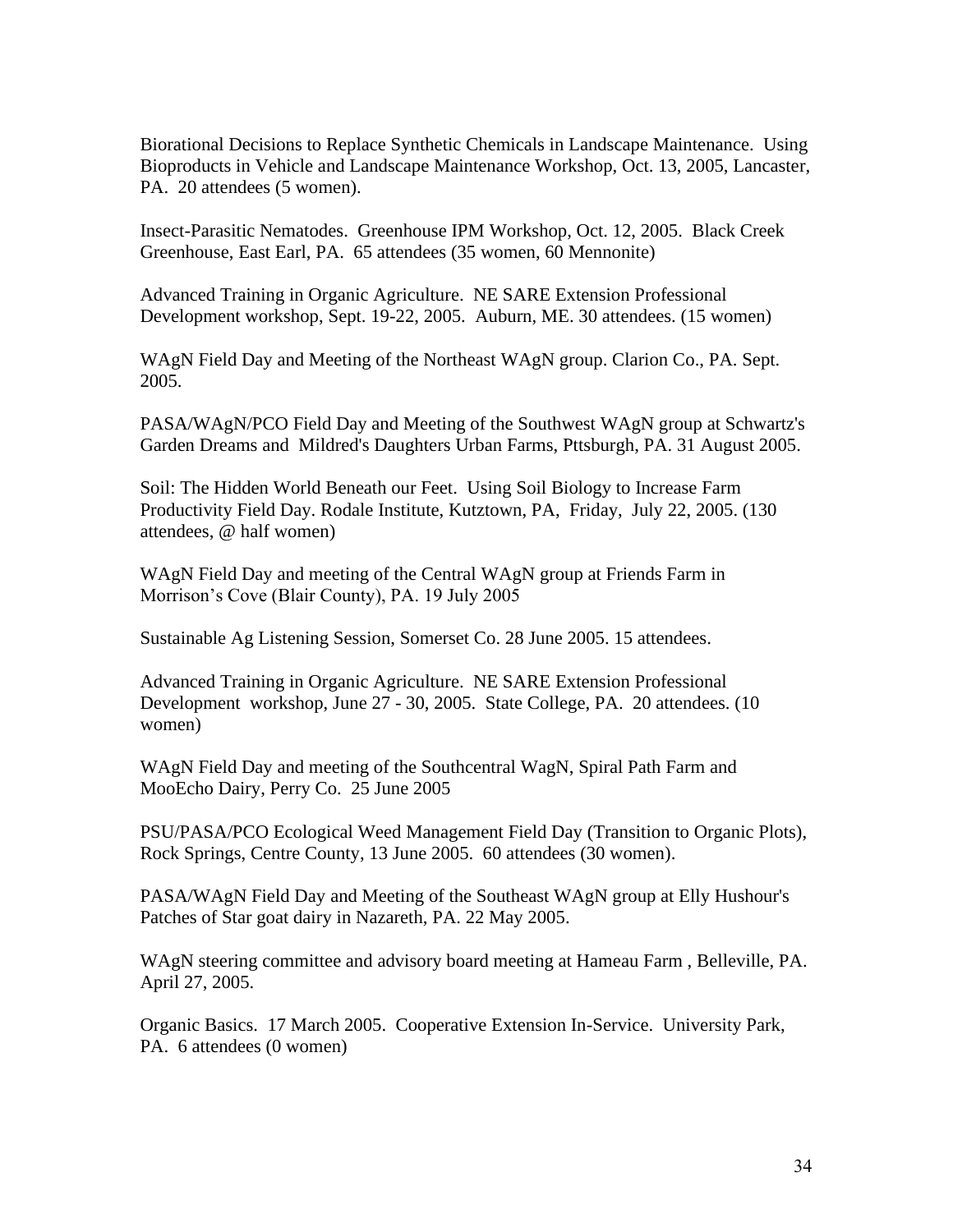Sustainable Ag Listening Session, March 14, 2005, Morgantown, PA. 13 attendees (1 woman)

PA Women's Ag Network display. Women in Agriculture Conference. Duncansville, PA. 10 March 2005. 75 attendees (70 women)

Advanced Training in Organic Agriculture. NE SARE Extension Professional Development workshop, Feb. 28 – April 3, 2005. Albany, NY. 20 attendees. (10 women)

Penn State Transition to Organic Cropping Study. Dec. 8, 2004, Lititz, PA. PCO Annual Meeting and Banquet. Presented for Dr, A. Hulting (author). 75 attendees (20 women)

Introduction to Organic Agriculture. Nov. 19, 2004. Agronomy Extension Agent In-Service. University Park, PA

Organic Basics: What to Organic Farmers Need? 2004 Fall CCA Continuing Education Seminar, Oct 29, 2004. Grantville, PA. 15 attendees

Farm Twilight Tour on Soil Biology, October 7, 2004, 5:30-7:30 pm, Eagle Point Farm, Kutztown, PA, Gail and Steve Ganser , 30 attendees, 6 women, 1 male teen

The soil food web and soil quality: Letting the soil work for you. Northeast Organic Farming Association Annual Meeting, Amherst, MA, Aug. 13, 2004, 75 attendees

Sustainable Ag Listening Session, Penn College, Williamsport, PA, 23 June 2004. 34 attendees.

Organic Basics. 17 March 2005. Cooperative Extension In-Service. University Park, PA. 6 attendees (0 women) Sustainable Ag Listening Session, March 14, 2005, Morgantown, PA. 13 attendees (1 woman)

PA Women's Ag Network display. Women in Agriculture Conference. Duncansville, PA. 10 March 2005. 75 attendees (70 women)

Advanced Training in Organic Agriculture. NE SARE Extension Professional Development workshop, Feb. 28 – April 3, 2005. Albany, NY. 20 attendees. (10 women)

Women's Ag Network. Keep Farming First, Chester Co. PSU Great Valley, Malvern, PA 8 Feb., 2005. 15 attendees (15 women)

Penn State Transition to Organic Cropping Study. Dec. 8, 2004, Lititz, PA. PCO Annual Meeting and Banquet. Presented for Dr, A. Hulting (author). 75 attendees (20 women)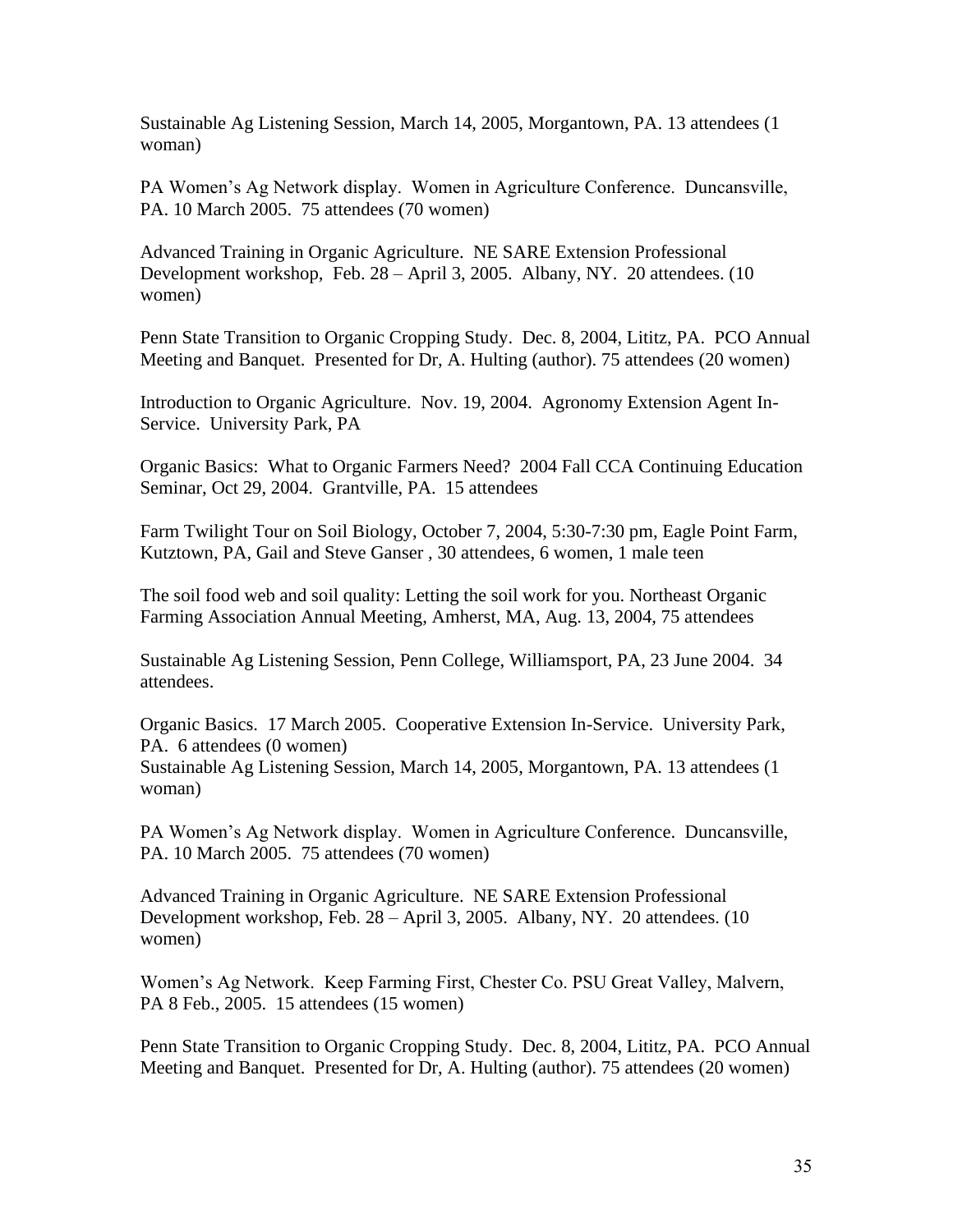Introduction to Organic Agriculture. Nov. 19, 2004. Agronomy Extension Agent In-Service. University Park, PA

Organic Basics: What to Organic Farmers Need? 2004 Fall CCA Continuing Education Seminar, Oct 29, 2004. Grantville, PA. 15 attendees

Farm Twilight Tour on Soil Biology, October 7, 2004, 5:30-7:30 pm, Eagle Point Farm, Kutztown, PA, Gail and Steve Ganser, 30 attendees, 6 women, 1 male teen

The soil food web and soil quality: Letting the soil work for you. Northeast Organic Farming Association Annual Meeting, Amherst, MA, Aug. 13, 2004, 75 attendees

Sustainable Ag Listening Session, Penn College, Williamsport, PA, 23 June 2004. 34 attendees.

Funding Opportunities for Extension Educators. Agronomy Extension Agent In-Service. April 8, 2004. University Park, PA. 25 attendees.

Feb. 11, 2004, Soil Health, Soil Quality, Impacts on Residual Effects of Pesticide in No-Till. Centre Region Crops Day. Pleasant Gap, PA. 50 attendees (2 women)

Feb. 5, 2004, Soil Quality: Making the Soil Work for You. Southeast Pennsylvania Crops Conferences, Bucks Co. 80 attendees.

Feb. 3, 2004 Soil Quality: Making the Soil Work for You. Southeast Pennsylvania Crops Conferences, Montgomery Co. 200 attendees (10 women)

The role of soil organisms in pest management. 4 March, 2004. PSU Grounds staff inservice, University Park, PA. 70 attendees.

Conserving Beneficial Organisms in Soil, PSU Technical Service Pesticide Training, 6 January 2004, PSU. 50 attendees.

Insect Pest Management in Organic Systems. Lackawanna Co., Scranton, PA, 11 Dec. 2003. 15 attendees (4 women, 1 Asian man, 1 Asian woman)

Organic Research at PSU. Pennsylvania Certified Organic 2003 Annual Meeting, Dec 10, 2003. Millerstown, Perry Co., 75 attendees.

Agronomy Extension In-Service, Beneficial organisms in agricultural soil, November 20- 21, 2003, PSU

Beneficial organisms in agricultural soil. Ag Progress Days, 19-21, 2003.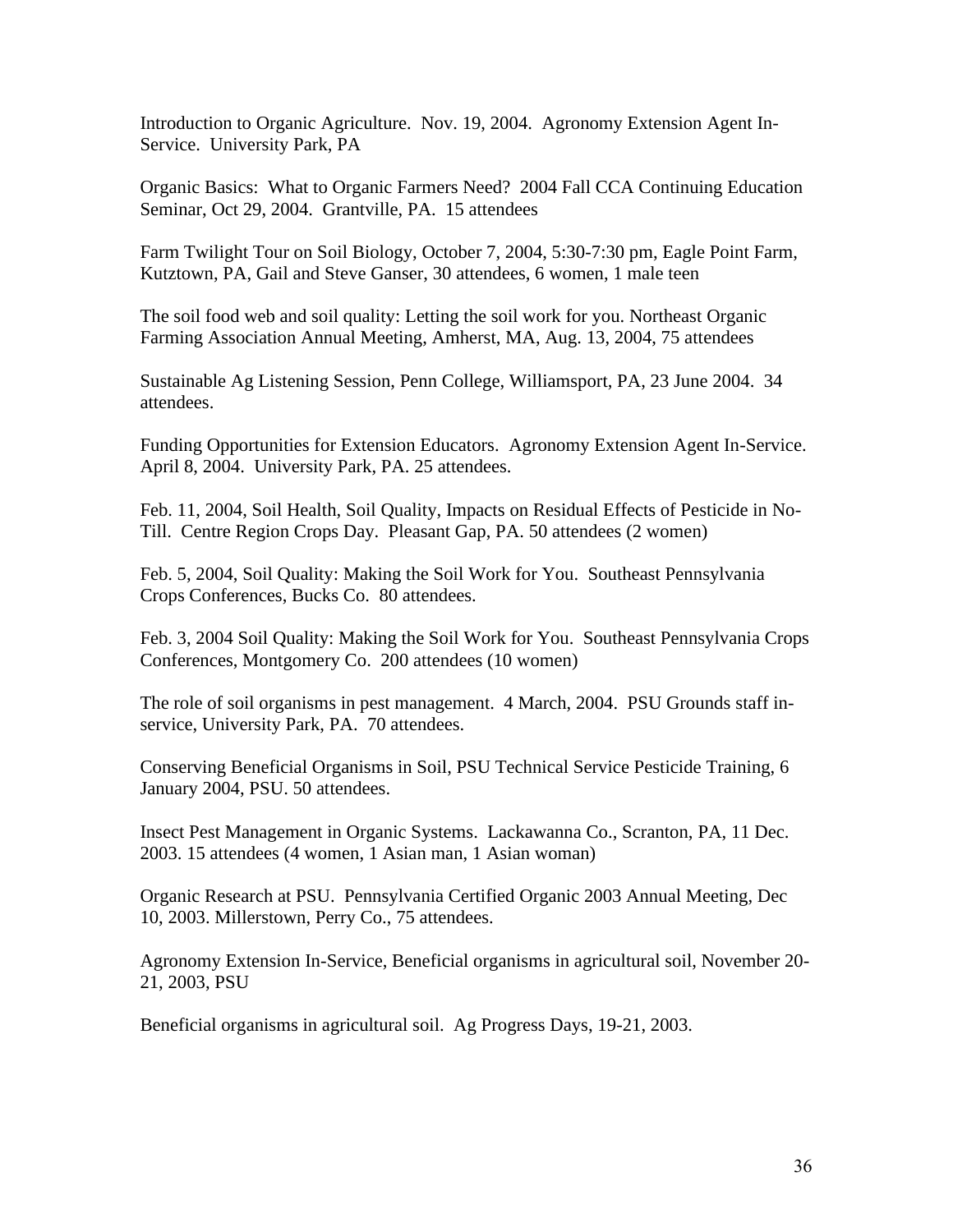Possible Shifts in Soil Arthropod Communities with Monsanto YieldGard Rootworm Corn. 4th Annual Pest Management Tour. Southeast Research and Extension Center, Landisville, PA. 9 July 2002. 4 presentations, 200 attendees total.

Field Crop Diagnosis In-Service: Examining the Potential. 103 Buckhout Lab, June 19 and 20, 2003. Insect collection, sample preservation and shipping. Sorting soil insects.

Creating a Research, Extension and Education Program Focused on Organic Agriculture: Lessons from the Center Environmental Farming Systems. Introduction to Organic Production Workshop. April 1-2, 2003, State College, PA. 70 attendees.

The Soil Food Web. Sustainable Soils Conference, Pittsboro, NC, 27 February 2003. 100 attendees.

Soil Life: Putting it to work. PAES Lime & Fertilizer Conference. The Penn Stater, January 22, 2003. Workshop/presentation (with Mary Anne Bruns)

Beneficial Organisms in Agricultural Soil.. 3rd Annual Pest Management Tour. Southeast Research and Extension Center, Landisville, PA. 11 July 2002. 2 presentations, 50 attendees each.

Soil Biology and Ecology. NRCS Pasture Ecology Course. Raleigh, NC, 13-24 May, 2002. 30 attendees

Pests and Beneficial Organisms. SARE PDP Soil Management Train-the-Trainer Workshop, Raleigh, NC. Sept. 22-24, 1999.

Soil Biology and Quality. NRCS training seminar. Raleigh, NC. Sept. 21, 1999.

The Insect Parasitic Nematode Slide Set, National Workshop on Optimal Use of Insecticidal Nematodes in Pest Management, 8/29-30, 1999. Rutgers, NJ.

The Role of Soil Biodiversity in Agriculture. Invited presentation, Soil Quality Round-Up, NRCS, Raleigh, NC, Dec. 3-4, 1998 (B. Brock, Organizer).

Effect of continuous no-till culture on soil invertebrates and corn yield. Invited presentation. NC Small Grains, Corn, and Soybean Joint Conf. and Exhibit, Raleigh, NC, January 18-19, 1996.

Effect of continuous no-till culture on soil invertebrates and corn yield. Invited presentation. NC Small Grains, Corn, and Soybean Joint Conf. and Exhibit, Raleigh, NC, January 19, 1995.

Biological Control of Insects. Invited presentation. Peanut Field Day, Lewiston. NC, 8 September 1994.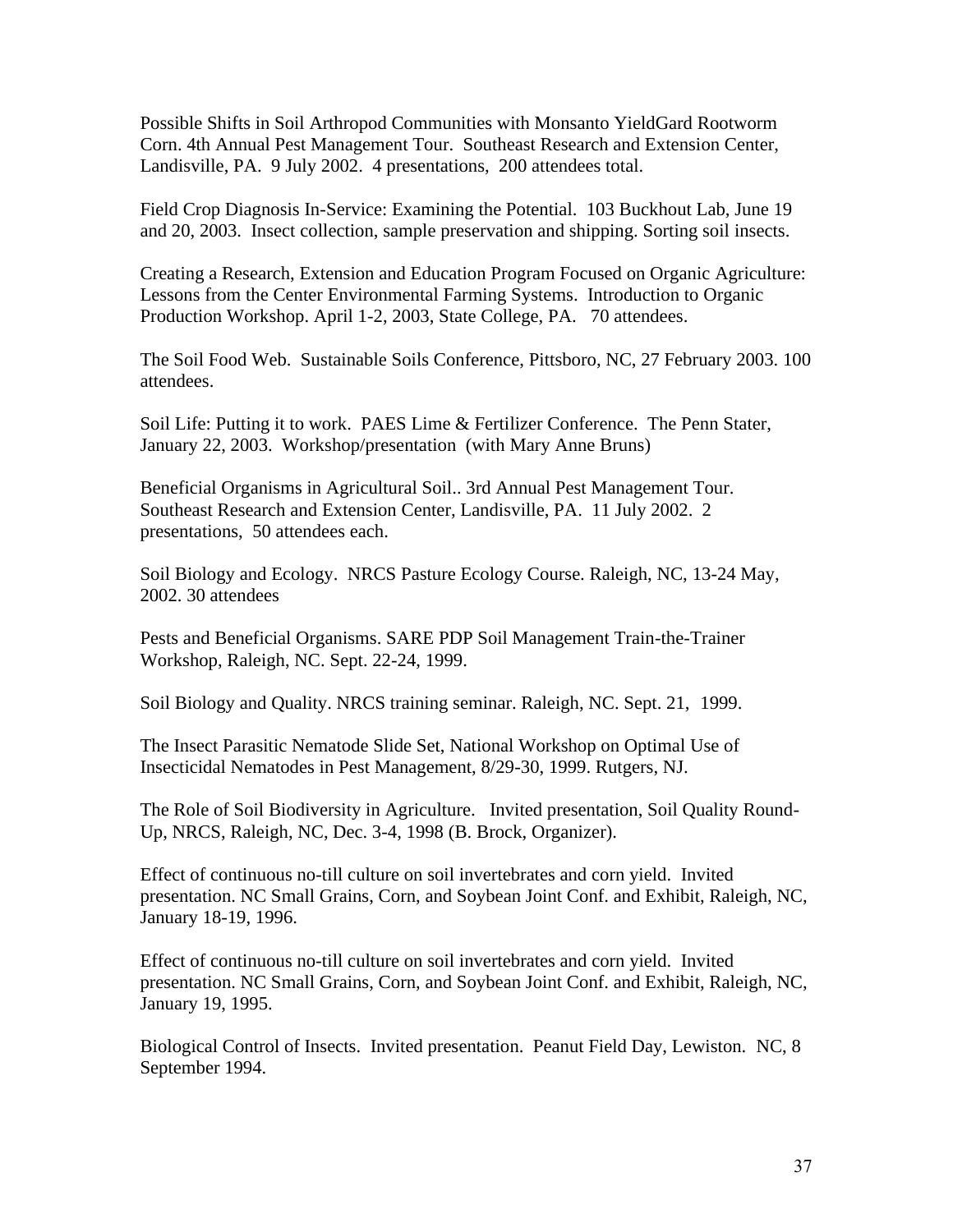Multitactic Management of Southern Corn Rootworm in Peanuts. N.C. Peanut Grower's Assoc., Williamston, N.C., 12 Nov. 1993.

Minimizing nematode problems in the nursery. Invited speaker. South African Nurseryman's Association, Pretoria, South Africa, 1984.

Phytosanitary measures for the management of plant- parasitic nematodes in nurseries. Invited speaker. Cape Association of Nurserymen, Stellenbosch, South Africa, 1984.

# **RESEARCH PRESENTATIONS: Abstracts and Titles**

# 2020

Ahmad I., Jiménez-Gasco, M.D.M., Luthe, D., & Barbercheck, M. (2020). Mighty Microbes: The tri-trophic interactions of endophytic *Metarhizium* in maize. XXVIII Plant and Animal Genome, 2020, San Diego, CA, USA, Jan. 11-15, 2020.

# 2019

Barbercheck, M. 2019. Ecology of a multifunctional fungus, *Metarhizium robertsii*, in organic cropping systems. Invited seminar. Dept. of Plant Pathology and Environmental Microbiology, Penn State University. Sept. 30, 2019.

Ahmad, I., M. Jiménez-Gasco, D. S. Luthe, S. N. Shakeel, M. E. Barbercheck (2019). Endophytic *Metarhizium robertsii* promotes maize growth and suppresses insect growth by eliciting plant defense. ASPB Annual Conference, Plant Biology 2019, Aug. 3-7, 2019, San Jose, USA.

Ahmad, I., M. Jiménez-Gasco, D. S. Luthe, S., M. E. Barbercheck (2019). Endophytic *Metarhizium robertsii* Affects Maize Growth and Gene Expression and Growth of Black Cutworm. Society for Invertebrate Pathology/IOBC Annual Meeting, Valencia, Spain, July 29 – Aug. 1, 2019.

Barbercheck, M., Voortman, C. 2019. Conservation of *Metarhizium*, a multifuctional beneficial fungus, in agronomic crops. Eastern Branch Entomological Society of America Annual Meeting, Blacksburg, VA, March 9-12, 2019 (Invited).

Jabbour, R., Francis, C., Barbercheck, M., Ullman, K, Organic Agriculture Teaching and Learning in 2025: An Exercise in Visioning. (poster) June 18-21, 2019. University of Southern Idaho, Twin Falls, ID

# 2018

Ahmad, I., B. Flonc, M.E. Barbercheck, C. Mullen, D. S. Luthe, M. D. Jimenez-Gasco. 2018. Going underground: The ecology of a multifunctional fungus in an organic cropping system. NE Cover Crops Council Conference, State College, PA (Poster presentation). Nov. 15-16, 2018.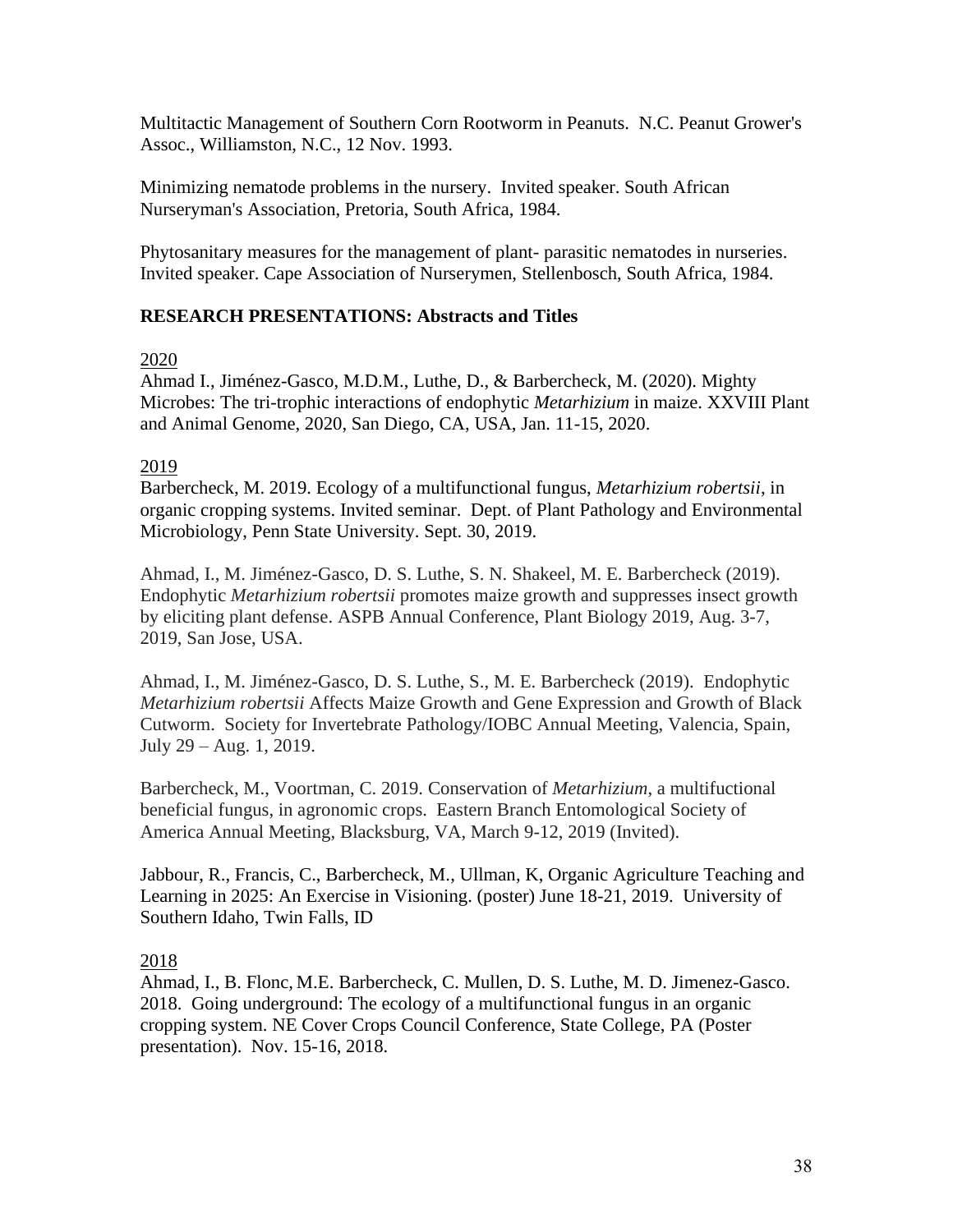Ahmad, I., B. Flonc, M.E. Barbercheck, C. Mullen, D. S. Luthe, M. D. Jimenez-Gasco. 2018. Going underground: The ecology of a multifunctional fungus in an organic cropping system. OFRF Poster Session, PASA Farming for the Future Conference, UP, PA (Poster presentation). Feb. 8 – 10, 2018

Ahmad, I., Flonc, B., Barbercheck, M., Mullen, C., Jimenez-Gasco, M., Luthe, D. 2018. Going underground: The role of a beneficial fungus in organic cropping systems. Wild and Tamed Phytobiomes: 21<sup>st</sup> Penn State Plant Biology Symposium, June 19-22, 2018. University Park, PA. (Poster presentation)

Barbercheck, M. 2018. Restructuring plant-associated arthropod composition. Workshop on "Manipulating phytobiomes: challenges and opportunities," Wild and Tamed Phytobiomes:  $21<sup>st</sup>$  Penn State Plant Biology Symposium, June 19-22, 2018. University Park, PA. (Invited oral presentation)

Barbercheck, M. 2018. Effects of cover crops on invertebrate pests and their natural enemies in conservation tillage systems. 2018 North Central Branch ESA Meeting, March 18-21, 2018, Madison, WI. Invited Symposium (Influence of Cover Crops on Crop Insect Management)

Barbercheck, M. 2018. Farming and fungi: Agroecosystem impacts on a multifunctional fungus in an organic cropping system. Wild and Tamed Phytobiomes: 21<sup>st</sup> Penn State Plant Biology Symposium, June 19-22, 2018. University Park, PA. (Invited plenary presentation)

Barbercheck, M., T. Gareau, R. Smith, D. Mortensen. 2018. Using spider plots to understand multifunctionality of agroecosystems. Workshop on teaching organic agriculture. June  $10 - 12$ , 2018. Ames, Iowa. Invited oral presentation.

Brasier, K., Neiner, P., Barbercheck, M. Sexsmith, K., Sachs, C., Whitley, H., Hoffelmeyer, M., 2018. Connecting Diverse Women Farmers Across the Rural-Urban Divide. USDA BFRDP PD Meeting, Washington, DC, Sept. 25, 2018, NIFA Award Number: 2017-70017-26848 (Poster presentation).

Flonc, B., Ahmad, I., Mullen, C., Barbercheck M.E. 2018. Can fungi make caterpillars picky eaters? Effects of endophytic *Metarhizium* on corn (*Zea mays*) and fall armyworm (*Spodoptera frugiperda*). 2018 Eastern Branch ESA Meeting, March 17-19, 2018, Annapolis, MD (Poster presentation).

Flonc, B., Ahmad, I., Mullen, C., Barbercheck M.E. 2018. Can fungi make caterpillars picky eaters? Effects of endophytic *Metarhizium* on corn (*Zea mays*) and fall armyworm (*Spodoptera frugiperda*). Wild and Tamed Phytobiomes:21st Penn State Plant Biology Symposium, June 19-22, 2018. University Park, PA. (Poster presentation)

Regan, K., C. Mullen, and M. Barbercheck. 2018. Insect Response to Organic Cover Crop-Based Reduced Tillage Cropping Systems. OFRF research symposium at the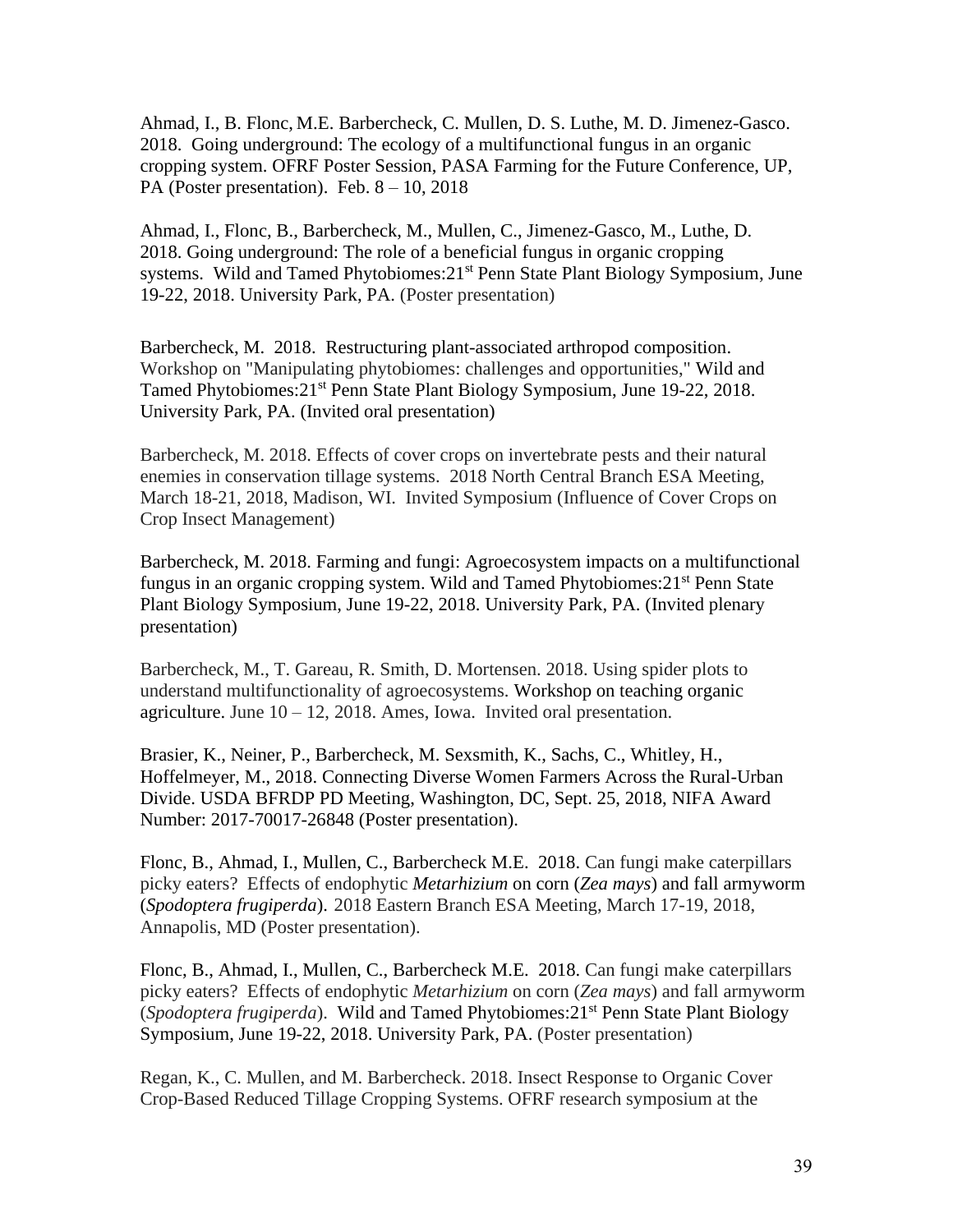Pennsylvania Association for Sustainable Agriculture Annual Conference, State College, PA, Feb. 10, 2018. (Poster presentation)

Regan, K., C. Mullen, M. Barbercheck. 2018. Effects of Organic Reduced-Tillage Cropping Systems on Epigeal Predators. 2018 Eastern Branch ESA Meeting, March 17- 19, 2018, Annapolis, MD

Regan, K., C. Voortman, and M. Barbercheck. 2018. Effects of Reduced-Tillage Organic Cropping Systems on Arthropod Predators. Student Paper Competition, Entomological Society of America, Vancouver, BC.

Regan, K., C. Voortman, and M. Barbercheck. 2018. Insect Response to Organic Cover Crop-Based Reduced Tillage Cropping Systems. Poster Presentation, Penn State University Life Science Symposium, State College, PA

Regan, K., C. Voortman, and M. Barbercheck. 2018. "Arthropod Response to Cover Crop-Based Organic Cropping Systems. Plant-Insect Group Seminar Series, Entomology Department, Cornell University, Ithaca, NY**.**

### 2017

Barbercheck, M. 2017. A Growing Concern: Women Farmers Sustaining Agriculture and the Environment. Invited Seminar (Student Choice). WSU, Pullman, WA, March 21, 2017.

Barbercheck, M., Jermaine Hinds, Ariel Rivers, Christina Mullen. 2017. Effects of cover crops on insect pests and their natural enemies. Northeast Cover Crops Council Annual Meeting, Cornell University, Ithaca, NY, Nov. 8, 2017. (Invited oral presentation)

Barbercheck, M., Imtiaz Ahmad, Brianna Flonc, Maria Jimenez-Gasco, Dawn Luthe, Christina Mullen. 2017. Going underground: The role of a multifunctional fungus in organic cropping systems. Northeast Cover Crops Council Annual Meeting, Cornell University, Ithaca, NY, Nov. 8, 2017. (Poster presentation)

Barbercheck, M., I. Ahmed, M. Jimenez-Gasco, D. Luthe. 2017 Going underground: Conserving Insect-Pathogenic Fungi for Biological Control. 3rd Annual NEIPMC Online Conference, 23 October 2017 (5-minute flash talk, draft attached).

Barbercheck, M., I. Ahmed, M. Jimenez-Gasco, D. Luthe. 2017 Going underground: Conserving Insect-Pathogenic Fungi for Biological Control.NEIPMC Annual Advisory Council Meeting, 31 October 2017 (invited 30-minute presentation)

Ahmad, I., M. E. Barbercheck, C. Mullen, D. S. Luthe, M. D. Jimenez-Gasco. 2017. *Metarhizium*: A multifunctional fungal bodyguard of plants. 10th Annual Postdoctoral research exhibition at Penn State. September 22nd, 2017. (Poster presentation).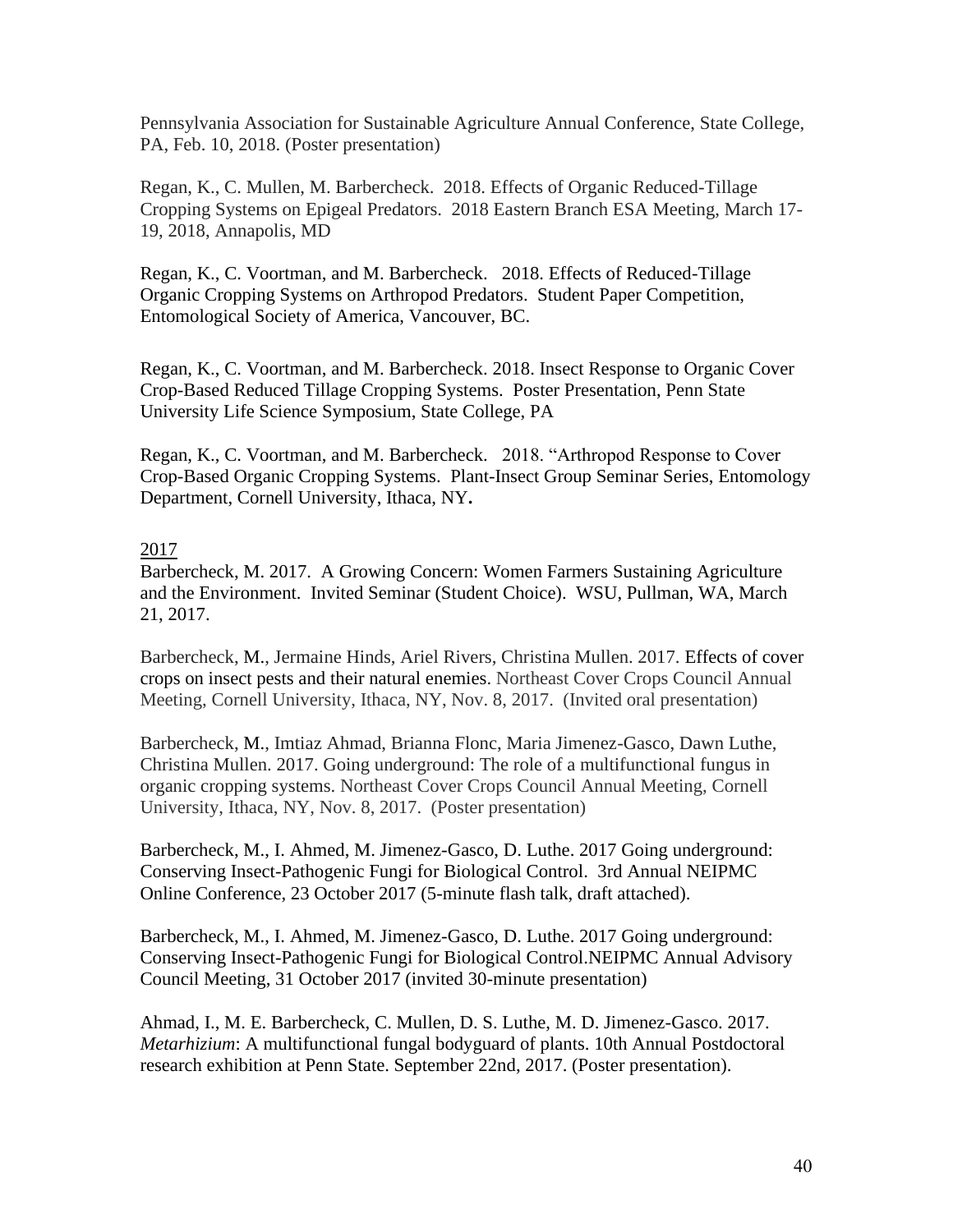Ahmad, I., B. Flonc, M.E. Barbercheck, C. Mullen, D. S. Luthe, M. D. Jimenez-Gasco. 2017. Going underground: The ecology of a multifunctional fungus in an organic cropping system. USDA-NIFA OREI/ORG Project Director's Meeting, Washington, D.C. October 17 - 19, 2017. (Poster presentation).

Hinds, J., Barbercheck, M.E., Hagler, J. 2017. Impacts of cover crop diversification on attraction, dispersal, and pest suppression by generalist predators. Newport, RI. Invited Speaker for Mark Recapture Symposium, Annual Meeting of the Entomological Society of America, Eastern Branch, Newport RI, March 17 – 21, 2017.

Hinds, J., Barbercheck, M. 2017. Impacts of cover crop diversification on attraction, dispersal, and pest suppression by generalist predators. USDA Arid Land Agricultural Research Center. Maricopa, AZ.

Flonc, B. M. Barbercheck, C. Mullen. 2017. Does endophytic *Metarhizium* make fall armyworm picky eaters? 7<sup>th</sup> Annual PSU Sustainable Cropping Systems Symposium, Penn State University, University Park, PA, 31 March 2017

Regan, K., C. Mullen, and M. Barbercheck. 2017. Arthropod response to organic cover crop-based Reduced-Tillage Cropping Systems 7<sup>th</sup> Annual PSU Sustainable Cropping Systems Symposium, PSU, Penn State University, University Park, PA,31 March 2017

Regan, K., C Mullen, M. Barbercheck. 2017. [Arthropod](https://esa.confex.com/esa/2017eb/meetingapp.cgi/Paper/119061) response to organic cover cropbased [reduced-tillage](https://esa.confex.com/esa/2017eb/meetingapp.cgi/Paper/119061) cropping systems. Entomological Society of America Eastern Branch Meeting, March 18 - 21, 2017, Newport, Rhode Island

Regan, K, [\(kjr5470@psu.edu\)](mailto:kjr5470@psu.edu), Christina Mullen and Mary Barbercheck, 2017. Arthropod Response to Organic Cover Crop-Based Reduced-Tillage Cropping Systems. Annual Meeting of the Entomological Society of America. Graduate Student Oral Competition. Annual Meeting of the ESA. Denver. CO

# 2016

Barbercheck, M. E. 2016. That's how we roll..or not: Reducing tillage in an organic cropping system. Invited seminar. Virginia Tech, Blacksburg, VA. 18 October 2016.

Hinds, J**.** and Barbercheck, M**.** 2016. The role of insectary plants in promoting pest suppression by key generalist natural enemies.  $6<sup>th</sup>$  Annual Sustainable Agricultural Cropping Systems Symposium. *Poster Presentation*

Randhawa, P., I. Ahmed, D. Luthe, M. Barbercheck (presenter). 2016. Uncovering the effects of cover crops and soil characteristics on *Metarhizium-*plant-insect interactions in an organic cropping system**.** Invited speaker, COST FA1405 symposium, "Menage a trois: Three-way interactions between plants, arthropods, and microbes that benefit the plants" at Society for Invertebrate Pathology Annual Meeting, 2016, Tours, France, July 25, 2016.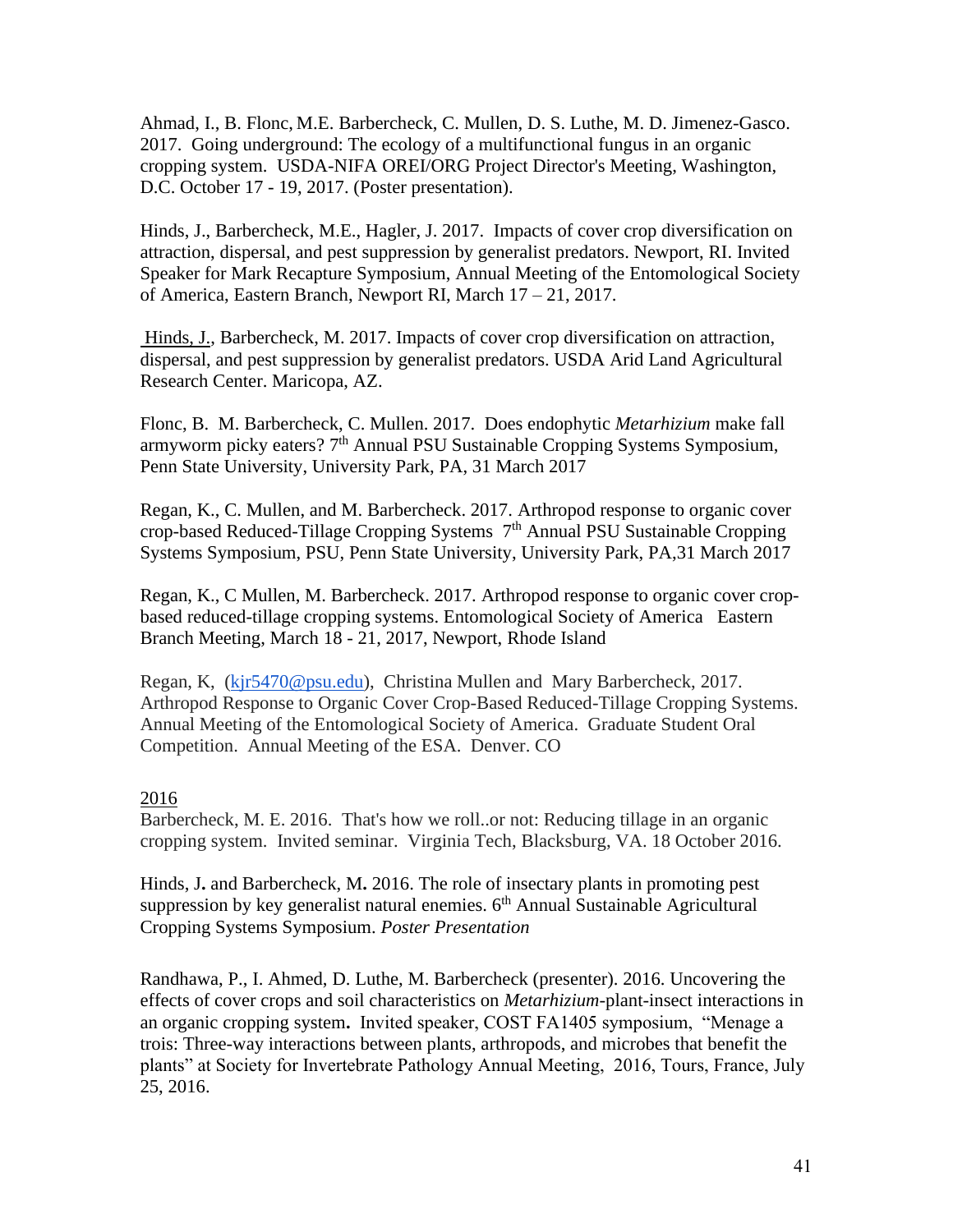Rivers, A., Barbercheck, M., Stancic, T., Govaerts, B., Verhulst, N. 2016. Mulch affects arthropod assemblage associated with field crops grown under conservation agricultural practices in North America. 26 Sept., 2016. 25<sup>th</sup> International Congress of Entomology, Orlando, FL. https://esa.confex.com/esa/ice2016/meetingapp.cgi/Paper/105662

Barbercheck, M.E., J. Wallace, W. Curran, R. Hoover. 2016. Cover Crop-Based Reduced Tillage in Organic Feed and Forage Cropping Systems. Jornadas de Producción Responsable y Diferenciada, Buenos Aires, Argentina. 3 November 2016. (200 attendees)

Regan K., C. Mullen, M. Barbercheck. 2016. Response of arthropods to organic cover crop-based reduced-tillage cropping systems,  $6<sup>th</sup>$  Annual PSU Sustainable Cropping Systems Symposium [55 attendees]

## 2015

Murrell, E.G., Christina Mullen, Tara Pisani-Gareau and Mary Barbercheck. 2015. Crop management legacies in organic systems affect environmental conditions, but not ground beetle communities. Entomological Society of America Annual Meeting, St. Paul, MN, Nov. 14-19 (Poster presentation).

Barbercheck, M. Ariel Rivers, Randa Jabbour, Tara Pisani-Gareau and Christina Mullen. 2015. Arthropods in Organic Reduced Tillage Systems. ASA-CSSA-SSSA-ESA Joint Annual Meeting, St. Paul, MN, Nov. 14-19. (Invited Symposium--Organic Crop Management to Enhance Insect Ecology)

Barbercheck, ME, Randhawa, P. 2015. Effects of agricultural management on *Beauveria* and *Metarhizium*. Entomological Society of America Annual Meeting, St. Paul, MN, Nov. 14-19. (Invited, Member Symposium, Ecological engineering to improve microbial control)

Barbercheck, ME. 2015. Introduction to symposium. Applying a Systems Approach - Emergent Outcomes of Multidimensional Interactions in Agroecosystems. Entomological Society of America Annual Meeting, St. Paul, MN, Nov. 14-19. (Co-Organizer with R. Jabbour, Program Symposium)

Hinds, J., Hagler, J., Barbercheck, M.2015. Impacts of cover crop diversification on attraction, dispersal, and pest suppression by two key generalist predators. Entomological Society of America Annual Meeting, St. Paul, MN, Nov. 14-19. Student competition, oral presentation.

Hinds, J., Barbercheck, M.2015. Effects of cover crop diversification on attraction and pest suppression by two key generalist predators. Entomological Society of America - Eastern Branch Meeting. General Poster Submission. Poster Presentation.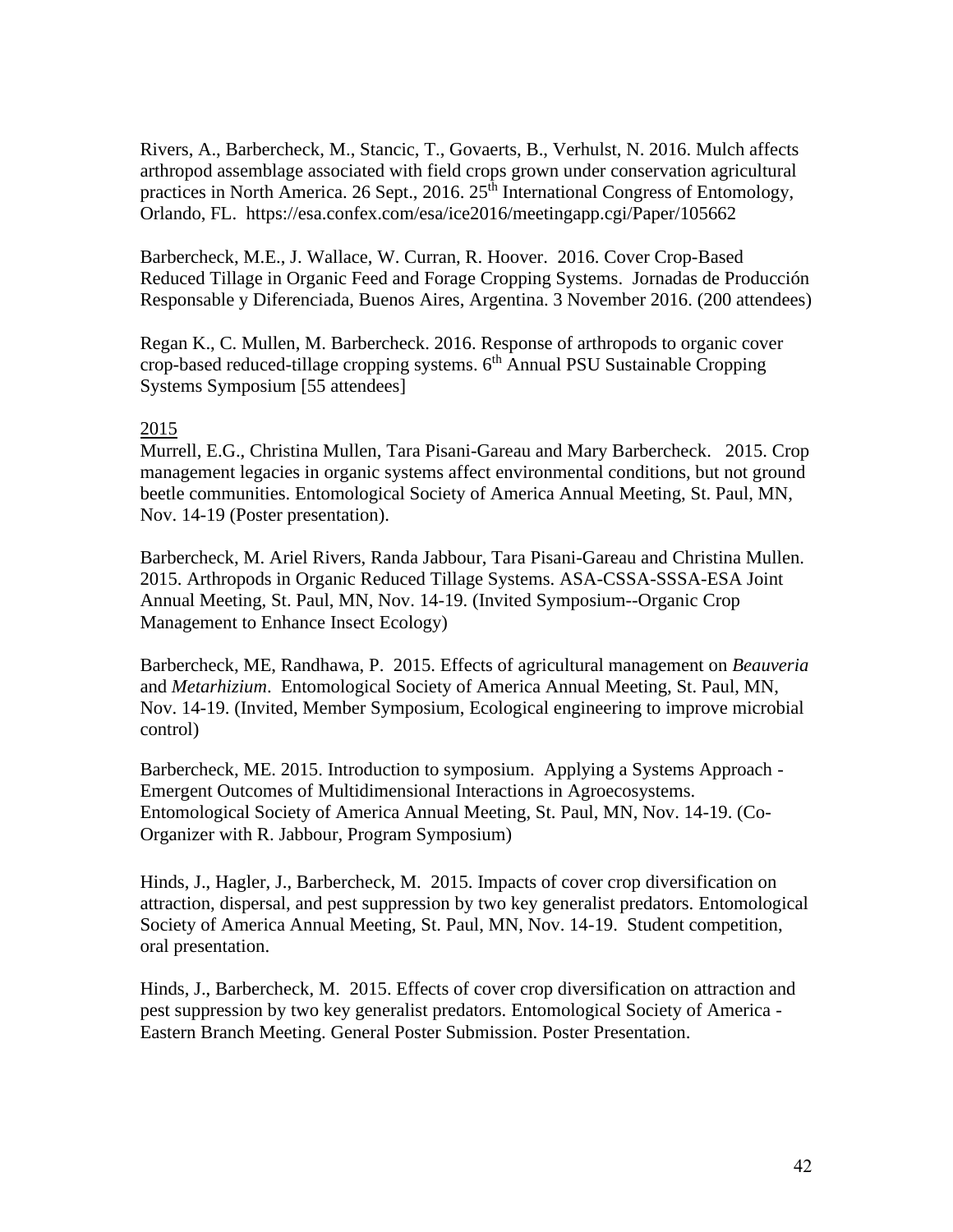Rivers, A., C. Mullen, M. Barbercheck. 2015. Entomological Society of America Annual Meeting, St. Paul, MN, Nov. 14-19. Cover crop species and termination timing influence Carabidae assemblage in 3-year transition to organic. Poster Presentation.

Rivers, A., C. Mullen, M. Barbercheck, J. Wallace. 2015. Crop sequence and cover crop species affect Carabidae assemblages in an organically-managed cover-crop based reduced tillage cropping system Entomological Society of America Annual Meeting, St. Paul, MN, Nov. 14-19. Student competition, oral presentation.

# 2014

Barbercheck, M., Cutter, C., Pate, J., Rolls, M., Suliman, S. 2014. Women Succeed in Science: Successful Women Share Their Stories. COAS Diversity Coordinating Council panel presentation and discussion. April 9, 2014. University Park, PA.

# 2013

Barbercheck, M.E. 2012. "Rachel Carson's Growing Legacy: Women Farmers Protecting the Environment." Invited seminar, PSU Dept. of Entomology. Jan. 11, 2013. University Park, PA (invited).

# 2012

Barbercheck, M.E., R. Jabbour. 2012. Conservation of soilborne entomopathogens in organic cropping systems. Invited symposium presentation, in: Persistence of Microbial Control Agents: Current Challenges, Recent Advancements and Future Needs. Annual Meeting, Entomological Society of America, Knoxville, TN, Nov. 10 – 15, 2012. Program Book, pg. 56. http://esa.confex.com/esa/2012/webprogram/Paper63976.html

Barbercheck, M.E., W. S. Curran, J. Harper, R. Hoover, S. Mirsky, C. Reberg-Horton, A. Stone, M. VanGessel, D. Weber. 2012. Reducing tillage in organic cropping systems. USDA NIFA Institute of Food Production and Sustainability Organic Project Director's Meeting. Washington, D.C. Oct. 3 – 4, 2012. Proceedings/Abstracts: pg. 31

Kaye, J.P., M.E. Barbercheck, M. Burgess, S. Cornelisse, T. DuPont, D. Hartman, M. Hautau, D. Luthe, D. Mortensen, M. Schipanski, C. White. 2012. Finding the right mix: Multifunctional cover crop cocktails for organic systems. USDA NIFA Institute of Food Production and Sustainability Organic Project Director's Meeting. Washington, D.C. Oct. 3 – 4, 2012. Proceedings/Abstracts: pg. 113.

Barbercheck, M.E. 2012. "A Growing Legacy: Women Farmers Protecting the Environment." Invited seminar, NCSU Rachel Carson Legacy Series. Oct. 18, 2012. Raleigh, NC (invited).

# 2011

Barbercheck, M.E. 2011. Hunter and hunted: entomopathogenic nematodes in the soil food web. Invited presentation for Member Symposium, Entomological Society of America, Reno, NV, 13-16 November 2011. Entomopathogenic Nematodes: Their Biology, Ecology, and Application. A Tribute to the Dynamic Career of Harry K. Kaya.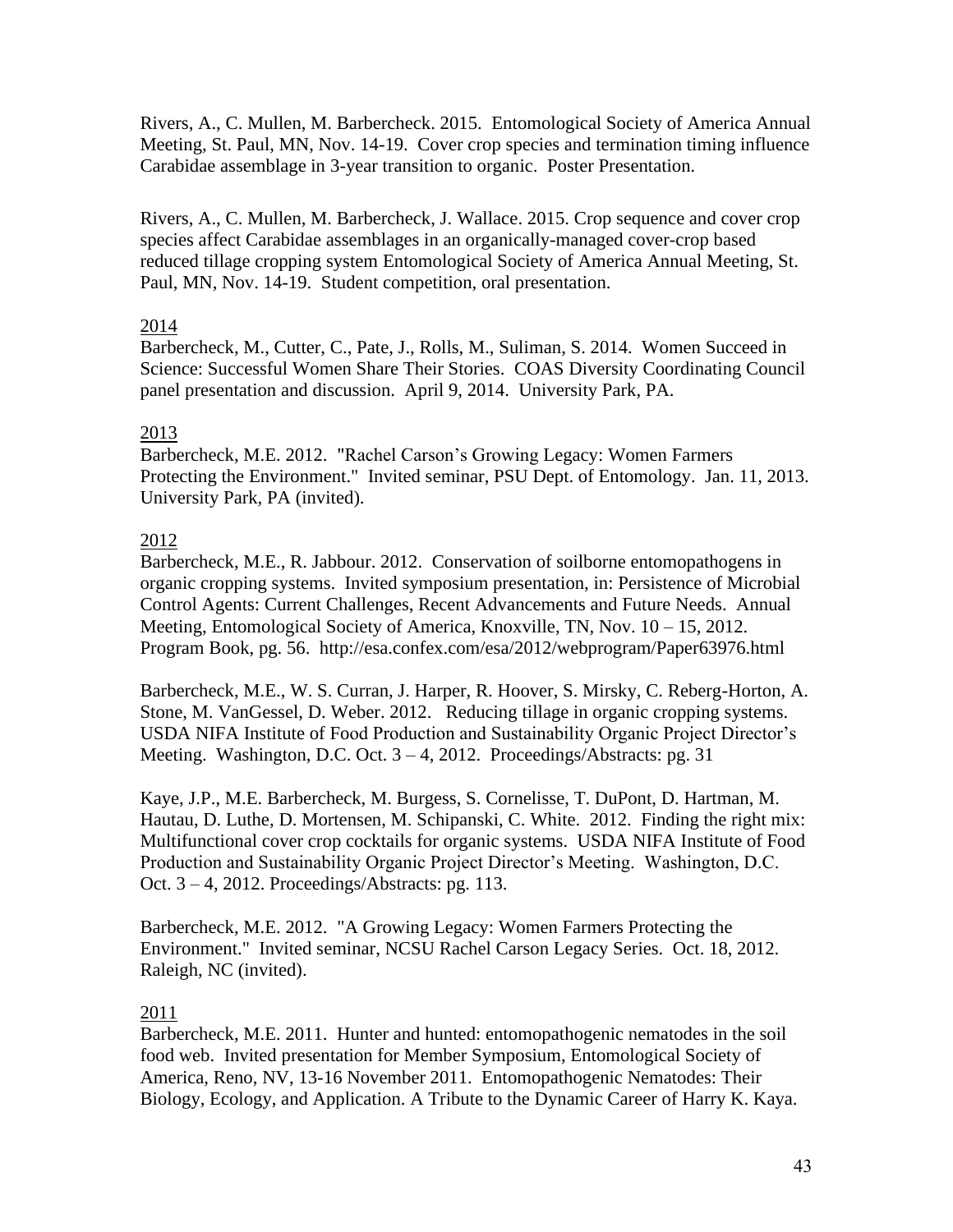Schipanski, M., S. Bailey, M. Barbercheck, M. Douglas, D. Finney, K. Haider, J. Kaye, D. Mortensen, J. Tooker and C. White. 2011. A conceptual framework for evaluating multifunctionality of cover crops in agroecosystems. ASA/CSSA/SSSA International Annual Meetings, Oct. 16-19, San Antonio, Texas. [http://a-c](http://a-c-s.confex.com/crops/2011am/webprogram/Paper67788.html)[s.confex.com/crops/2011am/webprogram/Paper67788.html](http://a-c-s.confex.com/crops/2011am/webprogram/Paper67788.html)

Barbercheck, M.E. 2011. Peering into the black box: building an understanding of the population biology of entomopathogenic nematodes. Invited symposium presentation "Legacy of Entomopathogenic Nematology: Contributions to Science & Environmental Sustainability." Society of Nematologists Annual Meeting, Corvallis, OR, 16-20 July, 2011.

Barbercheck, M. E. 2011. The real dirt: Harry Kaya's influence on entomopathogenic nematode ecology. Invited presentation for cross-divisional symposium: "The careers of Harry Kaya and Lerry Lacey: High impacts on science and scientists. Aug.  $8 - 11$ , 2011. International Congress of Invertebrate Pathology & Microbial Control, Halifax, Nova Scotia

## 2010

Barbercheck, M. 2010. An Ecological Look at Pest Suppression in Organic Systems. Annual Meeting of the Midwest Organic and Sustainable Education Service. LaCrosse, WI. Feb. 25, 2010. (Invited Symposium/Research Forum speaker) 150 attendees. p. 25

Barbercheck, M., T. Pisani Gareau, R. Smith, D. Mortensen, J. Kaye, N.E. Kiernan, J. Harper. 2010. Weed management, environmental quality and profitability in organic feed and forage production systems. The Organic Research Forum at the MOSES 21st Annual Organic Farming Conference. Feb. 24-27, 2010, La Crosse, WI. p.25

# 2009

Jabbour, R., Barbercheck, M. 2009. Soil microarthropod response to the application of *Steinernema carpocapsae*–killed insects in maize and refuge habitats. Annual Meeting of the Society for Invertebrate Pathology, Park City, UT, August 16 - 20, 2009. http://utahsip.org/agendadetails.cfm?aid=293

# 2008

Barbercheck, M. Organic 101: Soil Management. SARE New American Farm Conference, March 25-27, 2008. Kansas City, MO (Invited)

Barbercheck, M. Organic weed management: Balancing pest management and soil quality in a transitional system. SARE/IOP Preconference: Growing the Organic Portfolio. March 24-25, 2008. Kansas City, MO (Invited)

Brasier, K., Amy Trauger, Mary Barbercheck, Nancy Ellen Kiernan, Carolyn E. Sachs, Audrey Schwartzberg. 2008. She's Not a Real Farmer: Extension Educator's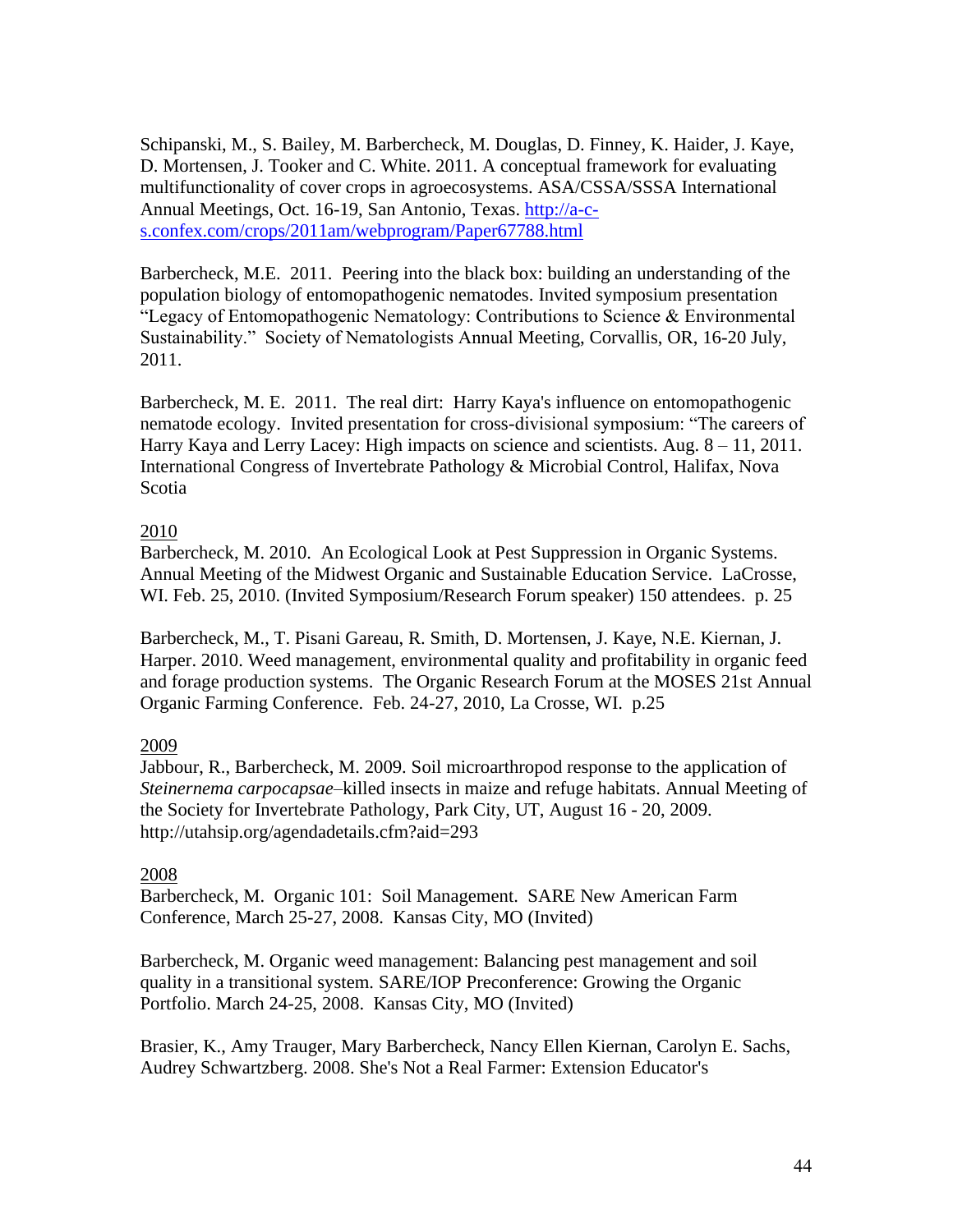Interactions with Women Farmers. 71st Annual Meeting of the Rural Sociological Society, Manchester, New Hampshire, July 28-31, 2008.

Jabbour, R., Hulting, A.G., Mullen, C.A., Barbercheck, M.E. 2008. Soil management effects on entomopathogenic fungi during the transition to organic agriculture. Presentation at 79th Annual Entomology Society of America Eastern Branch Meeting, Syracuse, NY. March 9 - 11, 2008.

Jabbour, R., Barbercheck, M. 2008. Habitat complexity effects on nematode movement in maize. Oral presentation at Ecological Society of America Annual Meeting, Milwaukee, Wisconsin, August 3 - 8, 2008. p. 60

Jabbour, R., Barbercheck, M. 2008. Habitat complexity effects on nematode movement in maize. Annual Meeting of the Society for Invertebrate Pathology, Coventry, UK, August 3 - 7, 2008. P. 97.

Jabbour, R., Barbercheck, M.E. 2008. Response of soil microarthropods to the application of entomopathogenic nematode–killed insects in crop and refuge habitats. Presentation at 56th Annual Entomology Society of America Meeting, Reno, NV. November 16-19, 2008.

Neher, D.A., Barbercheck, M.E., Weicht, T.R., and Anas, O. Linking Nematode and Microathropod Bioindicators to Ecosystem Function in Forest Soils. Oral presentation at Ecological Society of America Annual Meeting, Milwaukee, Wisconsin, August 3 - 8, 2008.

Trauger, A., Carolyn Sachs, Mary Barbercheck, Kathy Braiser and Nancy Ellen Kiernan. 2008. "Our market is our community": women farmers and civic agriculture in Pennsylvania, USA, Agriculture, Food and Human Values, Victoria, BC. 2008.

### Pre-2008

Barbercheck, M., Mortensen, D., Hulting, A., Jabbour, R., Karsten, H., Sanchez, E., Duiker, S. , Hyde, J., Kiernan., N.E. 2007. Balancing Pest Management and Soil Quality in a Transitional System. Entomological Society of America 55th Annual Meeting: Making Connections, San Diego, CA Dec. 8 – 12, 2007 (Abstract)

Jabbour, R., Barbercheck, M., Gendron, A., Bradley, B. Habitat complexity effects on entomopathogenic nematode dispersal. Entomological Society of America 55th Annual Meeting: Making Connections, San Diego, CA Dec. 8 – 12, 2007 (Abstract)

Jabbour, R., Mary Barbercheck, Christina Mullen. Effect of soil management on naturally occurring entomopathogenic fungi during the transition to an organic farming system SIP Meeting, Quebec. August 2007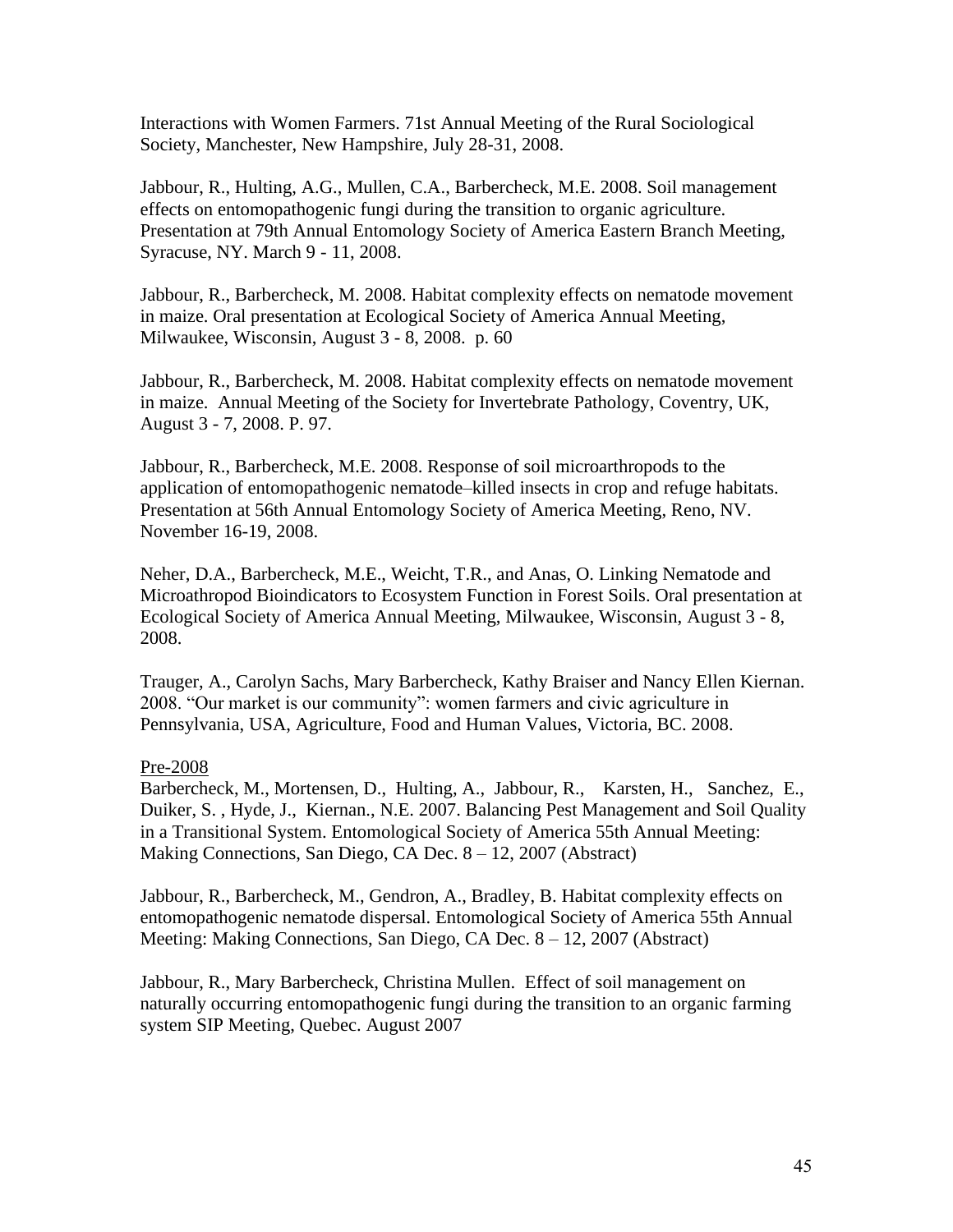Jabbour, R. Andrew Hulting, Mary Barbercheck Effect of soil management on naturally occurring entomopathogenic fungi during the transition to an organic farming system. Ecological Society of America, San Jose California. August 2007

Trauger, A., Carolyn Sachs, Mary Barbercheck, Kathy Braiser and Nancy Ellen Kiernan. Understanding effective educational programming for women farmers in the United States: the case of the Pennsylvania Women's Agricultural Network Rural Sociological Society, Louisville, KY.

M. E. Barbercheck. 2007. Use of Chemicals in Sustainable and Organic Agriculture: Philosophy and Practice. ACS Mid-Atlantic Regional Meeting May 16-18, 2007. Ursinus College, Collegeville, PA (Invited symposium speaker)

M.E. Barbercheck , D.A. Neher, O. Anas, S.M. El-Allaf , and T.R.Weicht. 2007. Response of soil fauna to disturbance across three resource regions in North Carolina. 11th Biennial Soil Ecology Society Meeting April 29 - May 2, 2007 in Moab, Utah

Barbercheck, M. 2006. Effects of organic and conventional production practices on beneficial soil microfauna. 91st Meeting of the Ecological Society of America. Memphis, TN. Aug. 6-11, 2006. (Invited symposium speaker)

Jabbour, R. and Barbercheck, M.E. Habitat complexity effects on the persistence and movement of the entomopathogenic nematode Steinernema carpocapsae. 91st Meeting of the Ecological Society of America. Memphis, TN. Aug. 6-11, 2006.

Hulting, A.G., D. A. Mortensen and M. Barbercheck. Managing weed seedbank pools during the transition to an organic feed grain rotation in Pennsylvania. WSSA Abstracts. Annual Meeting of the Weed Science Society of America, New York, New York, Feb. 12-16th, 2006.

Barbercheck, M. Organic Weed Management: Balancing Pest Management and Soil Quality in a Transitional System. November 5, 2005, CSREES, USDA Awardee Workshop on Biologically-based Pest Management at the Entomological Society of America Annual Meeting, Fort Lauderdale, Florida

Barbercheck, M. and R. Jabbour. 2005. Biotic factors and farming systems affecting persistence and recycling. Symposium on Ecology of Entomopathogenic Nematodes. 38th annual meeting of the Society for Invertebrate Pathology will be held at the University of Alaska, Anchorage, Alaska. Aug. 7-11, 2005. (Invited symposium speaker)

Hulting, A., C. Nardozzo, B.P. Jones, M. Barbercheck, D. Mortensen. 2005. Fate of seedbank pools during the transition to an organic feed grain rotation in PA. NEWSS Proceedings, Washington D.C.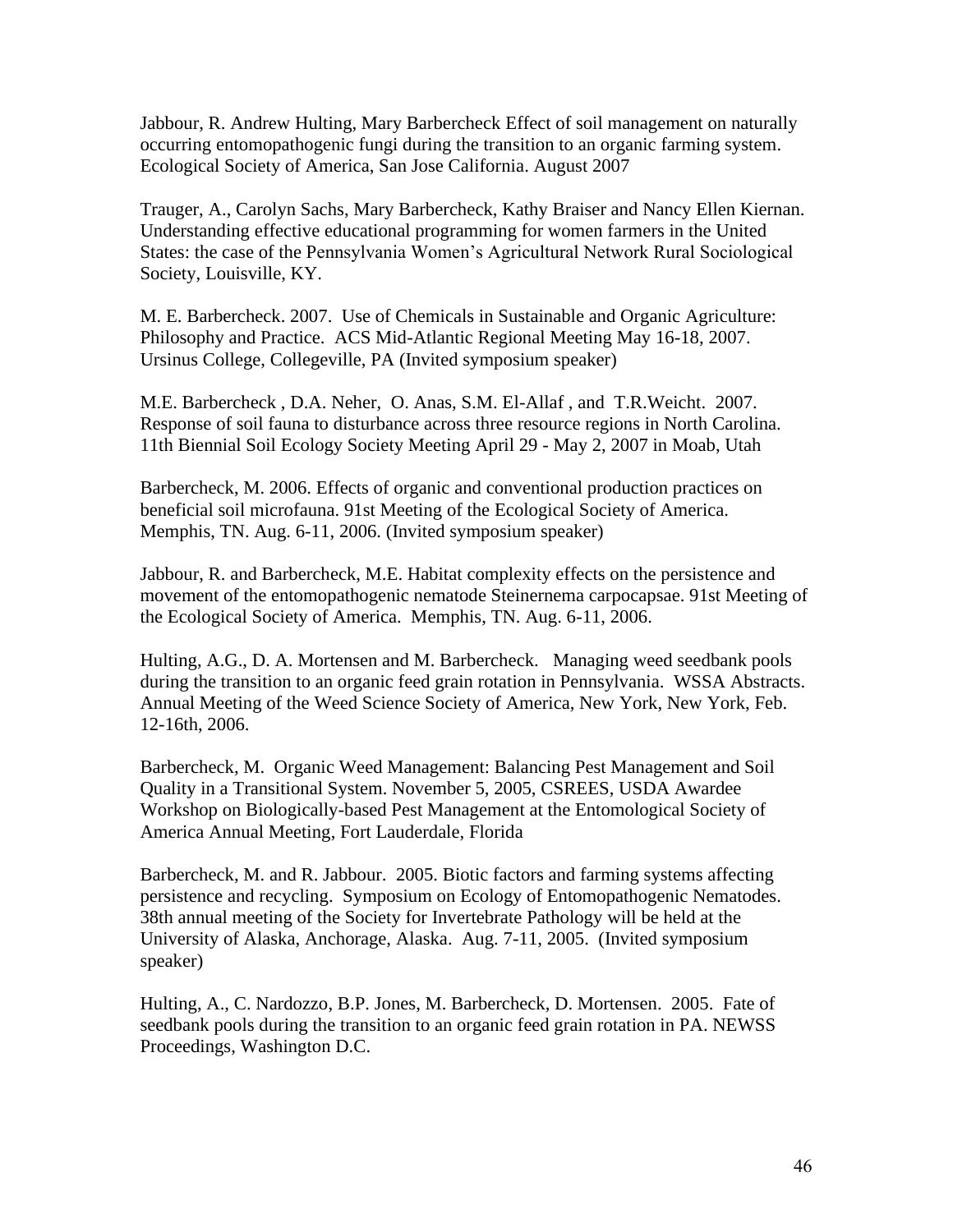Barbercheck, M. and R. Jabbour. Biotic factors and farming systems affecting persistence and recycling. Symposium on Ecology of Entomopathogenic Nematodes. 38th annual meeting of the Society for Invertebrate Pathology will be held at the University of Alaska, Anchorage, Alaska. Aug. 7-11, 2005. (Invited symposium speaker)

Barbercheck, M. "Invisible Farmers: Women and Agricultural Technology".Women in Engineering Program Administrators Network (WEPAN) conference June 6-9 June, 2004. Albequeque, NM. (presenter)

Understanding Whole Farm Agroecology through Experiential Learning. 2004 ASA-CSSA-SSSA International Annual Meetings,Seattle, Washington - Oct 31 - Nov 4, 2004 (HD Karsten, E Santiago-Andino, T Hoover, S Fleischer, M Bruns, D Mortensen, J Hyde, W Lamont, M Barbercheck)

Barbercheck, M.E., and C. M. Greenwood, 2004. Response of soil fauna to inundatively and cadaver-applied entomopathogenic nematodes (Invited Symposium Paper) Society for Invertebrate Pathology 37th Annual Meeting, Helsinki, Finland, Aug. 1-5, 2004.

Experiential Learning about Agroecology through On-farm Internships. (H. D. Karsten, M. E. Barbercheck, M. A. Bruns, S. J. Fleischer, T. S. Hoover, W. L. Lamont, D. A. Mortensen, E. Santiago) ASA-CSSA-SSSA Annual Meetings Denver, Colorado, November 2-6, 2003

Interactions between predators and entomopathogenic nematodes (C. M. Greenwood and M. Barbercheck) Entomological Society of America Annual Meeting Cincinnati, Ohio, 26-29 October 2003

Displacement and persistence. Third International Symposium of Entomopathogenic Nematodes and Symbiotic Bacteria. September 4-7, 2003,Arden Shishler Conference Center, Wooster, Ohio

Nematodes and collembola significantly reduce disease incidence caused by the pathogen, Pythium ultimum, in tomato. (W. ZHANG, H. D. Shew, M. Barbercheck and S. Hu). American Phytopathological Society, Aug. 9-13, 2003. Charlotte, NC

Effect of insect food plant and selection on infectivity, sex ratio, and melanization of Steinernema spp. in Diabrotica undecimpunctata howardi (Barbercheck, Wang, Brownie) Society for Invertebrate Pathology 36th Annual Meeting, Burlington, VT July 26-30.

Invisible Farmers: Women and agricultural technology, M. Barbercheck. Southeastern Women's Studies Association Annual Meeting, March 20-22, 2003, Blacksburg, VA

The Center for Environmental Farming Systems: The good, the bad and the ugly. NCSU Horticultural Science Departmental Seminar, 18 March 2002. Invited. (w/ N. Creamer).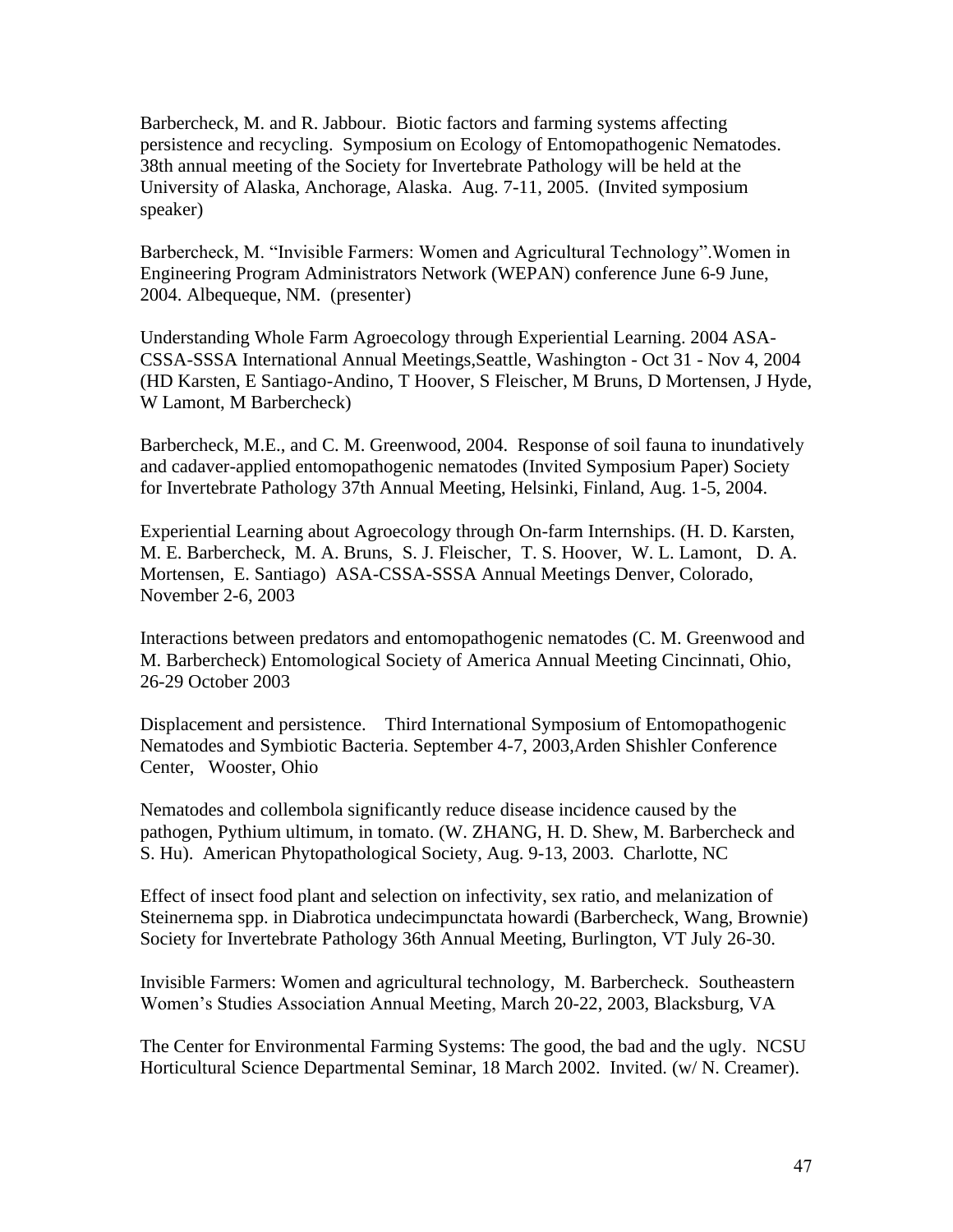Response of Soil Organisms to Conventional and Alternative Agricultural Production Systems . Mary Barbercheck. National SARE Conference, October 23-26, 2002, North Carolina

Interactions between predators and beneficial nematodes. M. Newman and M. Barbercheck. National SARE Conference, October 23-26, 2002, North Carolina

Soil characteristic trends in the first two years of a long term study on the sustainability of agricultural systems. C. Brownie, M.G.\_Wagger,\_S.V. Woolard, M.E. Barbercheck, M. Bell, N.G. Creamer, S. Hu, L. King, H.M. Linker, F.J. Louws, M.Marra, J.P. Mueller, C.W. Raczkowski. National SARE Conference, October 23-26, 2002, North Carolina

Adaptation of entomopathogenic nematodes to insect food plant. VIII International Colloquium on Invertebrate Pathology and Microbial Control. XXXV Annual Meeting of the Society for Invertebrate Pathology. August 18 to 23, 2002. Foz do Iguassu, Brazil. (M.E. Barbercheck, Wang and Brownie).

Influence of diverse agricultural systems on the population dynamics of free-living, plant-parasitic and entomopathogenic nematodes. Fourth International Congress of Nematology, 2002, Teneriffe (Koenning and Barbercheck).

Nematodes in wetland soils of North Carolina. Society of Nematologists 40th Annual Meeting, Salt Lake City, Utah, 25-29 Aug., 2001. (Neher, Barbercheck, Anas, El-Allaf).

Desarrollo y Implementacion de un Estudio de Sistemas Agricolas al Gran Escala y Larga Duracion. I Simposio Internacional sobre Ganaderia Agroecologica, La Habana, Cuba, 6-8 December, 2001. (Mueller, Barbercheck, Bell, Brownie, Creamer, Hu, King, Linker, Louws, Marra, Raczkowski, Susko, Wagger)

Investigaciones Sobre la Ecologia del Suelo en el Centro de Sistemas Agricolas Ambientales. IV Taller Internacional sobre Recursos Fitogeneticos, Sancti Spiritus, Cuba, 3-4 December, 2001.

Genetically Modified Foods: Cure for hunger or danger to society? 28 March 2001, Biotechnology Forum, Ag Awareness Week, NCSU. Invited speaker/panel member (with N. Creamer, C. Opperman)

Research and Education Programs at the Center for Environmental Farming Systems (w/ N. Creamer), Invited, NCSU Entomology Dept. Seminar, 19 Feb 2001.

Organic Agriculture Research at the Center for Environmental Farming Systems. Carolina Farm Stewardship Association 16th Annual Sustainable Agriculture Conference, Rock Hill, SC, Nov. 2-4, 2001.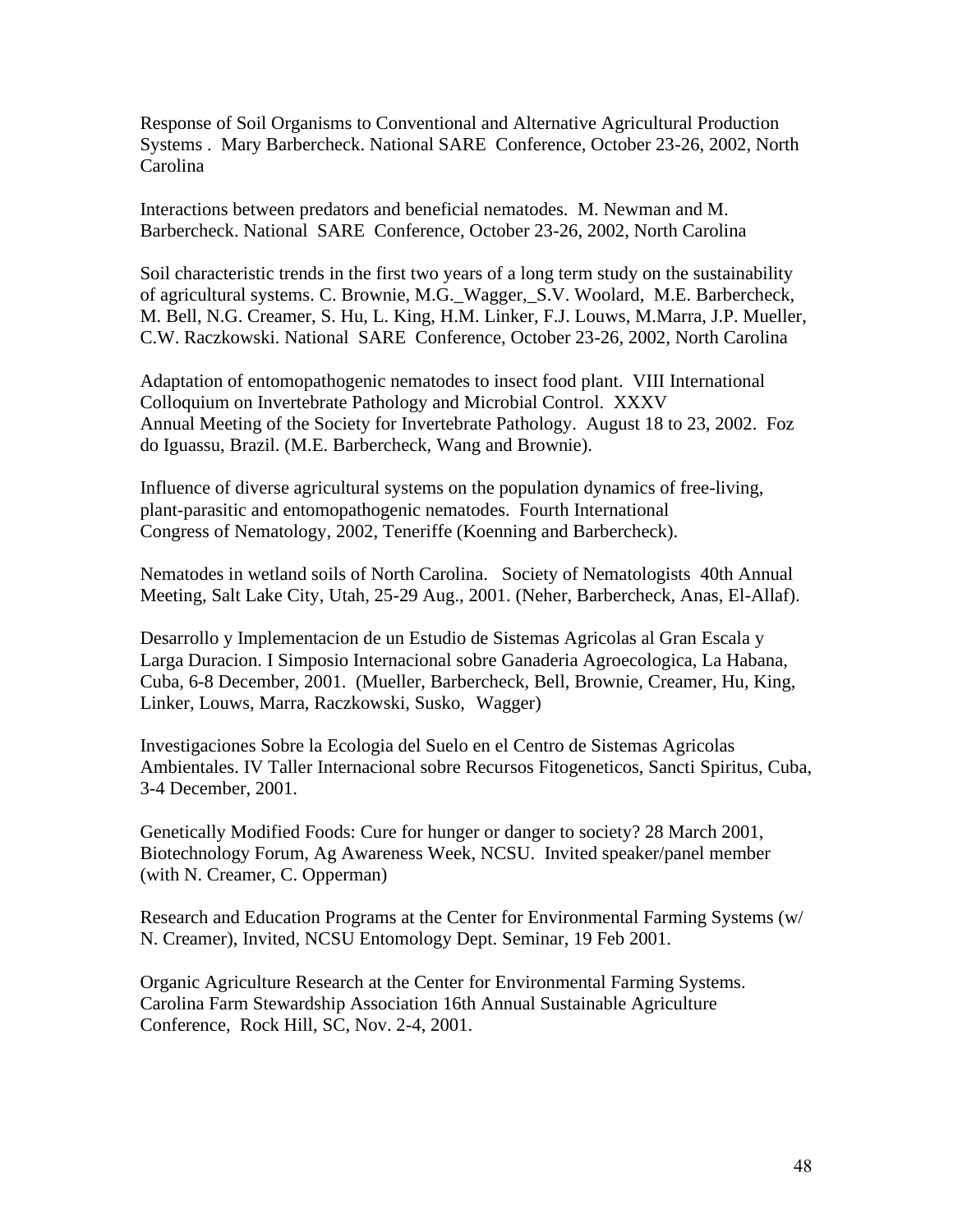Sustainable Agriculture Research at the Center for Environmental Farming Systems. Carolina Farm Stewardship Association 16th Annual Sustainable Agriculture Conference, Rock Hill, SC, Nov. 2-4, 2001.

Qualitative and quantitative indicators of soil quality. Carolina Farm Stewardship Association 16th Annual Sustainable Agriculture Conference, Rock Hill, SC, Nov. 2-4, 2001. (Bell, M.C., M.E. Barbercheck, F.J. Louws, anM.G. Wagger.)

Effects of land use type and disturbance on decomposition in North Carolina. Ecological Society of America, Aug. 5-10, 2001. Madison, WI. (M. Barbercheck, D. Neher, S. El-Allaf, O. Anas).

Ecological Approaches for Sustainable Pest Management. Invited. Penn State University Dept. of Entomology Extension Seminar. 25 Sept. 2001

The Impact of Agricultural Practices on Soil Organisms: Implications for Sustainability. Invited. Penn State University Entomology Department, 24 September 2001.

Conservation of Insect Pathogens in the Soil. Invited speaker. IOBC-ESCOP meeting, The Practice of Biological Control: Importation and management of natural enemies and agents. Aug. 2-5, 2001, Bozeman, MT

Soil Ecology at the Center for Environmental Farming Systems. Soil Ecology Society Conference, May 20-23, 2001, Calloway Gardens, GA.

Non-target effects of entomopathogenic nematodes. Invited, NCSU Entomology Dept. Seminar, March 6, 2000

Interaction between soil mites and entomopathogenic nematodes. ESA Annual Meeting, Dec. 3-7, 2000. Montreal, Canada (C. M. Newman & M. Barbercheck)

Qualitative and quantitative indicators of soil quality. Agronomy Society of America Annual Meeting 2000, p. 316 in Agronomy Abstracts, Agronomy Soc. Amer. St. Paul, MN. (Bell, M.C., M.E. Barbercheck, F.J. Louws, and M.G. Wagger.)

Advances in Organic Research: Soil Biology and Beneficial Organisms. Sustainable Agriculture Conference. Wilmington, NC, Nov. 3-5, 2000.

Evaluation of non-target effects of native and introduced entomopathogenic nematodes. COST 819 Symposium on Entomopathogenic Nematode Bacterial Complexes - Current Achievements and Prospects for the Future, Maynooth, Ireland, 12-16 April, 2000.

Response of soil microarthropods to application of entomopathogenic nematodes. ESA Annual Meeting, Atlanta, GA. Dec. 12-16, 1999. (C. M. Newman & M. Barbercheck)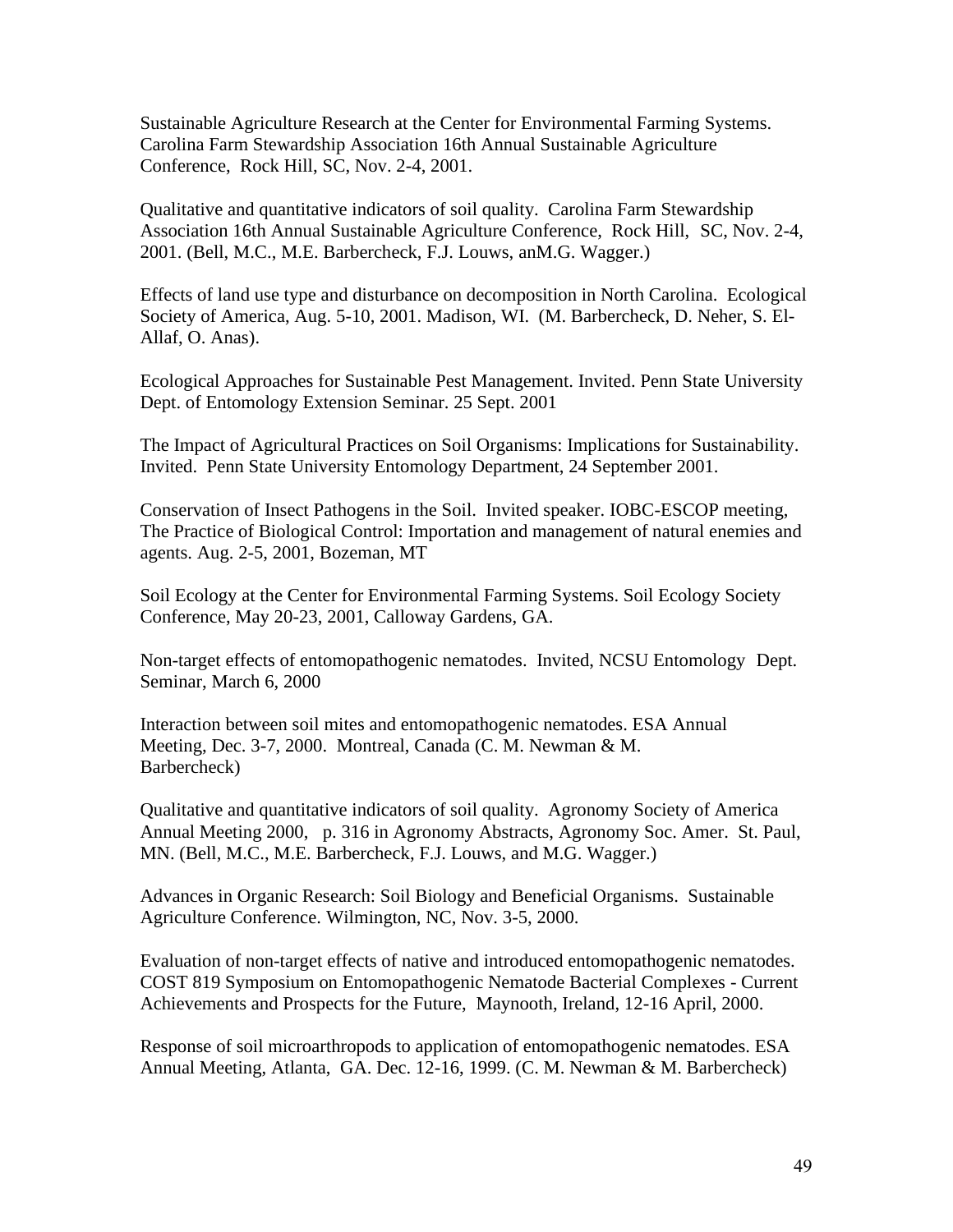The interaction between native and introduced entomopathogenic nematodes in conventional-till and no-till corn. ESA Annual Meeting, Atlanta, GA. Dec. 12-16, 1999. (L. C. Millar & M. Barbercheck)

Non-Target Effects of Entomopathogenic Nematodes. IOBC International Symposium "Evaluating Indirect Effects of Biological Control . 10/17-20, 1999. Montpellier, France (M. Barbercheck & L. C. Millar).

Problems and Possibilities of Extending Women's Studies into the Sciences. National Women's Association Annual Meeting, Albuquerque, NM, 17-21 June, 1999 (L. Severin, M. Wyer, M. Barbercheck)

Science, Sex and Stereotypes: Images of women in scientific advertising. USDA Women's History Month invited speaker, NCSU, April 15, 1999

Nontarget Effects of Entomopathogenic Nematodes. Invited, Honorary invited seminar. Jugatae Griswold Speaker, Cornell Dept. of Entomology, Ithaca, NY, April 12, 1999

Science, Sex and Stereotypes: Images of women in scientific advertising. Invited, ARO Women's History Month invited speaker, RTP, March 22, 1999

Science, Sex and Stereotypes: Images of women in scientific advertising. Invited. Duke WISE Program, Feb. 17, 1999

Science, Sex and Stereotypes: Images of women in scientific advertising. Invited. NCSU Entomology Dept. Seminar, Feb. 1, 1999

Nontarget effects of entomopathogenic nematodes. Soil Ecology Meeting, Chicago, IL, May 23-26, 1999 (M.E. Barbercheck, L.C. Millar)

Factors affecting activity of endemic soil entomopathogens in western North Carolina vegetable systems. SEB ESA annual Meeting, Sandestin, FL, March 1999. (R.L. Hummel, J.F. Walgenbach, & M.E. Barbercheck)

Colorado Potato Beetle susceptibility to *Beauveria bassiana* after acute and chronic exposure to *Bacillus thuringiensis* delta-endotoxin. Entomol. Soc. Amer. Annual Meeting, Las Vegas, NV, Nov. 1998. (S. D. Costa, G. G. Kennedy, M. E. Barbercheck)

Can endemic entomopathogenic nematodes be displaced by an introduced nematode? Entomol. Soc. Amer. Annual Meeting, Las Vegas, NV, Nov. 1998. (L. C. Millar, M. E. Barbercheck, J. Wang, W.C. Warrick, Jr. )

The effects of soil moisture on the ovipositional behavior of the southern mole cricket, *Scapteriscus borelli* (Orthoptera: Gryllotalpidae). Entomol. Soc. Amer. Annual Meeting, Las Vegas, NV, Nov. 1998. (P. Hertl, R. L. Brandenburg, M. E. Barbercheck)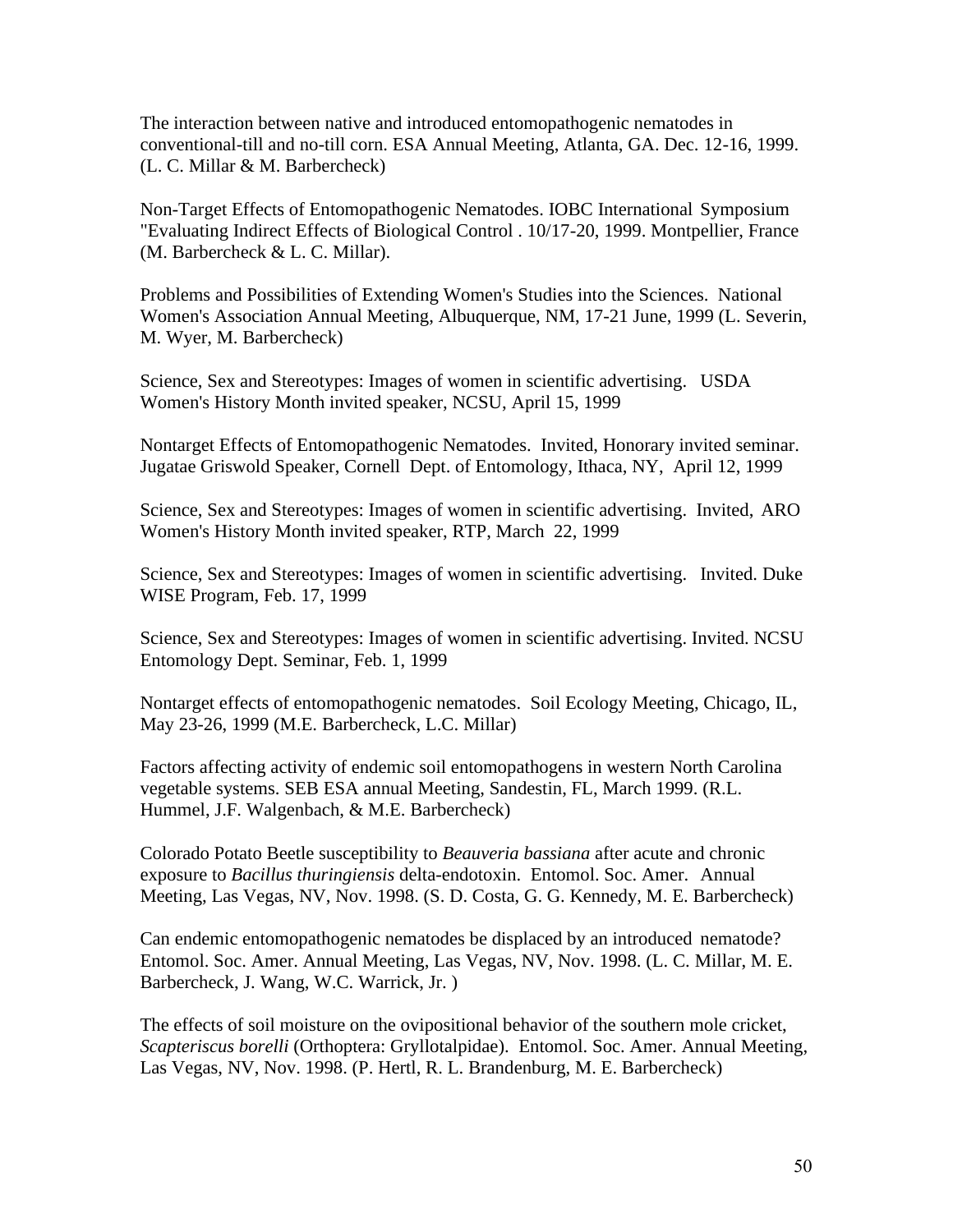Microarthropods as indicators of soil disturbance. Entomol. Soc. Amer. Annual Meeting, Las Vegas, NV, Nov. 1998. (D. A. Neher, M. E. Barbercheck, O. Anas)

Images of women in scientific advertising, WGS Faculty Seminars, Nov. 30, 1998. Invited.

Women in science. Invited lecture, NCSU WISE Program, 19 February 1998.

Interactions between native and introduced entomopathogenic nematodes. Entomol. Soc. Amer. Annual Meeting, Nashville, TN, Dec. 1997 (with J. Wang & C. Warrick).

Insect host plant effects on the biology of entomopathogenic nematodes. SIP Annual Meeting, Banff, Canada, Aug.24-29, 1997 (with J. Wang).

Women in Science: Building community among feminists across the discipline. National Women's Studies Association, St. Louis, MO, June 18-33, 1997 (Barbercheck, Wyer, Wayne, Ozturk, Cookmeyer)

Effect of tillage and crop rotation on insect-parasitic nematodes and fungi. Soil Ecology Society Conference, Manhattan, KS, May 27-30, 1997 (Barbercheck, Warrick & Wang)

Effect of tillage and crop rotation on entomopathogenic fungi and nematodes. SEB ESA, Asheville, NC, March 1997 (Barbercheck, Warrick & Wang)

Host Plant Effects on Entomopathogenic Nematodes. Invited Seminar, Dept. of Entomology and Nematology, Univ. Florida. Nov. 6, 1997.

Images of Women in Science. Invited speaker, MLS 601K - Contemporary Feminist Theory, NCSU, 10 Sept. 1997.

Images of Women in Science. Invited speaker, UNC Carolina Seminar Series, UNC-CH, 1 August 1997.

Adaptation of entomopathogenic nematodes to the food plant of their host insect. with J. Wang. Entomol. Soc. Amer. Annual Meeting, Louisville, KY, Dec. 1996.

Soil microarthropods as indicators of ecosystem disturbance. Ecological Society of America, Snowbird, CO, August 1995. Bulletin of the Ecological Society of America 77(1):66. Anas, O., Neher, D. A., El-Allaf, S., and Barbercheck, M. E., 1996.

Science Wars. Invited seminar speaker. Dept. of Entomology, NCSU, Nov. 18, 1996.

Use of nematode community structure to measure disturbance in agriculture, forest and wetland ecosystems. Amer. Phytopath. Soc., Pittsburgh, PA, August . Phytopathology 85:1125. Anas, O., Neher, D. A., El-Allaf, S., and Barbercheck, M. E., 1995.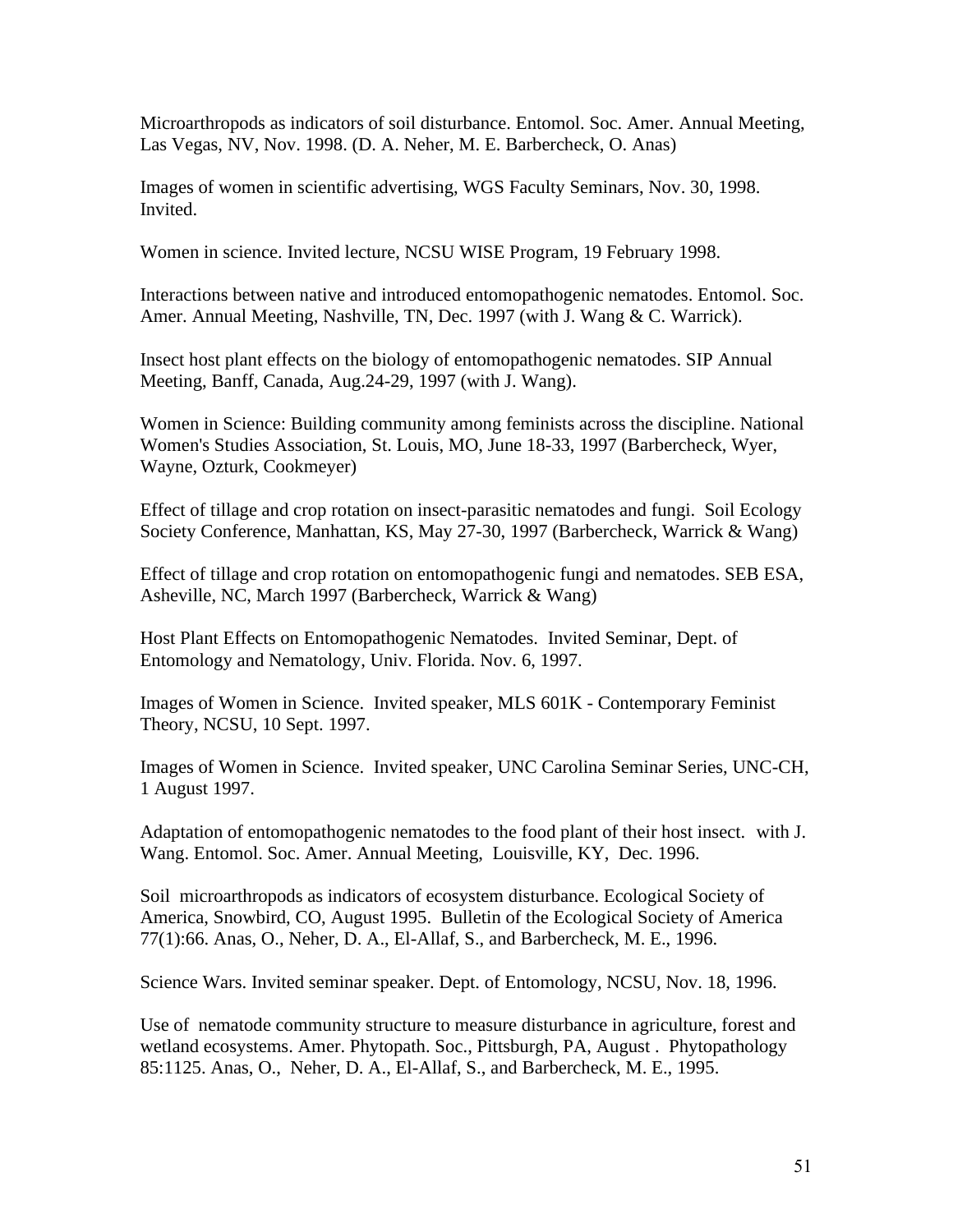Biotic similarity of microarthropod communities in forest, wetland, and agricultural soils of North Carolina. Poster at the 1995 Biennial Meeting of the Soil Ecology Society. Anas, O., Barbercheck, M. E., and Neher, D. A., 1995.

Soil mesofauna as bioindicators of ecosystem stress. Presented at the 1995 EMAP Science Meeting, Raleigh, NC. Anas, O., Neher, D. A., El- Allaf, S., and Barbercheck, M. E., 1995.

Tritrophic level effects on entomopathogenic nematodes. Entomol. Soc. Amer. Annual Meeting, Las Vegas, NV, Dec. 1995.

Adaptation of entomopathogenic nematodes to the southern corn rootworm and its host plants. Soc. Invertebrate Pathol., Ithaca, NY, July 1995 (M. E. Barbercheck & J. Wang)

Effect of soil compaction and litter removal on soil arthropods in a *Pinus taeda* plantation. 4th Annual Undergraduate Research Symposium, NCSU, Raleigh, NC, April 18, 1995. (T. Serbyn & M.E.Barbercheck).

Biotic similarity of microarthropod communities in forest, wetland, and agricultural soils in North Carolina. Soil Ecology Soc., Ft. Collins, CO, March 1995 (O. Anas, M.E.Barbercheck, & D. Neher)

Effect of soil compaction and litter removal on soil arthropods in a *Pinus taeda* plantation. Soil Ecology Soc., Ft. Collins, CO, March 1995 (M.E.Barbercheck & T. K. Serbyn)

Effect of continuous no-till culture on soil invertebrates and corn yield. SEB ESA, Charleston, SC, March, 1995. (M.E.Barbercheck, G. Naderman & C. Warrick).

Effect of feeding stress and fungal pathogens on survival of Colorado Potato Beetle. SEB ESA, Charleston, SC, March, 1995. (S. Costa, M.E.Barbercheck & G. Kennedy )

*Diabrotica* spp. and *Acalymma* spp. in Veracruz, Mexico: Occurrence, seasonal abundance, host plants and parasitoids. SEB ESA, Charleston, SC, March, 1995 (A. Eben, M.E.Barbercheck & F. Gould)

Host Plant Effects on the biology of the southern corn rootworm. SEB ESA, Charleston, SC, March, 1995 (I.S. Hirsh & M.E.Barbercheck)

Effect of cucurbitacin on bacterial symbionts of entomopathogenic nematodes. SEB ESA, Charleston, SC, March, 1995. (J. Wang & M.E.Barbercheck)

Effect of soil compaction and litter removal on soil arthropods in a *Pinus taeda* plantation. SEB ESA, Charleston, SC, March, 1995. (T. Serbyn, M.E.Barbercheck & F. Hain).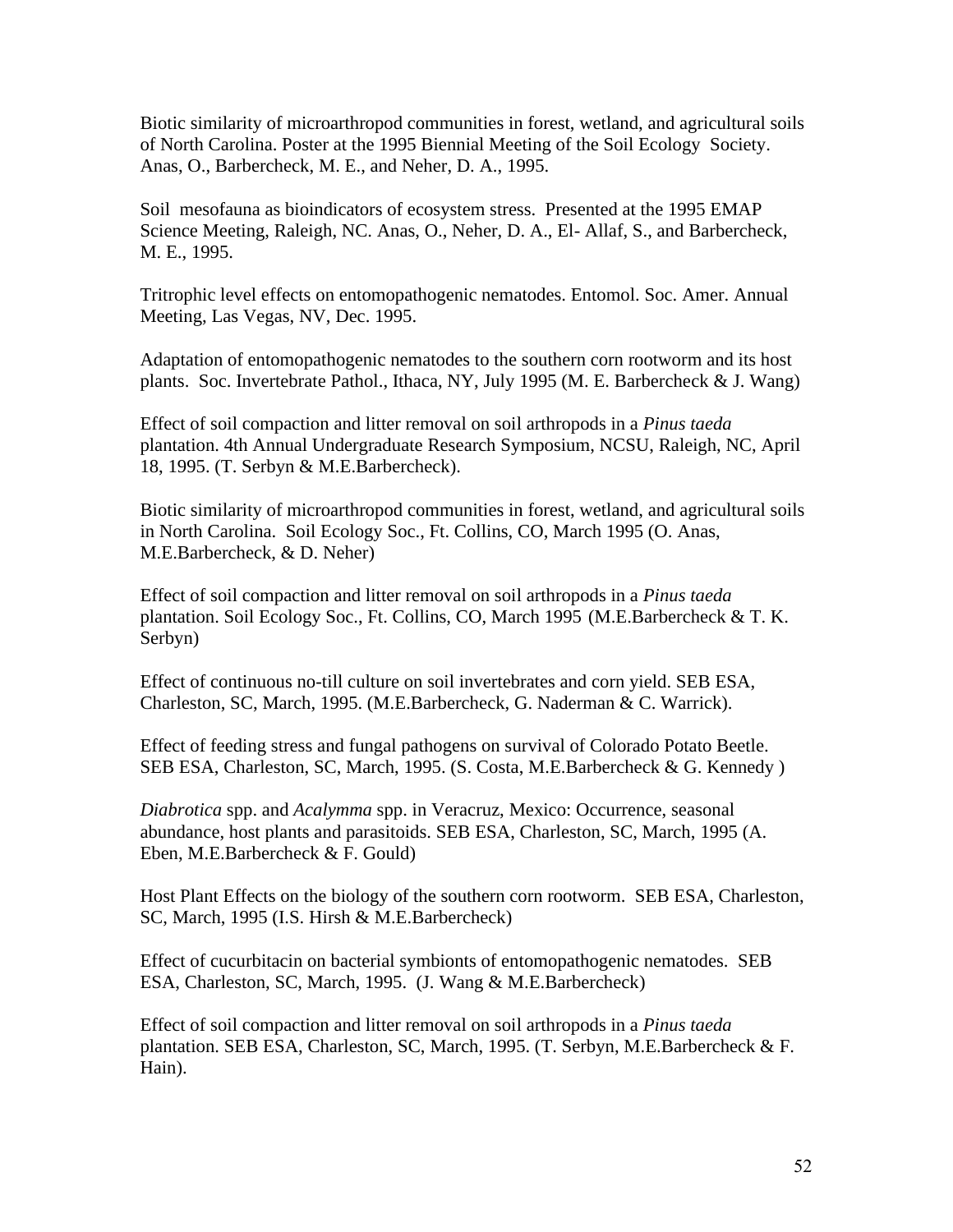Tritrophic level effects on entomopathogenic nematodes. Invited symposium speaker. Entomol. Soc. Amer. Annual Meeting, Las Vegas, NV, 19 Dec. 1995.

Effect of soil compaction and litter removal on soil arthropods in a loblolly pine plantation. Invited seminar. Dept. of Entomology, NCSU, Sept. 25, 1995.

Effect of soil physical factors on soil biodiversity. Invited lecture. Biological Sciences 490, NCSU, 20 Sept. 1995.

Host plant effects on entomopathogenic nematodes. Invited seminar. Dept. Entomology, Univ. of Georgia, June 1, 1995.

Effect of soil compaction and litter removal on soil arthropods in a Pinus taeda plantation. 4th Annual Undergraduate Research Symposium, NCSU, Raleigh, NC, April 18, 1995. (T. Serbyn & M. Barbercheck).

Biological Diversity of Soils Under No-Till Corn. Invited presentation to the Research and Technology Committee of the NC Association of Soil and Water Conservation Districts, Raleigh, NC, January 9, 1995.

Mexican diabroticite beetles: host plant associations and cucurbitacin related herbivory. ESA, Dallas, TX, December 1994 (A. Eben, M. Barbercheck, & M. Aluja)

Host plant effects on the biology of the southern corn rootwoorm . ESA, Dallas, TX, December 1994 (I. S. Hirsh & M. Barbercheck)

Tritrophic level effects on entomopathogenic nematodes. VIth International Colloquium on Invertebrate Pathology and Microbial Control, Montpellier, France, August 1994.

Multitactic management of southern corn rootworm in peanuts. SEB ESA, Baton Rouge, LA, March 1994.

Host Plant Effects on Insect-Parasitic Nematodes. Invited seminar. Botany Dept., NCSU, 16 November 1994.

Effect of Soil Compaction and Harvest Removals on Soil Arthropod Diversity in a Loblolly Pine Plantation. Presentation to EMS 476/477, Croatan National Forest, 2 October 1994.

Pest Management with Insect-Parasitic Nematodes. Invited Training Seminar, County Agent Training. McKimmon Center, 15 November 1994.

Soil Entomology Research at NCSU. Invited seminar. Der Christian Albrechts Universitat, Kiel, Germany, 16 August 1994.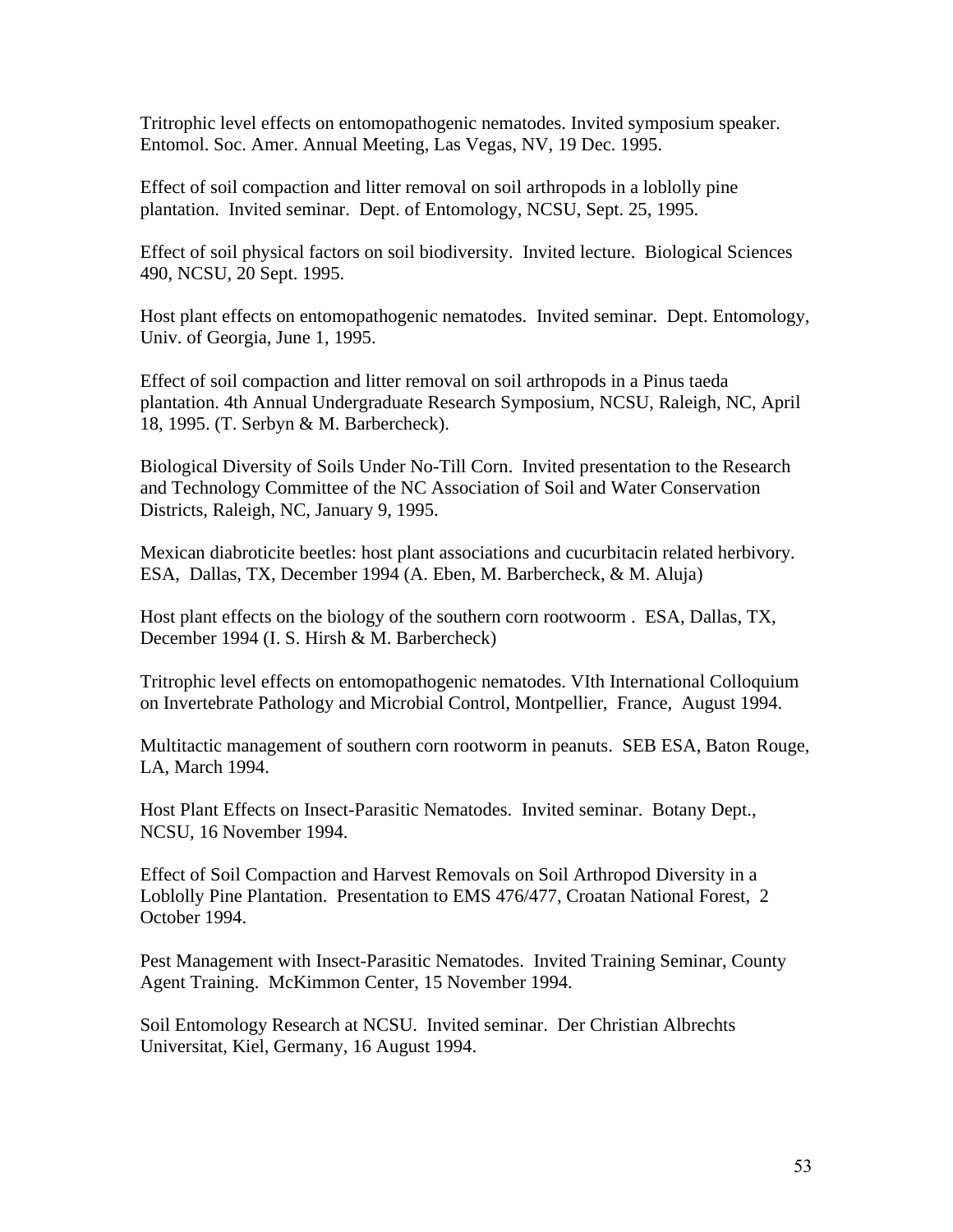Tritrophic level effects on entomopathogenic nematodes. Invited symposium presentation. VIth International Colloquium on Invertebrate Pathology and Microbial Control, Montpellier, France, August 1994.

Host Plant Effects on Natural Enemies of Southern Corn Rootworm. Invited seminar. Plant Breeding and Genetics Group, NCSU, April 13, 1994.

Host plant effects on Insect-Parasitic Nematodes. Invited seminar. Dept. of Entomology, VPI & SU, March 16, 1994.

Tritrophic level effects on entomopathogenic nematodes. Invited presentation. Southern Regional Project 240, Microbial Control, San Diego, 17 February 1994.

Tritrophic level effects on entomopathogenic nematodes. ESA, Indianapolis, IN, December 1993

Tritrophic level effects on entomopathogenic nematodes. Society for Invertebrate Pathology, Asheville, NC, August 1993

Cultural, biological, and chemical control of southern corn rootworm in peanuts. SEB ESA, Little Rock, AR, March 1993.

Host plant effects on Entomopathogenic Nematodes. Invited seminar. Dept. of Entomology, Univ. of Delaware, 16 November 1993.

Host Plant Effects on Insect-Parasitic Nematodes. Invited Entomology Department Seminar, NCSU, November 8, 1993.

Soil Arthropods. Invited presentation to National Long-term Soil Productivity Technical Committee, Atlantic Beach, NC, September 13, 1993.

Insect Parasitic Nematodes for Biological Control. Invited seminar. Biocontrol Working Group, NCSU, April 19, 1993.

Tritrophic level effects on entomopathogenic nematodes. ESA, Baltimore, December, 1992

Host plant mediation of *Diabrotica undecimpunctata howardi* ecology. ESA, Baltimore, 1992 (A. Eben & M.E. Barbercheck)

Host plant effects on susceptibility of southern corn rootworms to entomopathogenic nematodes. SEB ESA, Savannah, GA, March 1992

Biology and Management of Southern Corn Rootworm in Peanuts. Peanut Overview, Departmental Review, Raleigh, NC, 1992.